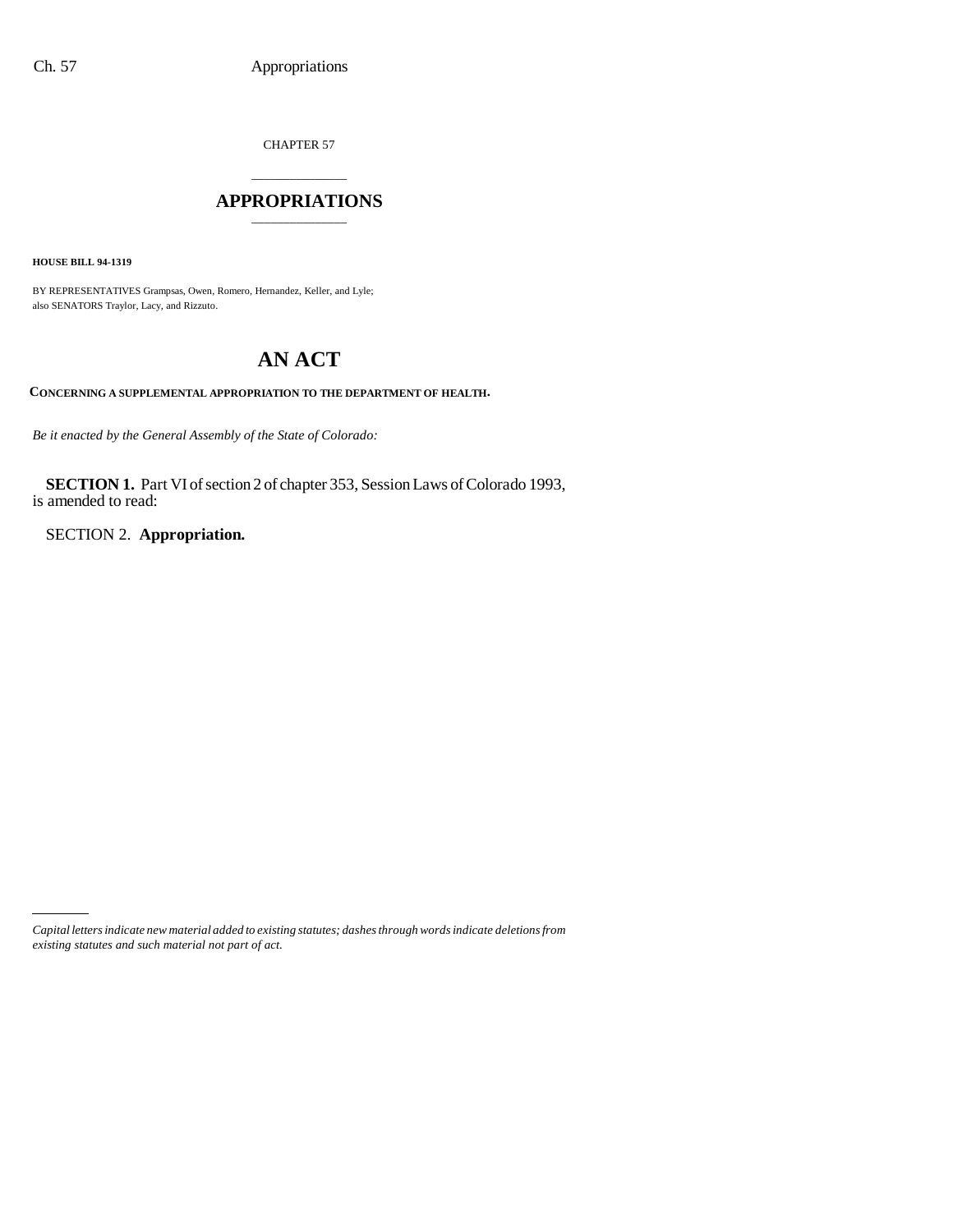|                                          |                           |              |                               |                               | <b>APPROPRIATION FROM</b>   |                             |                                |
|------------------------------------------|---------------------------|--------------|-------------------------------|-------------------------------|-----------------------------|-----------------------------|--------------------------------|
|                                          | ITEM &<br><b>SUBTOTAL</b> | <b>TOTAL</b> | <b>GENERAL</b><br><b>FUND</b> | <b>GENERAL</b><br><b>FUND</b> | <b>CASH</b><br><b>FUNDS</b> | <b>CASH</b><br><b>FUNDS</b> | <b>FEDERAL</b><br><b>FUNDS</b> |
|                                          | \$<br>\$                  |              | \$                            | \$<br><b>EXEMPT</b>           | \$                          | \$<br><b>EXEMPT</b>         | \$                             |
|                                          |                           |              | <b>PART VI</b>                |                               |                             |                             |                                |
|                                          |                           |              | DEPARTMENT OF HEALTH          |                               |                             |                             |                                |
| (1) ADMINISTRATION AND<br><b>SUPPORT</b> |                           |              |                               |                               |                             |                             |                                |
| <b>Personal Services</b>                 | 2,577,838                 |              | 171,957                       |                               | $58.331$ <sup>a</sup>       | $2,344,735$ <sup>b</sup>    | 2,815                          |
|                                          |                           |              |                               |                               |                             | $2,405,881$ <sup>b</sup>    |                                |
|                                          |                           |              | $(2.8$ FTE)                   |                               | $(+.6$ FTE $)$              | $(60.3$ FTE $)$             |                                |
|                                          |                           |              |                               |                               |                             | $(61.9$ FTE)                |                                |
| Group Health and Life                    | 1,332,216                 |              | 272,297                       |                               | 377,594 °                   | 322,883 <sup>b</sup>        | 359,442 °                      |
|                                          |                           |              |                               |                               | 397,066 <sup>a</sup>        | 303,411 $^{\rm b}$          |                                |
| Short-term Disability                    | 70,983                    |              | 14,680                        |                               | $17,690$ <sup>a</sup>       | $17,780$ <sup>b</sup>       | $20,833$ $\degree$             |
|                                          |                           |              |                               |                               | $21,219$ <sup>a</sup>       | 14,251 <sup>b</sup>         |                                |
| Anniversary and                          |                           |              |                               |                               |                             |                             |                                |
| Shift Differential                       | 318,447                   |              | 50,450                        |                               | $173,558$ <sup>a</sup>      |                             | 94,439 °                       |
|                                          |                           |              |                               |                               | 56,291 <sup>a</sup>         | $117,267$ <sup>b</sup>      |                                |
| Workers' Compensation                    | 531,493                   |              | 63,650                        |                               |                             | 467,843 <sup>b</sup>        |                                |
| <b>Operating Expenses</b>                | 1,545,291                 |              |                               |                               | $49,223$ $^{\circ}$         | $1,447,568$ <sup>b</sup>    | 48,500 <sup>d</sup>            |
|                                          |                           |              |                               |                               |                             | $1,496,791$ <sup>b</sup>    |                                |
| <b>Travel Expenses</b>                   | 21,000                    |              |                               |                               |                             | $21,000^{\text{ b}}$        |                                |
| <b>Legal Services</b>                    | 842,940                   |              | 43,491                        |                               | $242.523$ $^{\circ}$        | $438,914$ <sup>b</sup>      | 118,012                        |
|                                          |                           |              |                               |                               |                             |                             |                                |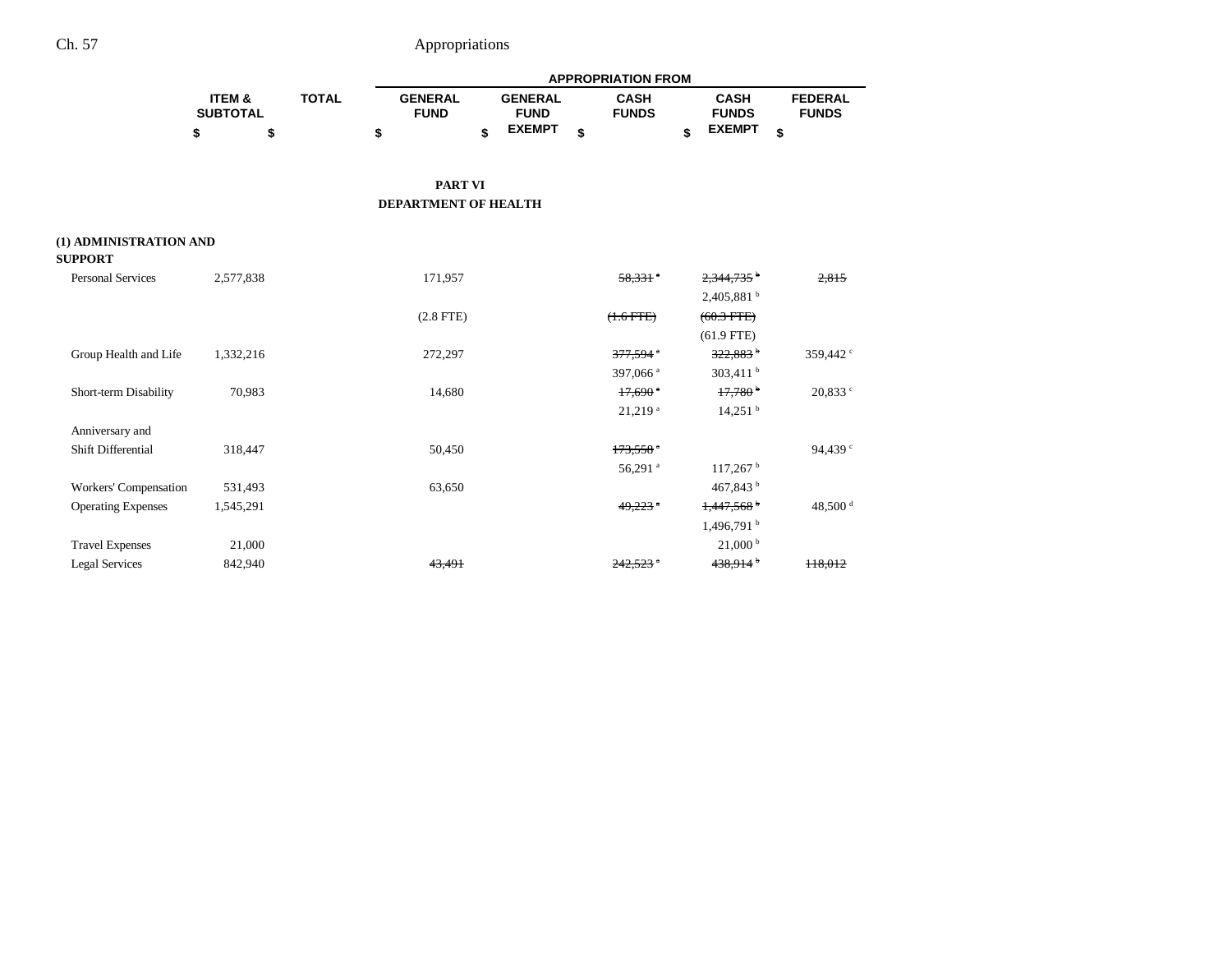|                                 |           |            | 85,364 | 43,799 <sup>a</sup>      | 659,088 <sup>b</sup>   | 54,689                 |
|---------------------------------|-----------|------------|--------|--------------------------|------------------------|------------------------|
| Administrative Law Judge        |           |            |        |                          |                        |                        |
| Services for 170 Hours          | 12,851    |            | 12,851 |                          |                        |                        |
| Payment to Risk Management      |           |            |        |                          |                        |                        |
| and Property Funds              | 58,826    |            | 13,354 |                          | $45,472$ <sup>b</sup>  |                        |
|                                 | 78,608    |            | 17,824 |                          | 60,784 <sup>b</sup>    |                        |
| Vehicle Lease Payments          | 187,031   |            | 52,835 | $71,587$ <sup>a</sup>    |                        | 62,609e                |
|                                 |           |            |        | 34,985 <sup>a</sup>      | $36,602^b$             |                        |
| <b>ADP</b> Capital Outlay       | 215,642   |            | 9,600  | $97,394$ $^{\circ}$      |                        | $108,648$ <sup>d</sup> |
|                                 |           |            |        | $76,122$ <sup>a</sup>    | $21,272$ <sup>b</sup>  |                        |
| <b>Leased Space</b>             | 3,246,048 |            | 63,103 | $2,747,101$ <sup>*</sup> | $272,218$ <sup>b</sup> | 163,626                |
|                                 |           |            |        |                          | 3,019,319 <sup>b</sup> |                        |
| <b>Grand Junction Office</b>    |           |            |        |                          |                        |                        |
| <b>Building Leased Space</b>    | 24,098    |            | 4,723  | $19,375$ *               |                        |                        |
|                                 |           |            |        |                          | $19,375$ <sup>b</sup>  |                        |
| Utilities                       | 256,565   |            | 34,153 | $222,412$ <sup>a</sup>   |                        |                        |
|                                 |           |            |        | 180 <sup>a</sup>         | 222,232 b              |                        |
| Reimbursement for Members of    |           |            |        |                          |                        |                        |
| the State Board of              | 4,868     |            | 4,868  |                          |                        |                        |
| Health                          |           |            |        |                          |                        |                        |
| <b>Indirect Cost Assessment</b> | 66,535    |            |        | $31,760$ <sup>a</sup>    |                        | 34,775                 |
|                                 |           | 11,312,672 |        |                          |                        |                        |
|                                 |           | 11,332,454 |        |                          |                        |                        |
|                                 |           |            |        |                          |                        |                        |

<sup>a</sup> Of these amounts, \$2,993,166(T) shall be from indirect cost recoveries and \$1,115,382 THESE AMOUNTS shall be from various sources of cash funds.

<sup>b</sup> Of these amounts, \$5,378,211(T) \$8,410,954(T) SHALL be from federal indirect cost recoveries, and <del>\$202 shall be from reserves in the Streptococcus Test Fund.</del> \$454,162 SHALL BE FROM VARIOUS SOURCES OF CASH FUNDS.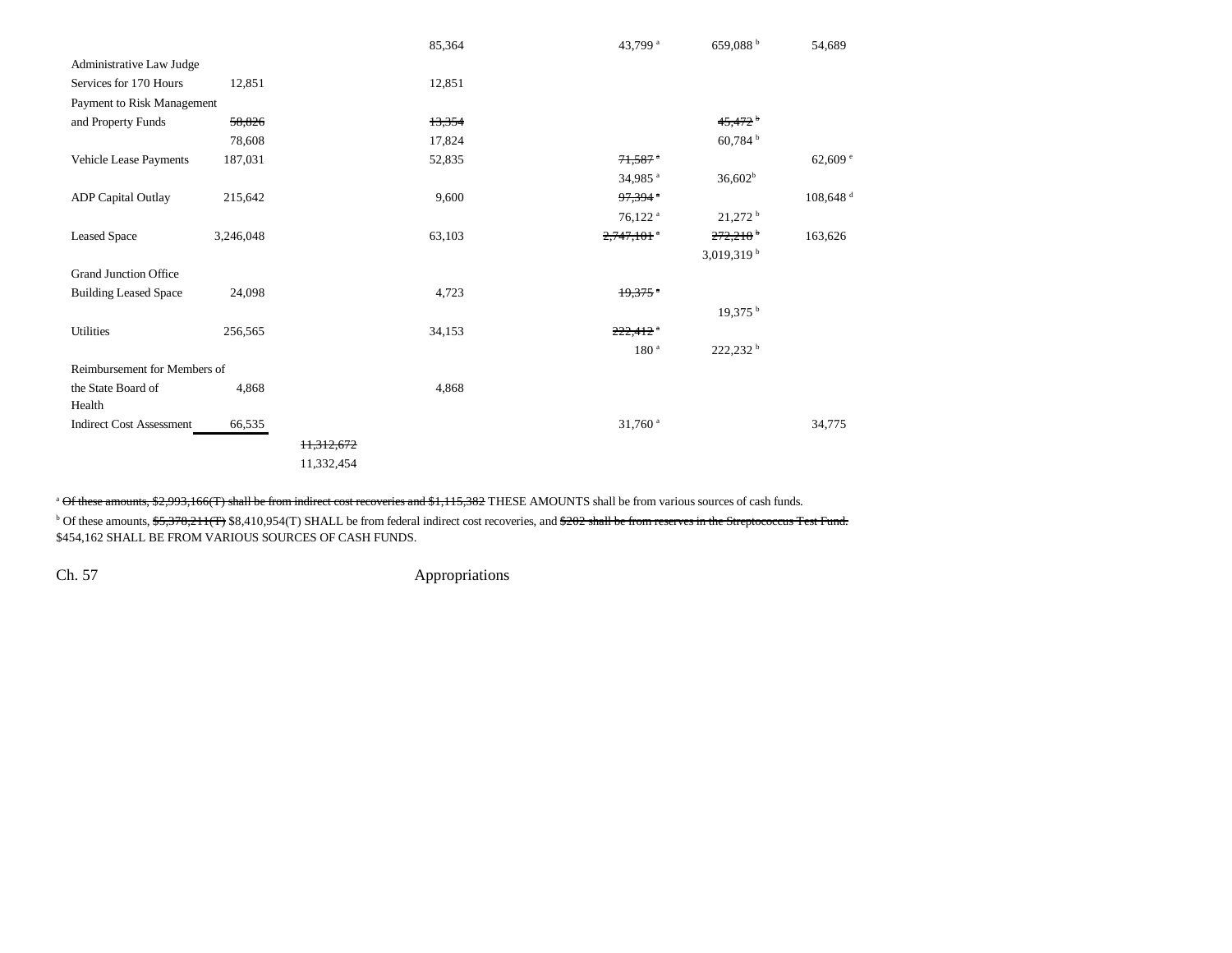|                 |              |                |                | <b>APPROPRIATION FROM</b> |               |                |
|-----------------|--------------|----------------|----------------|---------------------------|---------------|----------------|
| ITEM &          | <b>TOTAL</b> | <b>GENERAL</b> | <b>GENERAL</b> | <b>CASH</b>               | <b>CASH</b>   | <b>FEDERAL</b> |
| <b>SUBTOTAL</b> |              | <b>FUND</b>    | <b>FUND</b>    | <b>FUNDS</b>              | <b>FUNDS</b>  | <b>FUNDS</b>   |
|                 |              |                | <b>EXEMPT</b>  |                           | <b>EXEMPT</b> |                |

c Of these amounts, \$44,320 shall be from the Substance Abuse Prevention and Treatment Block Grant, and \$65,387 shall be from the Maternal and

Child Health Block Grant.

<sup>d</sup> Of these amounts, \$13,150 shall be from the Maternal and Child Health Block Grant.

e Of this amount, \$1,980 shall be from the Substance Abuse Prevention and Treatment Block Grant.

#### **(2) DEPARTMENTAL DATA PROCESSING**

| <b>Personal Services</b>        | 1,197,670 |           | 511,085 (M)  | $342,701$ <sup>a</sup> |                 | 343,884 <sup>b</sup>  |
|---------------------------------|-----------|-----------|--------------|------------------------|-----------------|-----------------------|
|                                 |           |           |              | $62,806$ <sup>a</sup>  | 279,895 $(T)^c$ |                       |
|                                 |           |           |              |                        |                 |                       |
|                                 |           |           | $(16.7$ FTE) | $(7.1 \text{ FTE})$    |                 | $(8.7$ FTE $)$        |
|                                 |           |           |              | $(1.5$ FTE)            | $(5.6$ FTE)     |                       |
| <b>Operating Expenses</b>       | 76,233    |           | $23,276$ (M) | 52,957                 |                 |                       |
|                                 |           |           |              | $23,079$ <sup>a</sup>  | 29,878 $(T)^c$  |                       |
| <b>Travel Expenses</b>          | 238       |           |              | 238 <sup>a</sup>       |                 |                       |
|                                 |           |           |              |                        | 238 $(T)^c$     |                       |
| Purchase of Services from       |           |           |              |                        |                 |                       |
| Computer Center                 | 224,333   |           | 224,333      |                        |                 |                       |
| <b>Indirect Cost Assessment</b> | 71,644    |           |              | $10,629$ <sup>a</sup>  |                 | $61,015$ <sup>b</sup> |
|                                 |           | 1,570,118 |              |                        |                 |                       |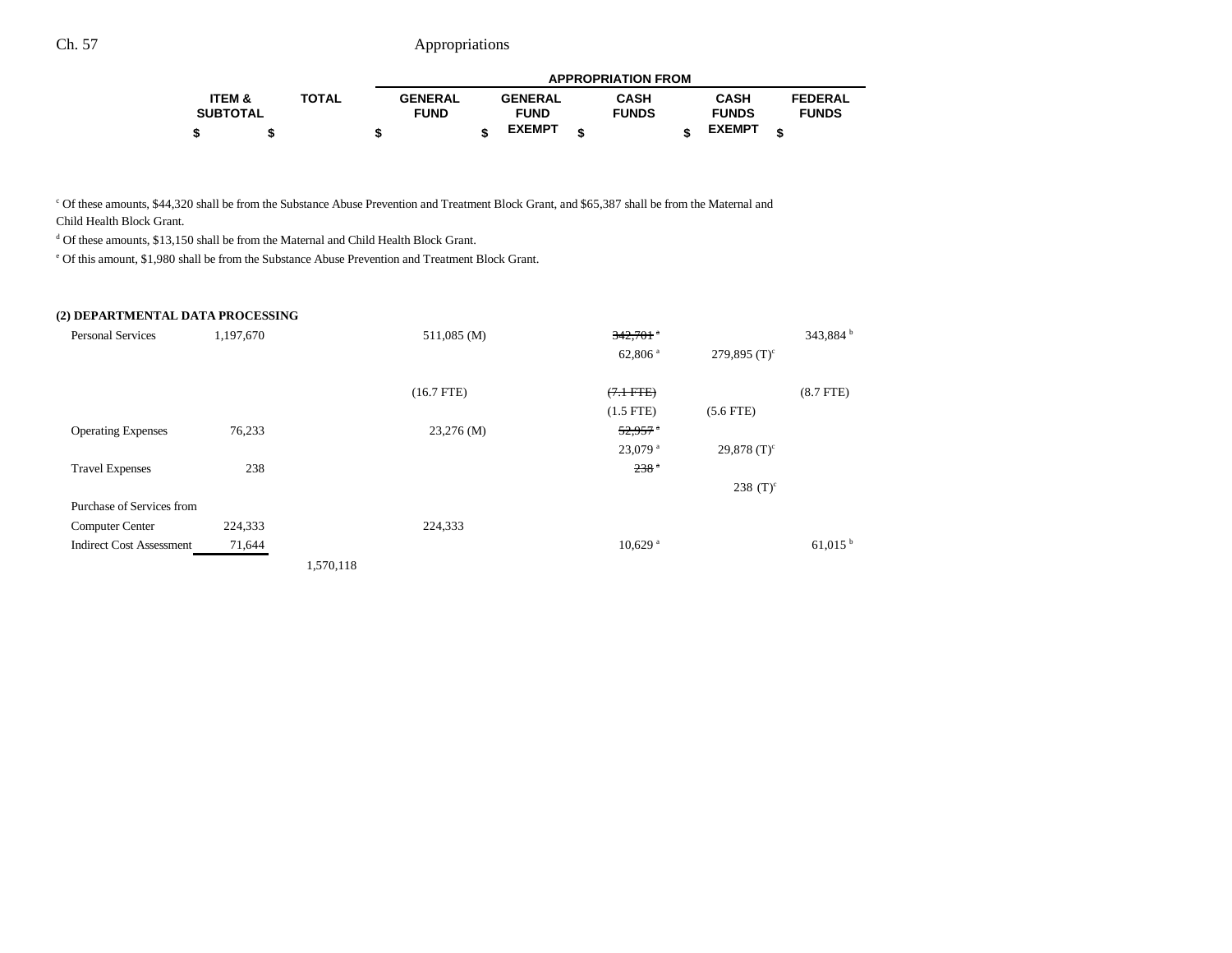<sup>a</sup> Of these amounts, \$309,773(T) shall be from indirect cost recoveries and \$96,752 THESE AMOUNTS shall be from various sources of cash funds.

b Of these amounts, \$46,939 shall be from the Maternal and Child Health Block Grant.

c THESE AMOUNTS SHALL BE FROM INDIRECT COST RECOVERIES.

#### **(3) LABORATORY SERVICES**

#### **(A) Laboratory Services**

| <b>Personal Services</b>        | 2,681,225 | 557,557      | $1,488,789$ <sup>a</sup> | 6,624                  | 628,255      |
|---------------------------------|-----------|--------------|--------------------------|------------------------|--------------|
|                                 |           |              | 1,473,248 <sup>a</sup>   | $22,165^{\mathrm{b}}$  |              |
|                                 |           | $(18.2$ FTE) | $(38.0$ FTE)             |                        | $(16.8$ FTE) |
|                                 |           |              | $(37.0$ FTE)             | $(1.0$ FTE)            |              |
| <b>Operating Expenses</b>       | 1,605,881 | 176,618      | $963,880$ <sup>a</sup>   | $324,056$ <sup>b</sup> | 141,327      |
|                                 |           |              | 989,523 <sup>a</sup>     | 298.413 <sup>b</sup>   |              |
| <b>Travel Expenses</b>          | 18,898    |              | 14,898 <sup>a</sup>      |                        | 4,000        |
| <b>Training Program</b>         | 27,400    |              | 27,400 °                 |                        |              |
| <b>Training Program</b>         |           |              |                          |                        |              |
| <b>Travel Expenses</b>          | 950       |              | 950 $\degree$            |                        |              |
| <b>Indirect Cost Assessment</b> | 510,421   |              | $431,236$ <sup>d</sup>   | $1,161$ <sup>b</sup>   | 78,024       |
|                                 |           |              | 378,087 <sup>d</sup>     | 54,310 $^{\rm b}$      |              |
|                                 | 4,844,775 |              |                          |                        |              |

<sup>a</sup> Of these amounts, \$1,478,314 \$1,278,314 shall be from the Newborn Screening and Genetic Counseling Cash Fund, \$71,029 shall be from the Law Enforcement Assistance Fund, and \$918,224 \$1,128,326 shall be from various sources of cash funds.

<sup>b</sup> Of these amounts, \$7,785 shall be from reserves in the Streptococcus Test Fund, \$285,233 \$274,835 shall be from reserves in the Newborn Screening and Genetic Counseling Cash Fund, and \$38,823 shall be from reserves in the Law Enforcement Assistance Fund. FUND, AND \$53,445 SHALL BE FROM INDIRECT COST RECOVERIES.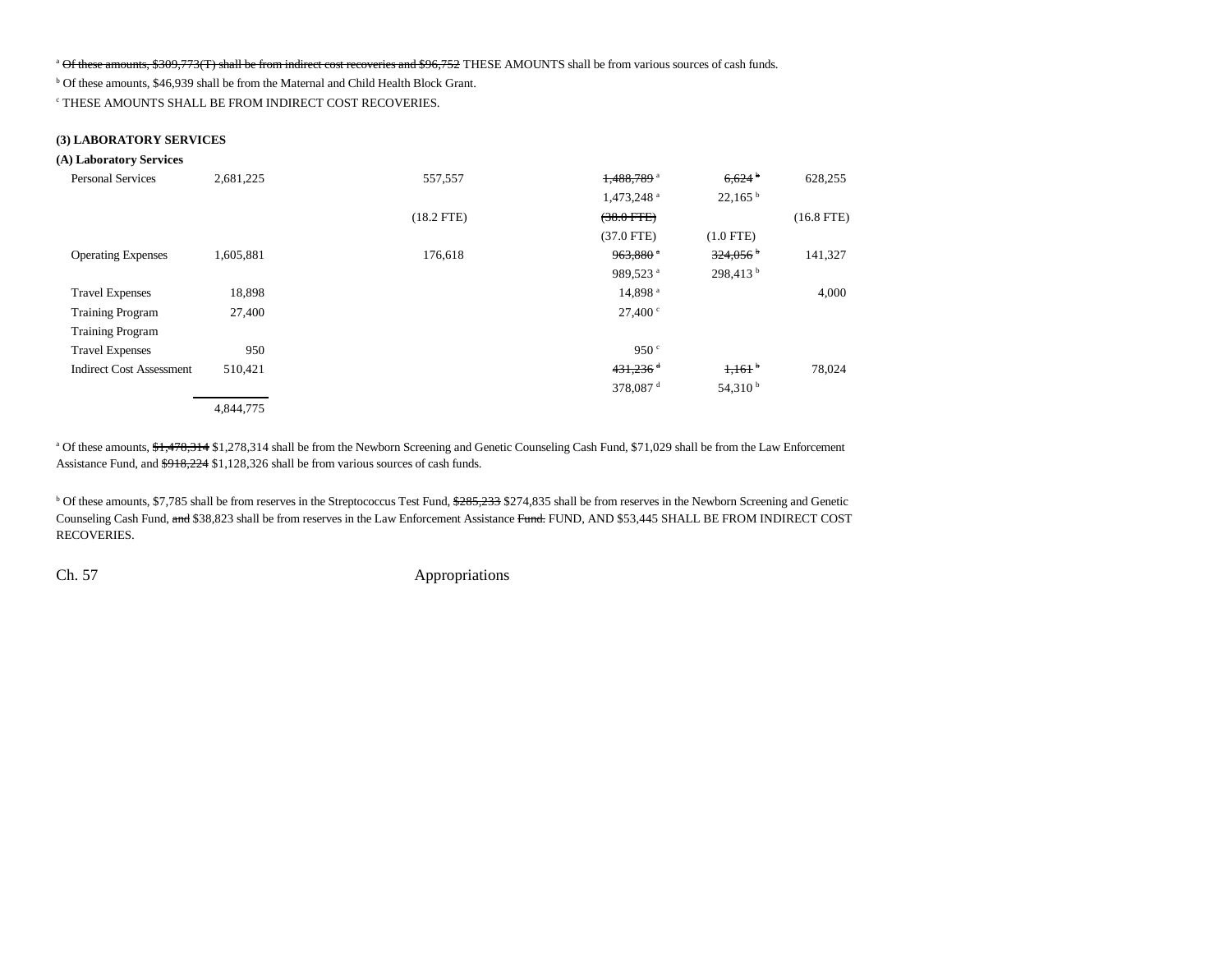|                   |              |                |                |   | <b>APPROPRIATION FROM</b> |               |                |
|-------------------|--------------|----------------|----------------|---|---------------------------|---------------|----------------|
| <b>ITEM &amp;</b> | <b>TOTAL</b> | <b>GENERAL</b> | <b>GENERAL</b> |   | <b>CASH</b>               | <b>CASH</b>   | <b>FEDERAL</b> |
| <b>SUBTOTAL</b>   |              | <b>FUND</b>    | <b>FUND</b>    |   | <b>FUNDS</b>              | <b>FUNDS</b>  | <b>FUNDS</b>   |
|                   |              |                | <b>EXEMPT</b>  | ¢ |                           | <b>EXEMPT</b> |                |

 $\,^{\mathrm{c}}$  These amounts shall be from fees collected for training services.

d This amount shall be from various sources of cash funds.

### **(B) Implied Consent Specialists**

| <b>Personal Services</b>        | 185,531     |
|---------------------------------|-------------|
|                                 | $(4.0$ FTE) |
| <b>Operating Expenses</b>       | 21,628      |
| <b>Travel Expenses</b>          | 7,695       |
| <b>Indirect Cost Assessment</b> | 40,085      |
|                                 | 254.939     |

254,939 $^{\rm a}$ 

a This amount shall be from the Law Enforcement Assistance Fund.

|                                  |         | 5,099,714   |                      |
|----------------------------------|---------|-------------|----------------------|
| <b>(4) LOCAL HEALTH SERVICES</b> |         |             |                      |
| Public Health Nurses in          |         |             |                      |
| areas not served by local        |         |             |                      |
| and regional health              |         |             |                      |
| departments                      | 735.324 | 537,071 (M) | 198.253 <sup>a</sup> |
| <b>Public Health Sanitarians</b> |         |             |                      |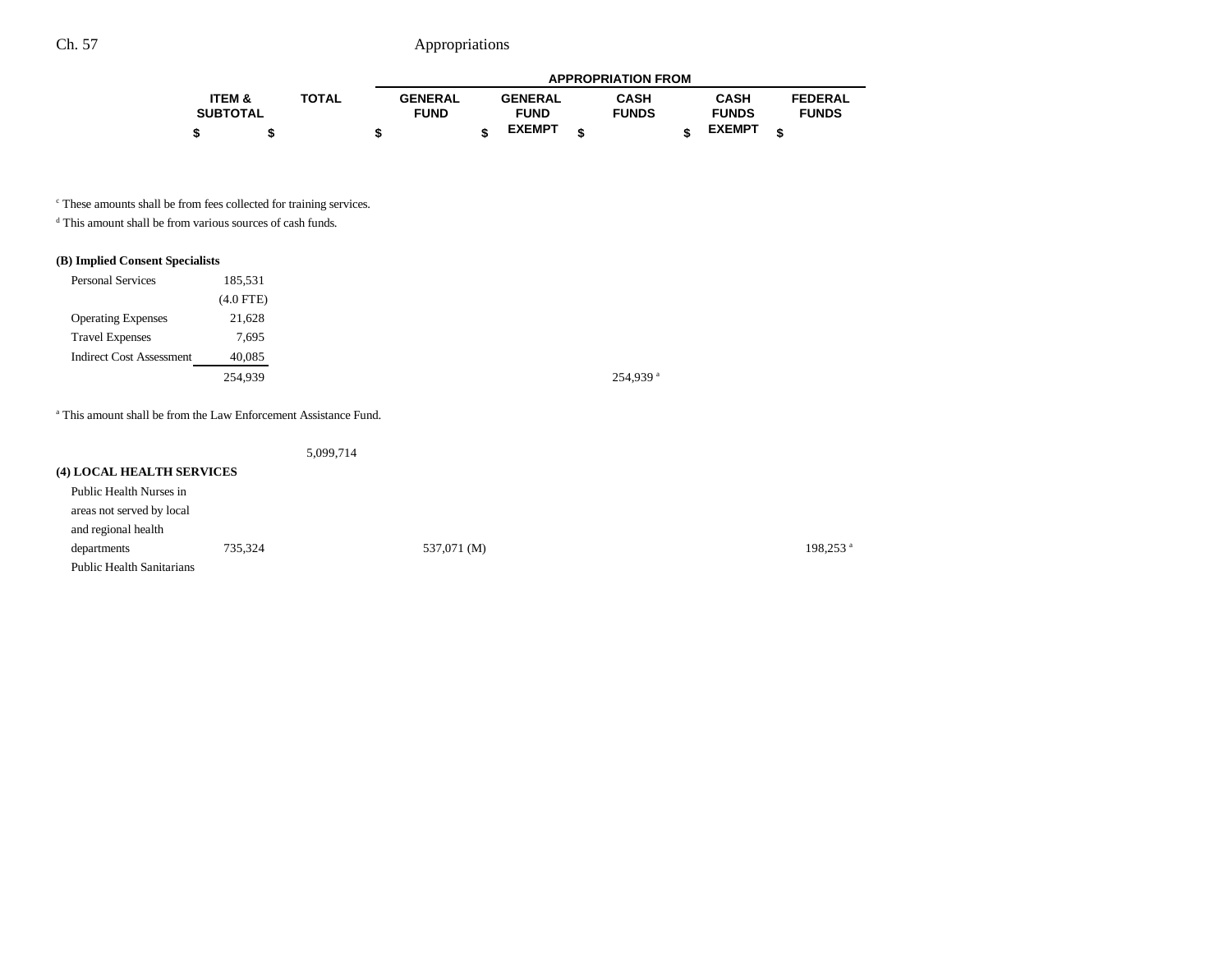| in areas not served by          |           |           |           |                       |                           |                       |
|---------------------------------|-----------|-----------|-----------|-----------------------|---------------------------|-----------------------|
| local and regional health       |           |           |           |                       |                           |                       |
| departments                     | 171,064   |           | 158,192   | $+2,872$              |                           |                       |
|                                 |           |           |           |                       | $12,872$ (T) <sup>b</sup> |                       |
| Local Organized Health Unit     |           |           |           |                       |                           |                       |
| Distributions pursuant to       |           |           |           |                       |                           |                       |
| Section 25-1-516,               | 3,681,691 |           | 3,227,706 | $40.932$ <sup>b</sup> |                           | 413,053 <sup>a</sup>  |
| C.R.S.                          |           |           |           |                       |                           |                       |
|                                 |           |           |           |                       | 40,932 $(T)^{b}$          |                       |
| Delta, Otero, La Plata/         |           |           |           |                       |                           |                       |
| Archuleta, Las Animas/          |           |           |           |                       |                           |                       |
| Huerfano, and the Northeast     |           |           |           |                       |                           |                       |
| Regional Local Health           |           |           |           |                       |                           |                       |
| Units                           | 50,000    |           | 50,000    |                       |                           |                       |
| <b>Indirect Cost Assessment</b> | 11,004    |           |           |                       |                           | $11,004$ <sup>a</sup> |
|                                 |           | 4,649,083 |           |                       |                           |                       |

a These amounts shall be from the Maternal and Child Health Block Grant.

b These amounts shall be from General Fund savings in the Department.

## **(5) OFFICE OF ENVIRONMENT CORE STAFF**

| <b>Personal Services</b>        | 219,248 |         | 219,248     |
|---------------------------------|---------|---------|-------------|
|                                 |         |         | $(3.0$ FTE) |
| <b>Travel Expenses</b>          | 11,856  |         | 11,856      |
| <b>Indirect Cost Assessment</b> | 37,052  |         | 37,052      |
|                                 |         | 268.156 |             |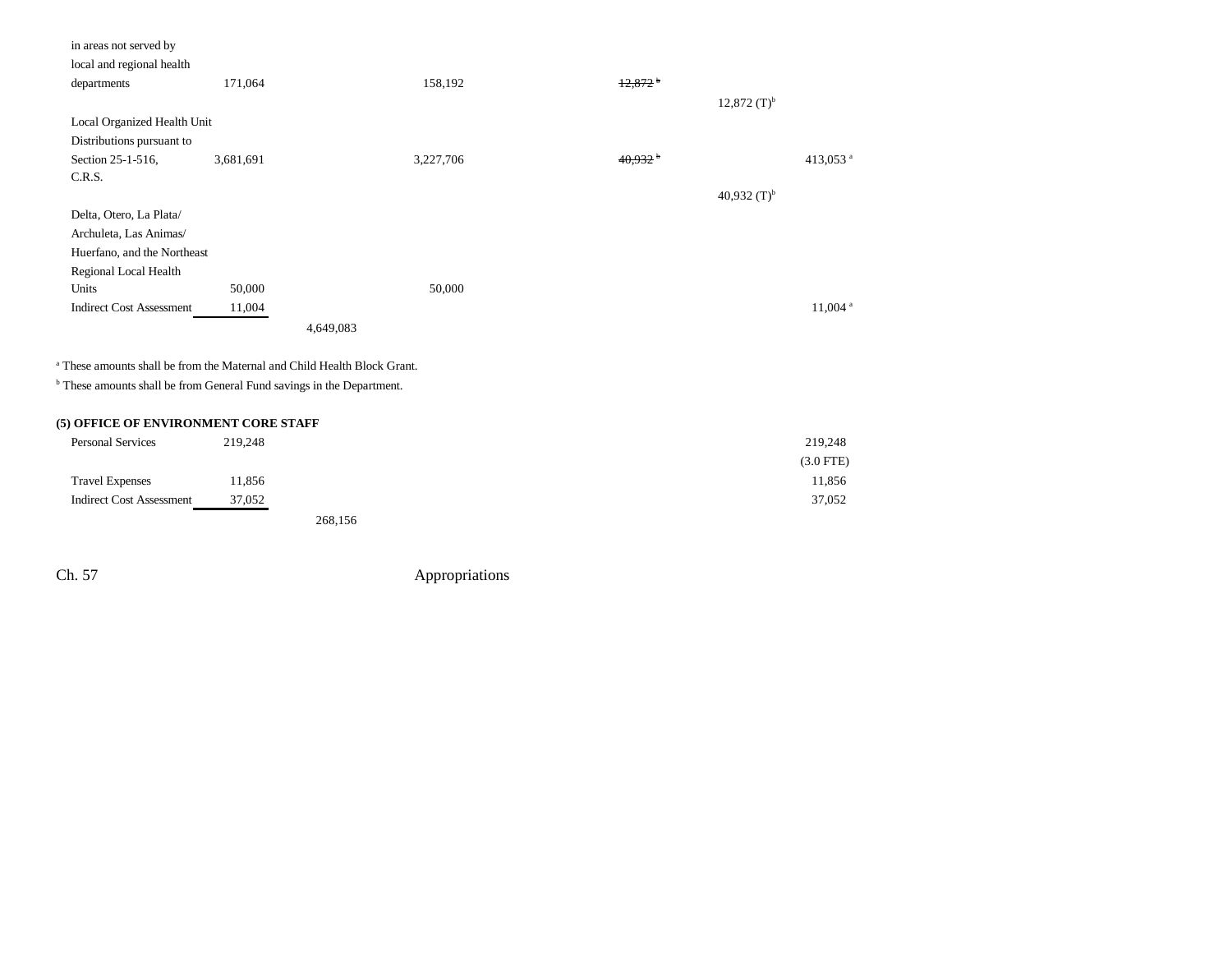|                                  |                           |              | <b>APPROPRIATION FROM</b> |                               |    |                               |    |                             |                             |                                |  |
|----------------------------------|---------------------------|--------------|---------------------------|-------------------------------|----|-------------------------------|----|-----------------------------|-----------------------------|--------------------------------|--|
|                                  | ITEM &<br><b>SUBTOTAL</b> | <b>TOTAL</b> |                           | <b>GENERAL</b><br><b>FUND</b> |    | <b>GENERAL</b><br><b>FUND</b> |    | <b>CASH</b><br><b>FUNDS</b> | <b>CASH</b><br><b>FUNDS</b> | <b>FEDERAL</b><br><b>FUNDS</b> |  |
|                                  | \$                        | \$           | \$                        |                               | \$ | <b>EXEMPT</b>                 | \$ | \$                          | <b>EXEMPT</b>               | \$                             |  |
| (6) AIR QUALITY CONTROL DIVISION |                           |              |                           |                               |    |                               |    |                             |                             |                                |  |
| (A) Administration               |                           |              |                           |                               |    |                               |    |                             |                             |                                |  |
| <b>Personal Services</b>         | 952,299                   |              |                           |                               |    |                               |    | $582,128$ (H) <sup>a</sup>  |                             | 370,171                        |  |
|                                  |                           |              |                           |                               |    |                               |    | 291,064 $(H)^a$             | 291,064 °                   |                                |  |
|                                  |                           |              |                           |                               |    |                               |    | $(13.0$ FTE)                |                             | $(7.3$ FTE)                    |  |
|                                  |                           |              |                           |                               |    |                               |    | $(6.5$ FTE)                 | $(6.5$ FTE)                 |                                |  |
| <b>Operating Expenses</b>        | 58,162                    |              |                           |                               |    |                               |    | $15,661$ <sup>a</sup>       |                             | 42,501 $^{\rm b}$              |  |
|                                  |                           |              |                           |                               |    |                               |    |                             | $15,661$ $\degree$          |                                |  |
| <b>Travel Expenses</b>           | 15,913                    |              |                           |                               |    |                               |    | $2.511$ $\degree$           |                             | 13,402 h                       |  |
|                                  |                           |              |                           |                               |    |                               |    |                             | $2,511$ $^{\circ}$          |                                |  |
| Grants                           | 410,227                   |              |                           |                               |    |                               |    | $126.067$ <sup>a</sup>      |                             | $284,160^{\text{ b}}$          |  |
|                                  |                           |              |                           |                               |    |                               |    | 112,204 <sup>a</sup>        | 13,863 e                    |                                |  |
| High Altitude Study              | 160,156                   |              |                           |                               |    |                               |    |                             |                             | 160,156                        |  |
|                                  |                           |              |                           |                               |    |                               |    |                             |                             | $(2.8$ FTE)                    |  |
| High Altitude Study              |                           |              |                           |                               |    |                               |    |                             |                             |                                |  |
| <b>Travel Expenses</b>           | 4,314                     |              |                           |                               |    |                               |    |                             |                             | 4,314                          |  |
| <b>Indirect Cost Assessment</b>  | 1,209,254                 |              |                           |                               |    |                               |    | $881.703$ <sup>c</sup>      |                             | 327,551 <sup>d</sup>           |  |
|                                  |                           |              |                           |                               |    |                               |    | 392,483 <sup>c</sup>        | 489,220 <sup>e</sup>        |                                |  |

Acid Rain Monitoring 147,900 1147,900 147,900 147,900 147,900 147,900 147,900 147,900 147,900 147,900 147,900 15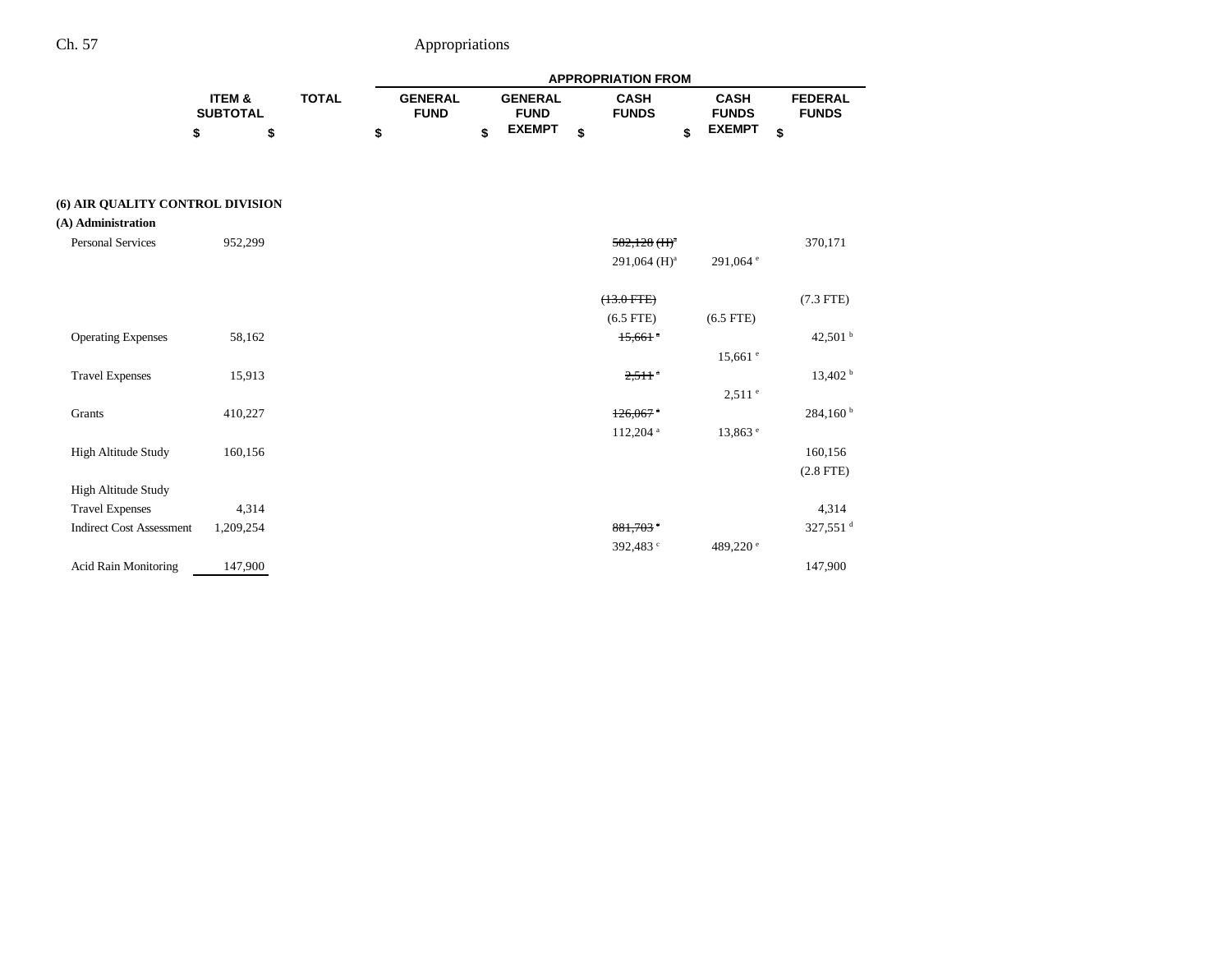<sup>a</sup> Of these amounts, \$567,823 THESE AMOUNTS shall be from Stationary Source Permit fees, FEES. and \$158,544 shall be from the AIR Account.

<sup>b</sup> These amounts shall be from the Air Pollution Control Grant.

<sup>c</sup> Of this amount, \$467,296 shall be from the AIR account, \$395,688 \$373,764 shall be from the Stationary Sources Cash Fund, and \$18,719 shall be from the Ozone Protection Fund.

d This amount shall be from the Environmental Protection Agency.

e THESE AMOUNTS SHALL BE FROM THE AIR ACCOUNT.

#### **(B) Vehicle Emission Control**

| 524,296      |
|--------------|
| $(10.7$ FTE) |
| 51,942       |
| 3,895        |
| 1,261        |
| 581,394      |
|              |

581,394 a

581,394 a

a This amount shall be from the AIR Account.

#### **(C) Mobile Sources Section**

| <b>Personal Services</b>  | 619,245      |  |  |  |  |
|---------------------------|--------------|--|--|--|--|
|                           | $(12.9$ FTE) |  |  |  |  |
| <b>Operating Expenses</b> | 35,125       |  |  |  |  |
| <b>Travel Expenses</b>    | 4,750        |  |  |  |  |
| <b>Grants</b>             | 29.939       |  |  |  |  |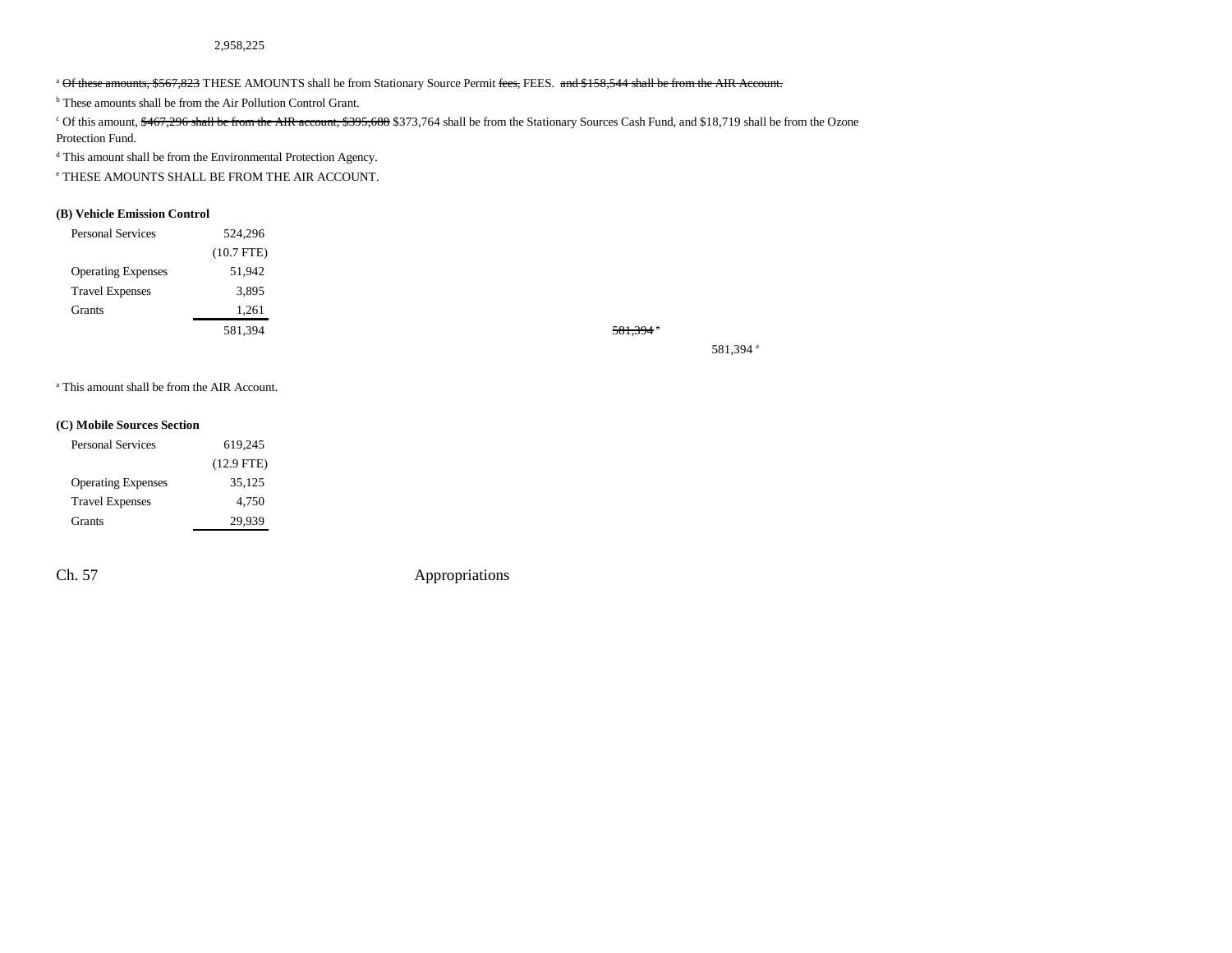|                                                                          |                           |              |    | <b>APPROPRIATION FROM</b>     |    |                               |    |                             |                             |    |                                |  |
|--------------------------------------------------------------------------|---------------------------|--------------|----|-------------------------------|----|-------------------------------|----|-----------------------------|-----------------------------|----|--------------------------------|--|
|                                                                          | ITEM &<br><b>SUBTOTAL</b> | <b>TOTAL</b> |    | <b>GENERAL</b><br><b>FUND</b> |    | <b>GENERAL</b><br><b>FUND</b> |    | <b>CASH</b><br><b>FUNDS</b> | <b>CASH</b><br><b>FUNDS</b> |    | <b>FEDERAL</b><br><b>FUNDS</b> |  |
|                                                                          | \$                        | \$           | \$ |                               | \$ | <b>EXEMPT</b>                 | \$ | \$                          | <b>EXEMPT</b>               | \$ |                                |  |
|                                                                          | 689,059                   |              |    |                               |    |                               |    | $689,059$ <sup>a</sup>      |                             |    |                                |  |
|                                                                          |                           |              |    |                               |    |                               |    |                             | 689,059 <sup>a</sup>        |    |                                |  |
| <sup>a</sup> This amount shall be from the AIR Account.                  |                           |              |    |                               |    |                               |    |                             |                             |    |                                |  |
| (D) Stationary Source Control                                            |                           |              |    |                               |    |                               |    |                             |                             |    |                                |  |
| (1) Administration                                                       |                           |              |    |                               |    |                               |    |                             |                             |    |                                |  |
| <b>Personal Services</b>                                                 | 838,101                   |              |    |                               |    |                               |    | 543,557 <sup>a</sup>        |                             |    | 294,544                        |  |
|                                                                          |                           |              |    |                               |    |                               |    | $(11.3$ FTE)                |                             |    | $(5.9$ FTE)                    |  |
| <b>Operating Expenses</b>                                                | 21,527                    |              |    |                               |    |                               |    | 13,877 <sup>a</sup>         |                             |    | 7,650                          |  |
| <b>Travel Expenses</b>                                                   | 12,434                    |              |    |                               |    |                               |    | 4,473 <sup>a</sup>          |                             |    | 7,961                          |  |
|                                                                          | 872,062                   |              |    |                               |    |                               |    |                             |                             |    |                                |  |
| <sup>a</sup> These amounts shall be from Stationary Sources permit fees. |                           |              |    |                               |    |                               |    |                             |                             |    |                                |  |
| (2) Special Purpose                                                      |                           |              |    |                               |    |                               |    |                             |                             |    |                                |  |
| Hazardous and Toxic                                                      |                           |              |    |                               |    |                               |    |                             |                             |    |                                |  |
| Emissions                                                                | 177,278                   |              |    |                               |    |                               |    | $68,153 \ (H)^a$            |                             |    | $109, 125$ <sup>b</sup>        |  |
|                                                                          |                           |              |    |                               |    |                               |    | $(1.5$ FTE)                 |                             |    | $(2.2$ FTE)                    |  |
| Hazardous and Toxic                                                      |                           |              |    |                               |    |                               |    |                             |                             |    |                                |  |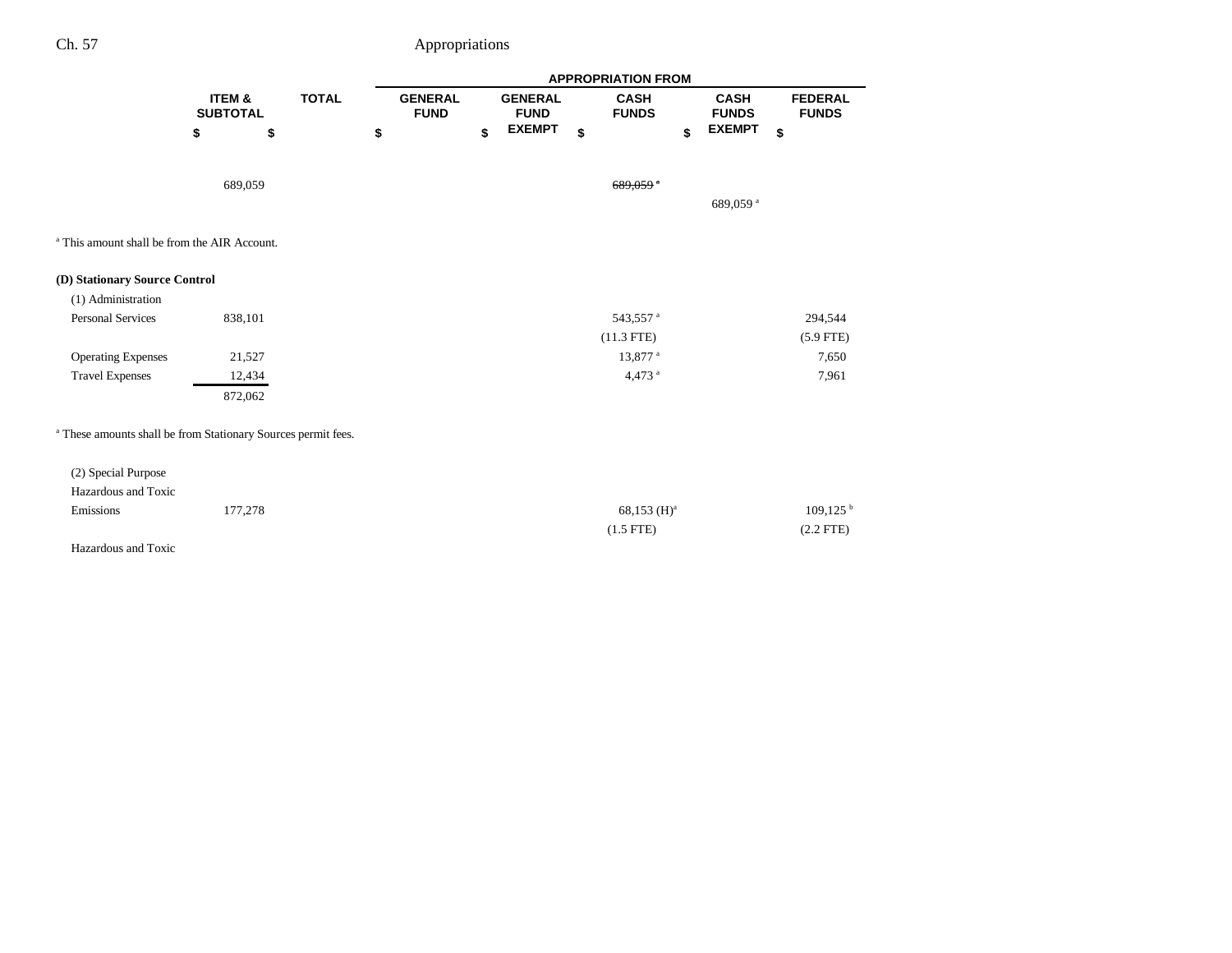| <b>Emissions Travel</b>        |         |                        |                     |
|--------------------------------|---------|------------------------|---------------------|
| Expenses                       | 9,301   |                        | $7,371^b$           |
|                                |         | $1,930(H)^a$           |                     |
| Wood Burning Program           | 89,102  | 89,102 <sup>a</sup>    |                     |
|                                |         | 769(1.5 FTE)           |                     |
| Prevention of Significant      |         |                        |                     |
| Deterioration of Air           |         |                        |                     |
| Quality                        | 157,033 | 79,128 <sup>a</sup>    | 77,905 <sup>b</sup> |
|                                |         | $(1.8$ FTE)            | $(1.4$ FTE)         |
| Prevention of Significant      |         |                        |                     |
| Deterioration of Air           |         |                        |                     |
| <b>Quality Travel Expenses</b> | 5,155   | $1,152$ <sup>a</sup>   | 4,003 $^{\rm b}$    |
| Asbestos Control in            |         |                        |                     |
| Nonstate Buildings             | 256,041 | $256,041$ <sup>a</sup> |                     |
|                                |         | $(5.6$ FTE)            |                     |
| Asbestos Control in            |         |                        |                     |
| Nonstate Buildings             |         |                        |                     |
| <b>Travel Expenses</b>         | 14,060  | $14,060$ <sup>a</sup>  |                     |
| Federal Clean Air Act          |         |                        |                     |
| Implementation, S.B.           |         |                        |                     |
| 92-105                         |         |                        |                     |
|                                |         |                        |                     |
|                                | 769,836 | 769,836 <sup>a</sup>   |                     |
|                                |         | $(15.3$ FTE)           |                     |
| Federal Clean Air Act          |         |                        |                     |
|                                |         |                        |                     |
| Implementation, S.B. 92-105    |         |                        |                     |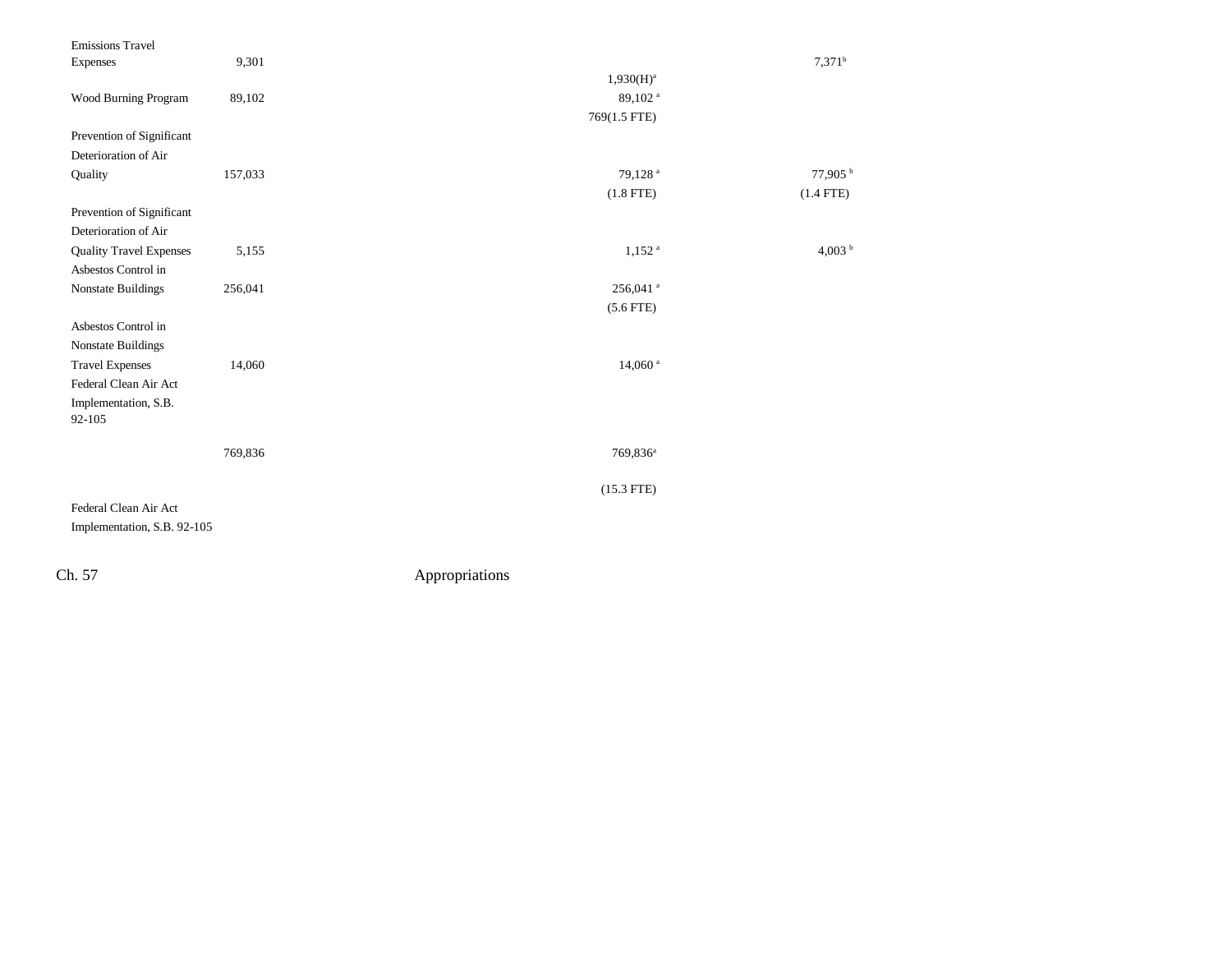|                        |                           |        |              |   |                               |   |                                                |   | <b>APPROPRIATION FROM</b>   |                                              |                                      |  |
|------------------------|---------------------------|--------|--------------|---|-------------------------------|---|------------------------------------------------|---|-----------------------------|----------------------------------------------|--------------------------------------|--|
|                        | ITEM &<br><b>SUBTOTAL</b> |        | <b>TOTAL</b> | æ | <b>GENERAL</b><br><b>FUND</b> | ¢ | <b>GENERAL</b><br><b>FUND</b><br><b>EXEMPT</b> | ¢ | <b>CASH</b><br><b>FUNDS</b> | <b>CASH</b><br><b>FUNDS</b><br><b>EXEMPT</b> | <b>FEDERAL</b><br><b>FUNDS</b><br>\$ |  |
|                        |                           |        |              |   |                               |   |                                                |   |                             |                                              |                                      |  |
| <b>Travel Expenses</b> |                           | 10,925 |              |   |                               |   |                                                |   | $10.925$ <sup>a</sup>       |                                              |                                      |  |

1,488,731

a These amounts shall be from Stationary Sources permit fees.

 $<sup>b</sup>$  These amounts shall be from the Environmental Protection Agency.</sup>

### **(E) Vehicle Inspection Program**

| <b>Personal Services</b>  | 643.616        |  |
|---------------------------|----------------|--|
|                           | $(13.2$ FTE)   |  |
| <b>Operating Expenses</b> | 9.248          |  |
| <b>Travel Expenses</b>    | 1,164          |  |
| <b>Grants</b>             | 45.299         |  |
| Mechanic Certification    | 57.728         |  |
|                           | $(1.0$ FTE)    |  |
| Diesel Inspection and     |                |  |
| Maintenance Program       | 142,252        |  |
|                           | $(2.0$ FTE $)$ |  |
| Diesel Inspection and     |                |  |
| Maintenance Program       |                |  |
| <b>Travel Expenses</b>    | 4.156          |  |
| Inspection/Maintenance    |                |  |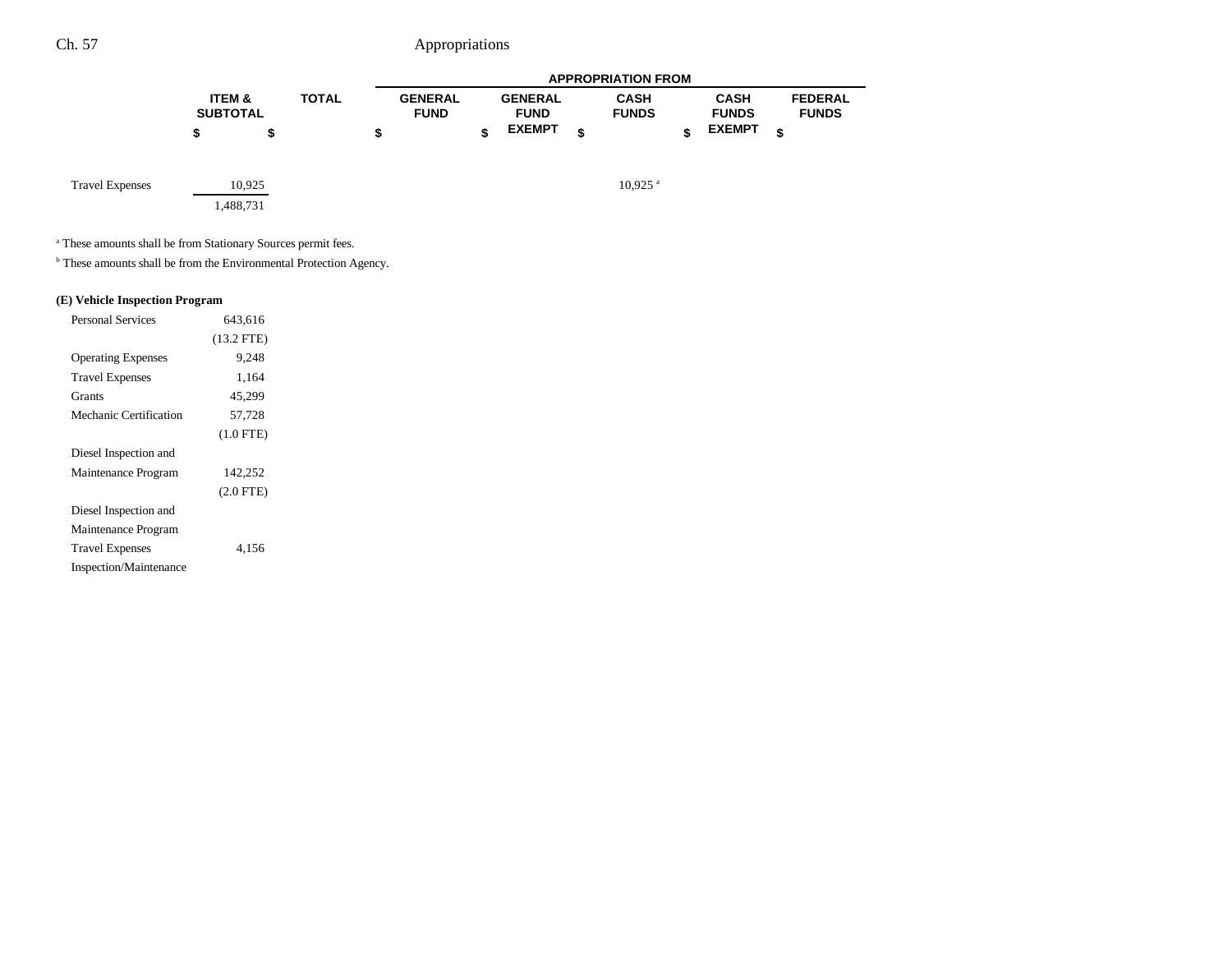| Evaluation | 30,900 |
|------------|--------|
|            |        |

934,363 **934,363** and 934,363 and 934,363 and 934,363 and 934,363 and 934,363 and 934,363 and 934,363 and 934,363 and 934,363 and 934,363 and 934,363 and 934,363 and 934,363 and 934,363 and 934,363 and 934,363 and 934,363 204,136<sup>a</sup> 730,227<sup>b</sup>

<sup>a</sup> This amount shall be from fees collected pursuant to Sections 42-4-309(4), 25-7-602.5, and 25-7-606, C.R.S., and from the AIR Account. C.R.S. b THIS AMOUNT SHALL BE FROM THE AIR ACCOUNT.

## **(F) Special Purpose**

| Clean Air Colorado         | 324,930 | $268,309$ <sup>a</sup> |                      | 56,621 <sup>b</sup> |
|----------------------------|---------|------------------------|----------------------|---------------------|
|                            |         |                        | 268,309 <sup>a</sup> |                     |
|                            |         | $(2.1 - FFE)$          |                      |                     |
|                            |         |                        | $(2.1$ FTE)          |                     |
| Clean Air Colorado         |         |                        |                      |                     |
| <b>Travel Expenses</b>     | 1,140   | $1,140$ $a$            |                      |                     |
|                            |         |                        | $1,140^{\circ}$      |                     |
| Diesel Emission            | 313,395 | $313,395$ <sup>e</sup> |                      |                     |
| Program                    |         |                        |                      |                     |
|                            |         |                        | 313,395 $\degree$    |                     |
|                            |         | $(5.0$ FTE)            |                      |                     |
|                            |         |                        | $(5.0$ FTE)          |                     |
| Diesel Emission Program    |         |                        |                      |                     |
| <b>Travel Expenses</b>     | 11,002  | 11,002                 |                      |                     |
|                            |         |                        | $11,002$ $\degree$   |                     |
| Urban and Rural            | 54,468  |                        |                      | 54,468 <sup>b</sup> |
| Visibility                 |         |                        |                      |                     |
| Urban and Rural Visibility |         |                        |                      | $(1.0$ FTE)         |
| <b>Travel Expenses</b>     | 721     |                        |                      | 721                 |
|                            |         |                        |                      |                     |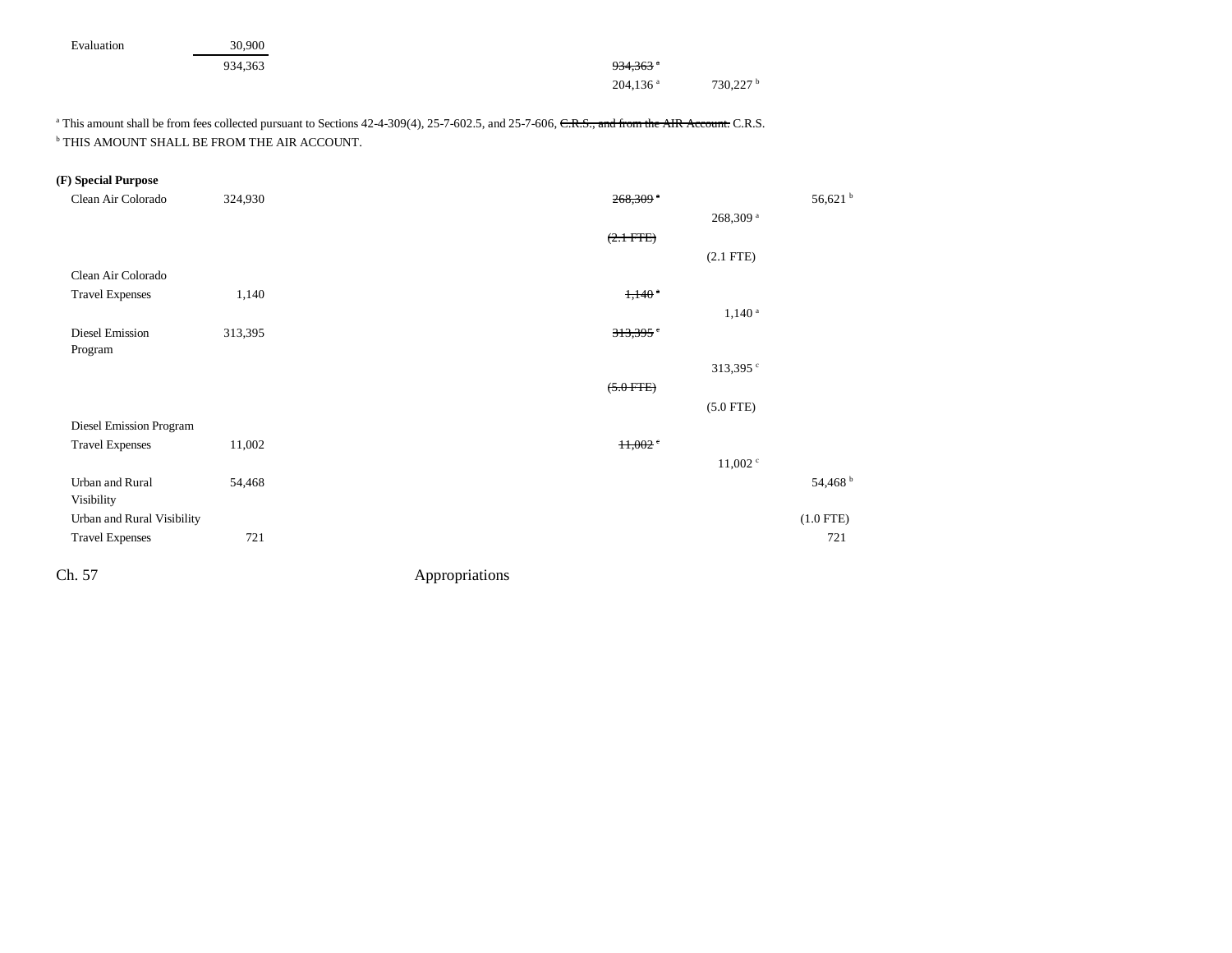|                                                        |                           |              | <b>APPROPRIATION FROM</b> |                               |                               |    |                             |    |                             |                                |
|--------------------------------------------------------|---------------------------|--------------|---------------------------|-------------------------------|-------------------------------|----|-----------------------------|----|-----------------------------|--------------------------------|
|                                                        | ITEM &<br><b>SUBTOTAL</b> | <b>TOTAL</b> |                           | <b>GENERAL</b><br><b>FUND</b> | <b>GENERAL</b><br><b>FUND</b> |    | <b>CASH</b><br><b>FUNDS</b> |    | <b>CASH</b><br><b>FUNDS</b> | <b>FEDERAL</b><br><b>FUNDS</b> |
|                                                        | \$<br>\$                  |              | \$                        | \$                            | <b>EXEMPT</b>                 | \$ |                             | \$ | <b>EXEMPT</b>               | \$                             |
|                                                        |                           |              |                           |                               |                               |    |                             |    |                             |                                |
| <b>Vehicle Testing</b>                                 | 286,439                   |              |                           |                               |                               |    | $286,439$ <sup>d</sup>      |    |                             |                                |
|                                                        |                           |              |                           |                               |                               |    |                             |    | 286,439 <sup>a</sup>        |                                |
|                                                        |                           |              |                           |                               |                               |    | $(3.5$ FTE)                 |    |                             |                                |
|                                                        |                           |              |                           |                               |                               |    |                             |    | $(3.5$ FTE)                 |                                |
| Vehicle Testing Travel                                 |                           |              |                           |                               |                               |    |                             |    |                             |                                |
| Expenses                                               | 12,350                    |              |                           |                               |                               |    | $12,350$ <sup>d</sup>       |    |                             |                                |
|                                                        |                           |              |                           |                               |                               |    |                             |    | $12,350$ <sup>a</sup>       |                                |
| Clean Air Act                                          |                           |              |                           |                               |                               |    |                             |    |                             |                                |
| Implementation                                         | 762,785                   |              |                           |                               |                               |    |                             |    |                             | 762,785                        |
|                                                        |                           |              |                           |                               |                               |    |                             |    |                             | $(15.3$ FTE)                   |
| Clean Air Act Implementation<br><b>Travel Expenses</b> | 2,336                     |              |                           |                               |                               |    |                             |    |                             | 2,336                          |
| Preservation of the Ozone                              |                           |              |                           |                               |                               |    |                             |    |                             |                                |
| Layer, H.B. 92-1178                                    | 164,907                   |              |                           |                               |                               |    | $164,907$ e                 |    |                             |                                |
|                                                        |                           |              |                           |                               |                               |    | $(2.0$ FTE)                 |    |                             |                                |
| Preservation of the Ozone                              |                           |              |                           |                               |                               |    |                             |    |                             |                                |
| Layer, H.B. 92-1178                                    |                           |              |                           |                               |                               |    |                             |    |                             |                                |
| <b>Travel Expenses</b>                                 | 760                       |              |                           |                               |                               |    | 760 <sup>e</sup>            |    |                             |                                |
|                                                        | 1,935,233                 |              |                           |                               |                               |    |                             |    |                             |                                |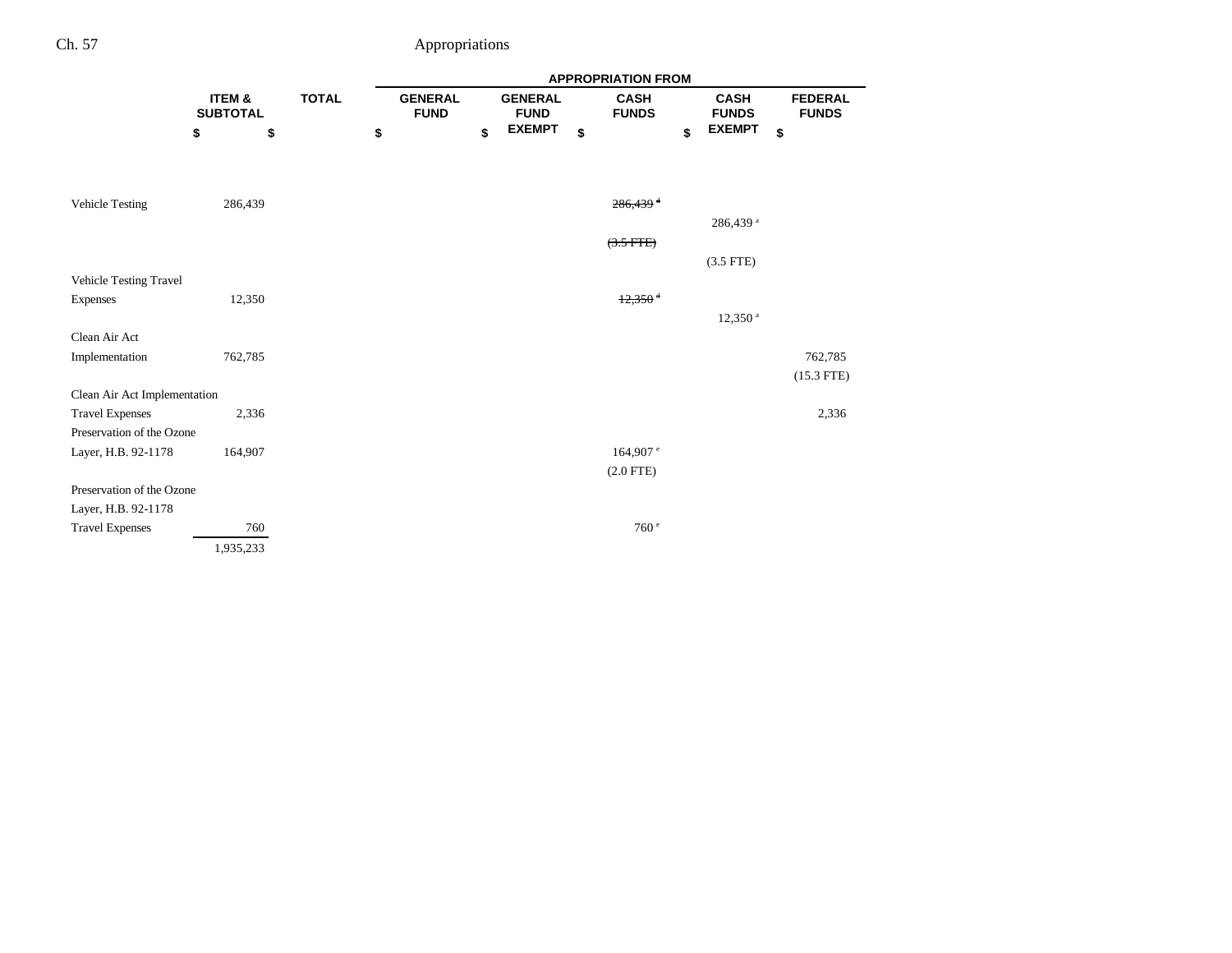<sup>a</sup> These amounts shall be from <del>Mobile Sources cash funds.</del> THE AIR ACCOUNT.

<sup>b</sup> These amounts shall be from the Environmental Protection Agency Better Air Campaign.

c These amounts shall be from fees collected pursuant to Section 42-3-123(24)(a), C.R.S.

### <sup>d</sup> These amounts shall be from fees collected pursuant to Sections 42-4-313 and 42-3-123(23)(a), C.R.S.

e These amounts shall be from the Ozone Protection Fund.

9,459,067

#### **(7) WATER QUALITY CONTROL DIVISION**

**(A) Administration**

| <b>Personal Services</b>        | 2,804,489 | $1,029,507$ (M) | $559,926$ <sup>a</sup> | $161, 137$ <sup>b</sup> | 1,053,919                |
|---------------------------------|-----------|-----------------|------------------------|-------------------------|--------------------------|
|                                 | 2,894,997 | 1,042,313(M)    | $612,015$ <sup>a</sup> |                         | $1,079,532$ <sup>c</sup> |
|                                 |           | $(26.2$ FTE)    | $(14.6$ FTE $)$        |                         | $(22.8$ FTE)             |
|                                 |           | $(25.2$ FTE)    | $(15.6$ FTE)           |                         |                          |
| <b>Operating Expenses</b>       | 104,398   | 3,556(M)        | $9,980$ <sup>a</sup>   |                         | 90,862                   |
|                                 | 128,923   | 9,898(M)        | $15,480$ <sup>a</sup>  |                         | $103,545$ °              |
| <b>Travel Expenses</b>          | 67,807    | $21,949$ (M)    | $2,268$ <sup>a</sup>   |                         | 43,590                   |
|                                 | 77,907    | 24,649(M)       | $4,268$ <sup>a</sup>   |                         | 48,990 °                 |
| Grants                          | 7,877     |                 |                        |                         | $7.877$ $\degree$        |
| <b>Indirect Cost Assessment</b> | 599,396   |                 | $237,388$ <sup>d</sup> |                         | 362,008                  |
|                                 | 631,138   |                 | $228.745$ <sup>d</sup> | 20.745 <sup>b</sup>     | 381,648 <sup>c</sup>     |
|                                 | 3,583,967 |                 |                        |                         |                          |
|                                 | 3,740,842 |                 |                        |                         |                          |

a These amounts shall be from the Water Quality Control Fund.

<sup>b</sup> This amount shall be from reserves in the Water Quality Control Fund.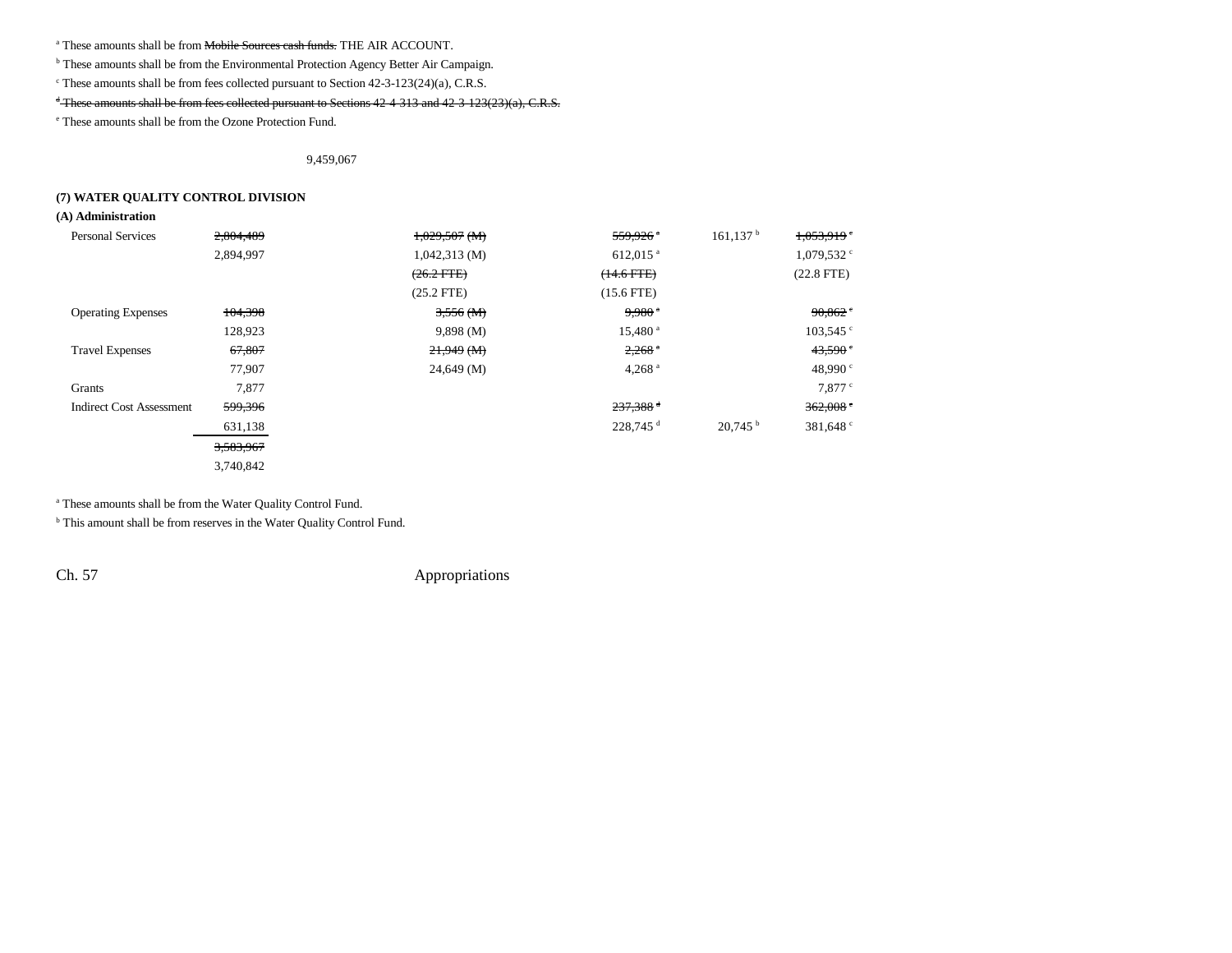|                 |              | <b>APPROPRIATION FROM</b> |  |                |  |              |  |               |                |  |
|-----------------|--------------|---------------------------|--|----------------|--|--------------|--|---------------|----------------|--|
| ITEM &          | <b>TOTAL</b> | <b>GENERAL</b>            |  | <b>GENERAL</b> |  | <b>CASH</b>  |  | <b>CASH</b>   | <b>FEDERAL</b> |  |
| <b>SUBTOTAL</b> |              | <b>FUND</b>               |  | <b>FUND</b>    |  | <b>FUNDS</b> |  | <b>FUNDS</b>  | <b>FUNDS</b>   |  |
|                 |              |                           |  | <b>EXEMPT</b>  |  |              |  | <b>EXEMPT</b> |                |  |

c These amounts shall be from the Environmental Protection Agency.

d This amount shall be from various sources of cash funds.

## **(B) Special Purpose**

| <b>Construction Management</b> |           |            |                            |             |
|--------------------------------|-----------|------------|----------------------------|-------------|
| <b>Assistance Grant</b>        | 543,276   |            |                            |             |
|                                |           |            |                            | $(7.9$ FTE) |
| <b>Construction Management</b> |           |            |                            |             |
| <b>Assistance Grant Travel</b> |           |            |                            |             |
| <b>Expenses</b>                | 18,578    |            |                            |             |
| Water Pollution Control        |           |            |                            |             |
| Revolving Fund                 | 244,258   |            |                            |             |
|                                |           |            |                            | $(5.4$ FTE) |
| <b>Water Pollution Control</b> |           |            |                            |             |
| <b>Revolving Fund Travel</b>   |           |            |                            |             |
| Expenses                       | 10,000    |            |                            |             |
| Water Planning Grant           | 1,360,842 |            |                            | 1,360,842   |
|                                |           |            |                            | $(4.9$ FTE) |
| Water Planning Grant Travel    |           |            |                            |             |
| <b>Expenses</b>                | 26,566    |            |                            |             |
| Groundwater Protection         | 493,780   | 55,877 (M) | $100,052$ (T) <sup>a</sup> |             |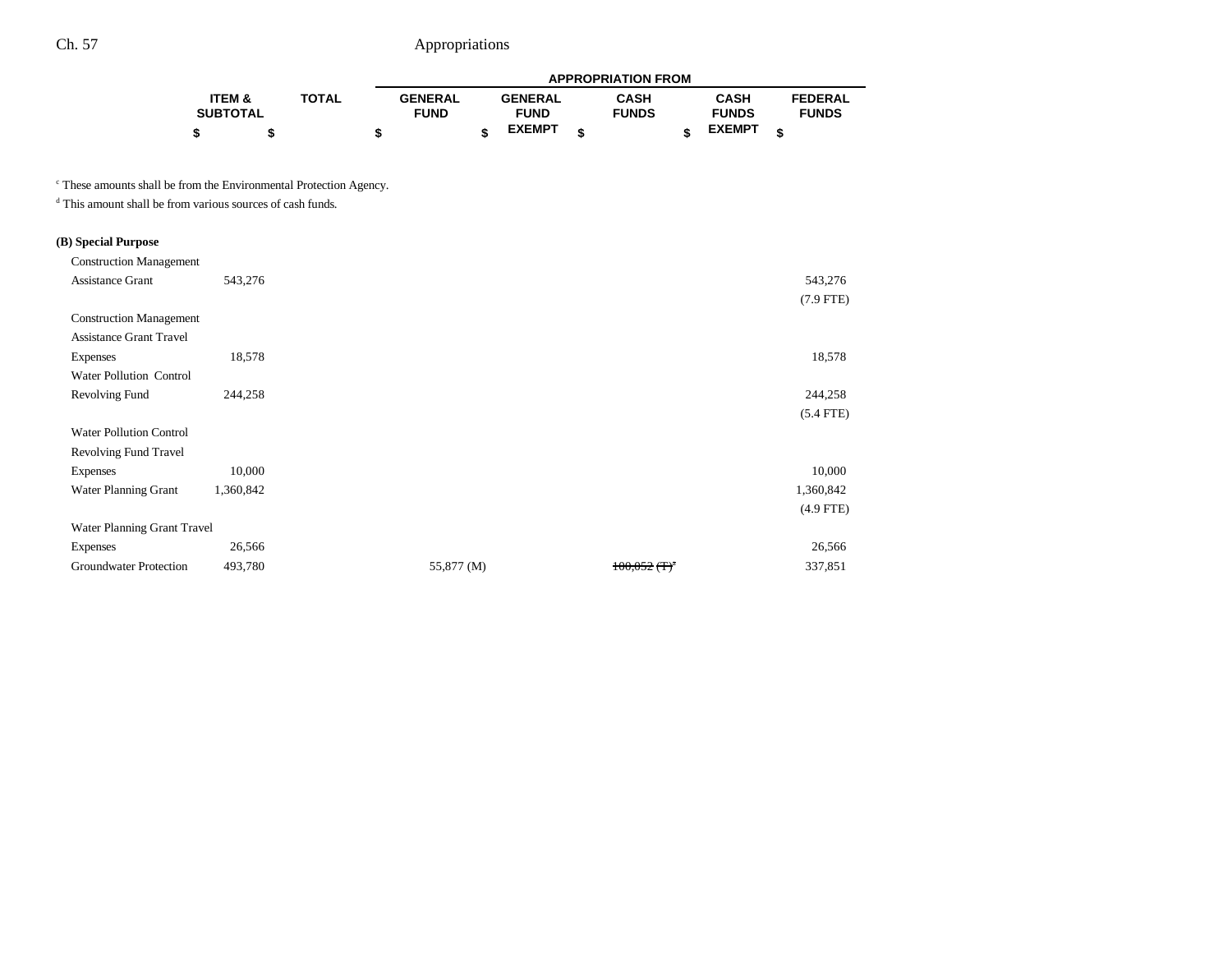|                                |           |             |                         | $100,052$ (T) <sup>a</sup> |             |
|--------------------------------|-----------|-------------|-------------------------|----------------------------|-------------|
|                                |           | $(2.0$ FTE) | $(2.5$ FTE)             |                            | $(1.6$ FTE) |
| <b>Groundwater Protection</b>  |           |             |                         | $(2.5$ FTE)                |             |
| <b>Travel Expenses</b>         | 22,040    |             | $6,886 \, (\text{T})^3$ |                            | 15,154      |
|                                |           |             |                         | $6,886$ (T) <sup>a</sup>   |             |
| Sludge Management              |           |             |                         |                            |             |
| Program                        |           |             |                         |                            |             |
|                                | 155,646   |             | $155,646$ <sup>b</sup>  |                            |             |
|                                | 166,596   |             | $166,596$ b             |                            |             |
|                                |           |             | $(3.0$ FTE)             |                            |             |
| Sludge Management Program      |           |             |                         |                            |             |
| <b>Travel Expenses</b>         | 3,800     |             | 3,800 <sup>b</sup>      |                            |             |
|                                | 4,800     |             | 4,800 $^{\rm b}$        |                            |             |
| <b>Special Studies</b>         | 152,771   |             |                         |                            | 152,771     |
|                                |           |             |                         |                            | $(3.2$ FTE) |
| <b>Industrial Pretreatment</b> | 131,752   |             | 107,062 c               | $24,690$ <sup>d</sup>      |             |
|                                |           |             | $(1.6$ FTE)             |                            |             |
| <b>Industrial Pretreatment</b> |           |             |                         |                            |             |
| <b>Travel Expenses</b>         | 7,595     |             | 7.595c                  |                            |             |
| <b>Stormwater Treatment</b>    |           |             |                         |                            |             |
| Program, H.B. 92-1200          | 221,088   |             | 221,088 e               |                            |             |
|                                |           |             | $(6.0$ FTE)             |                            |             |
| <b>Stormwater Treatment</b>    |           |             |                         |                            |             |
| Program, H.B. 92-1200          |           |             |                         |                            |             |
| <b>Travel Expenses</b>         | 8,550     |             | 8,550 °                 |                            |             |
|                                | 3,400,542 |             |                         |                            |             |
|                                | 3,412,492 |             |                         |                            |             |
|                                |           |             |                         |                            |             |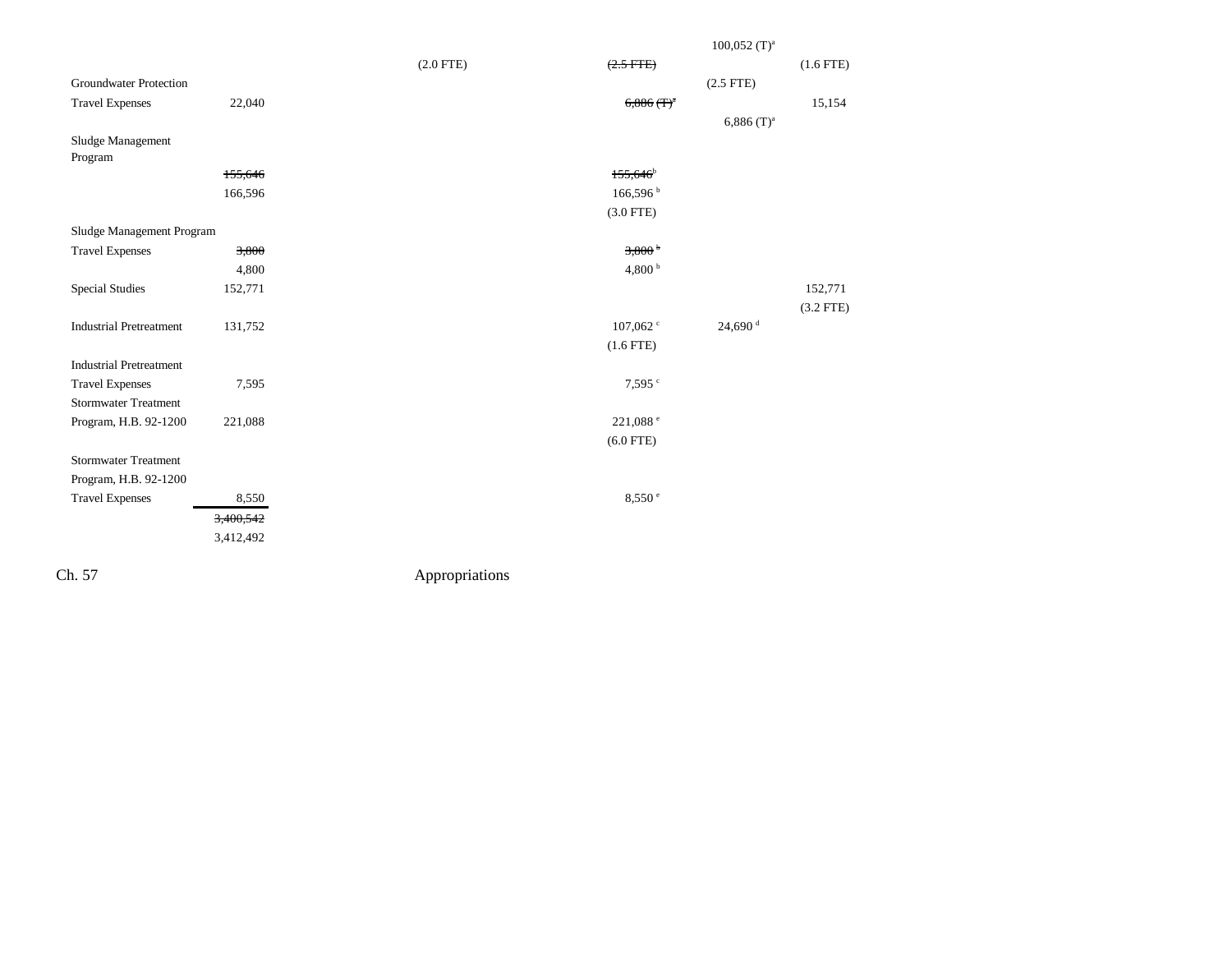|                   |              |                |                | <b>APPROPRIATION FROM</b> |               |                |
|-------------------|--------------|----------------|----------------|---------------------------|---------------|----------------|
| <b>ITEM &amp;</b> | <b>TOTAL</b> | <b>GENERAL</b> | <b>GENERAL</b> | <b>CASH</b>               | <b>CASH</b>   | <b>FEDERAL</b> |
| <b>SUBTOTAL</b>   |              | <b>FUND</b>    | <b>FUND</b>    | <b>FUNDS</b>              | <b>FUNDS</b>  | <b>FUNDS</b>   |
|                   |              |                | <b>EXEMPT</b>  |                           | <b>EXEMPT</b> |                |

a These amounts shall be from the Department of Agriculture's Groundwater Protection Fund.

**b** These amounts shall be from the Sludge Management Fund.

c These amounts shall be from the Industrial Pretreatment Fund.

d This amount shall be from reserves in the Industrial Pretreatment Fund.

e These amounts shall be from the Water Quality Control Fund.

6,984,509 7,153,334

#### **(8) RADIATION CONTROL**

#### **DIVISION**

#### **(A) Administration**

| <b>Program Expenses</b>         | 1,056,858 | 150.241     | 717.800 <sup>a</sup>   | 188,817   |
|---------------------------------|-----------|-------------|------------------------|-----------|
|                                 |           | $(4.4$ FTE) | $(14.0$ FTE)           | (3.5 FTE) |
| <b>Travel Expenses</b>          | 14,211    | 383         | $9,682$ <sup>a</sup>   | 4,146     |
| <b>Indirect Cost Assessment</b> | 198.470   |             | $163.911$ <sup>a</sup> | 34,559    |
|                                 | 1,269,539 |             |                        |           |

a These amounts shall be from the Radiation Control Fund.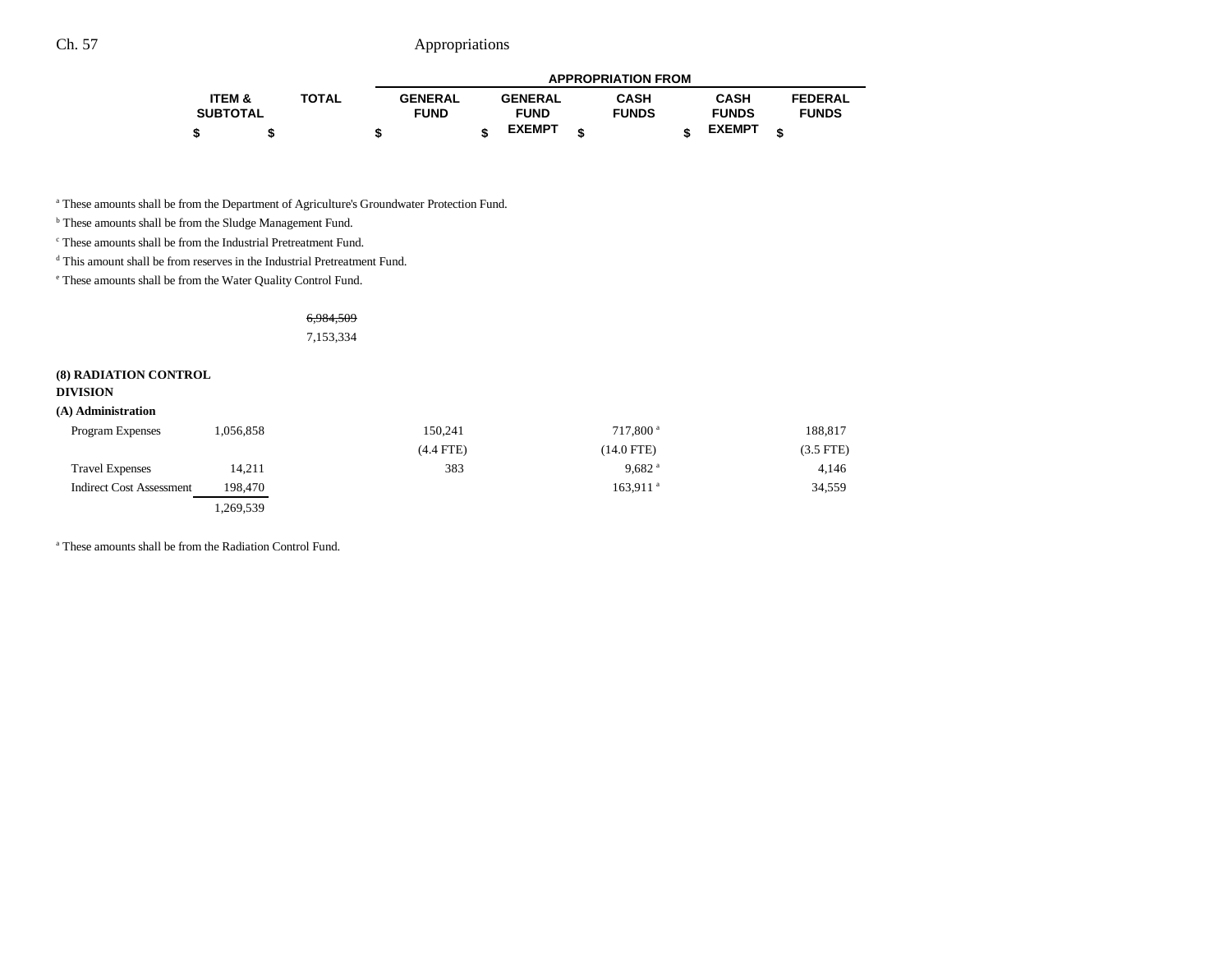### **(B) X-Ray Inspection Grant**

| <b>Personal Services</b>  | 11,440         |
|---------------------------|----------------|
|                           | $(0.2$ FTE $)$ |
| <b>Operating Expenses</b> | 1,221          |
| <b>Travel Expenses</b>    | 4,124          |
| X-Ray Inspections         | 155,460        |
|                           | $(4.0$ FTE)    |
| X-Ray Inspections         |                |
| <b>Travel Expenses</b>    | 2,375          |
|                           | 174,620        |
|                           |                |

a This amount shall be from the Radiation Control Fund.

| (C) Low Level Radiation Compact |        |                       |
|---------------------------------|--------|-----------------------|
| Program Costs                   | 26.369 | $26,369$ <sup>a</sup> |
|                                 |        | $(0.2$ FTE)           |
| <b>Travel Expenses</b>          | 6.012  | $6.012$ <sup>a</sup>  |
|                                 | 32,381 |                       |

a These amounts shall be from the Radiation Control Fund.

#### **(D) Uranium Contract Work**

| Program Costs | 75,000 |  | 75,000 <sup>a</sup> |
|---------------|--------|--|---------------------|
|---------------|--------|--|---------------------|

a This amount shall be from the Radiation Control Fund.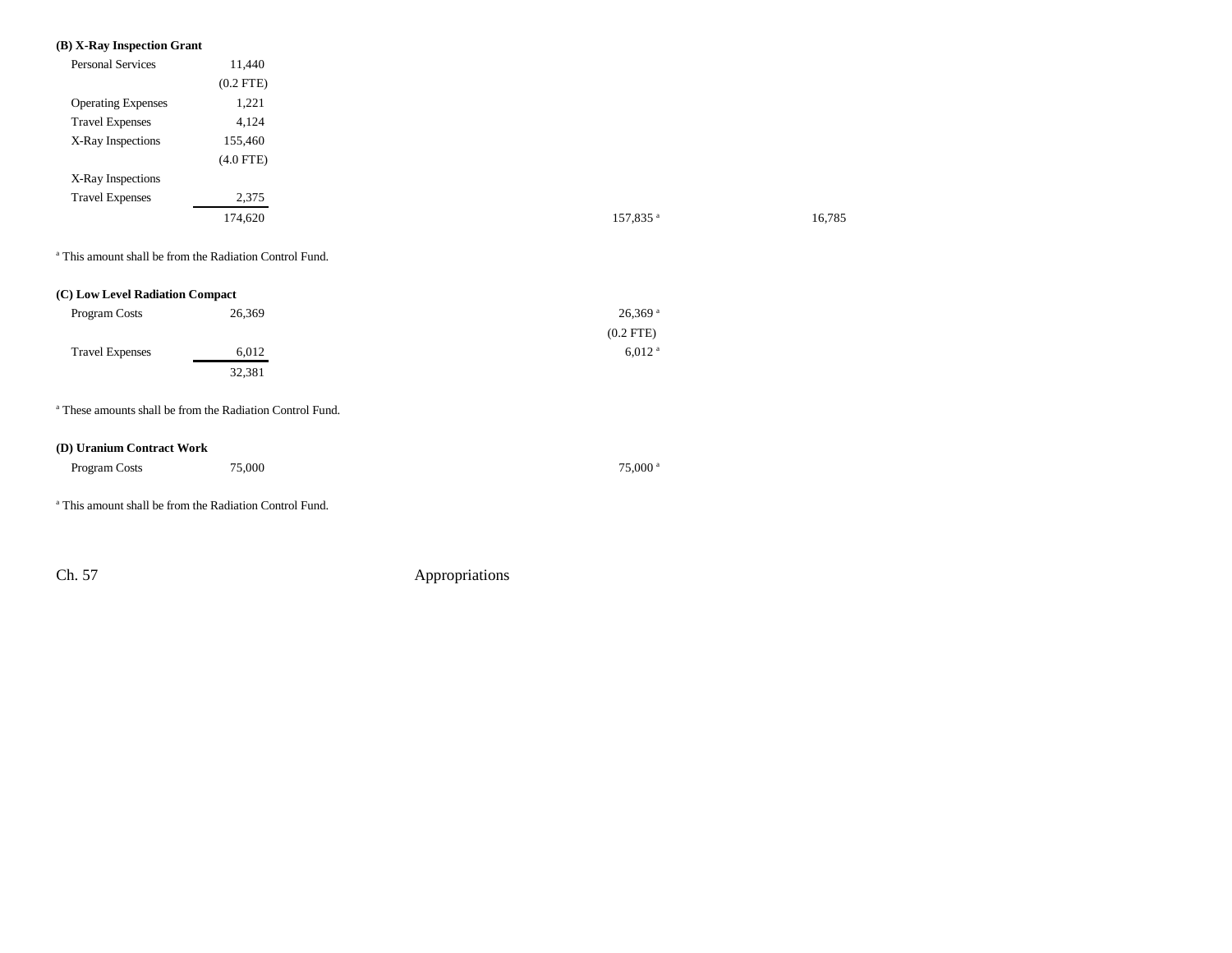|                                                                      |                           |              |                               |                               | <b>APPROPRIATION FROM</b>   |                             |                                |
|----------------------------------------------------------------------|---------------------------|--------------|-------------------------------|-------------------------------|-----------------------------|-----------------------------|--------------------------------|
|                                                                      | ITEM &<br><b>SUBTOTAL</b> | <b>TOTAL</b> | <b>GENERAL</b><br><b>FUND</b> | <b>GENERAL</b><br><b>FUND</b> | <b>CASH</b><br><b>FUNDS</b> | <b>CASH</b><br><b>FUNDS</b> | <b>FEDERAL</b><br><b>FUNDS</b> |
|                                                                      | \$                        | \$           | \$                            | \$<br><b>EXEMPT</b>           | \$                          | \$<br><b>EXEMPT</b>         | \$                             |
|                                                                      |                           |              |                               |                               |                             |                             |                                |
| (E) Maybell Site Reclamation                                         |                           |              |                               |                               |                             |                             |                                |
| Program Costs                                                        | 61,154                    |              |                               |                               | $61,154$ <sup>a</sup>       |                             |                                |
|                                                                      |                           |              |                               |                               | $(1.0$ FTE)                 |                             |                                |
|                                                                      |                           |              |                               |                               |                             |                             |                                |
| <b>Travel Expenses</b>                                               | 6,175                     |              |                               |                               | $6.175$ <sup>a</sup>        |                             |                                |
|                                                                      | 67,329                    |              |                               |                               |                             |                             |                                |
| <sup>a</sup> These amounts shall be from the Radiation Control Fund. |                           |              |                               |                               |                             |                             |                                |
|                                                                      |                           | 1,618,869    |                               |                               |                             |                             |                                |
| (9) HAZARDOUS MATERIALS AND WASTE                                    |                           |              |                               |                               |                             |                             |                                |
| <b>MANAGEMENT</b>                                                    |                           |              |                               |                               |                             |                             |                                |
| <b>DIVISION</b>                                                      |                           |              |                               |                               |                             |                             |                                |
| (A) Administration                                                   |                           |              |                               |                               |                             |                             |                                |
| <b>Personal Services</b>                                             | 1,742,969                 |              | $169,206$ (M)                 |                               | $655,061$ <sup>a</sup>      |                             | 918,702                        |
|                                                                      | 2,045,160                 |              |                               |                               | 957,252 <sup>a</sup>        |                             |                                |
|                                                                      |                           |              | $(6.3$ FTE)                   |                               | $(14.1 \text{ FFE})$        |                             | $(19.6$ FTE)                   |
|                                                                      |                           |              |                               |                               | $(21.1$ FTE)                |                             |                                |
| <b>Operating Expenses</b>                                            | 167,901                   |              |                               |                               | 44,364 $\degree$            |                             | 123,537                        |
|                                                                      | 210,478                   |              |                               |                               | 73,171 <sup>a</sup>         | $13,770$ s                  |                                |
| <b>Travel Expenses</b>                                               | 22,902                    |              |                               |                               | $6,260$ <sup>a</sup>        |                             | 16,642                         |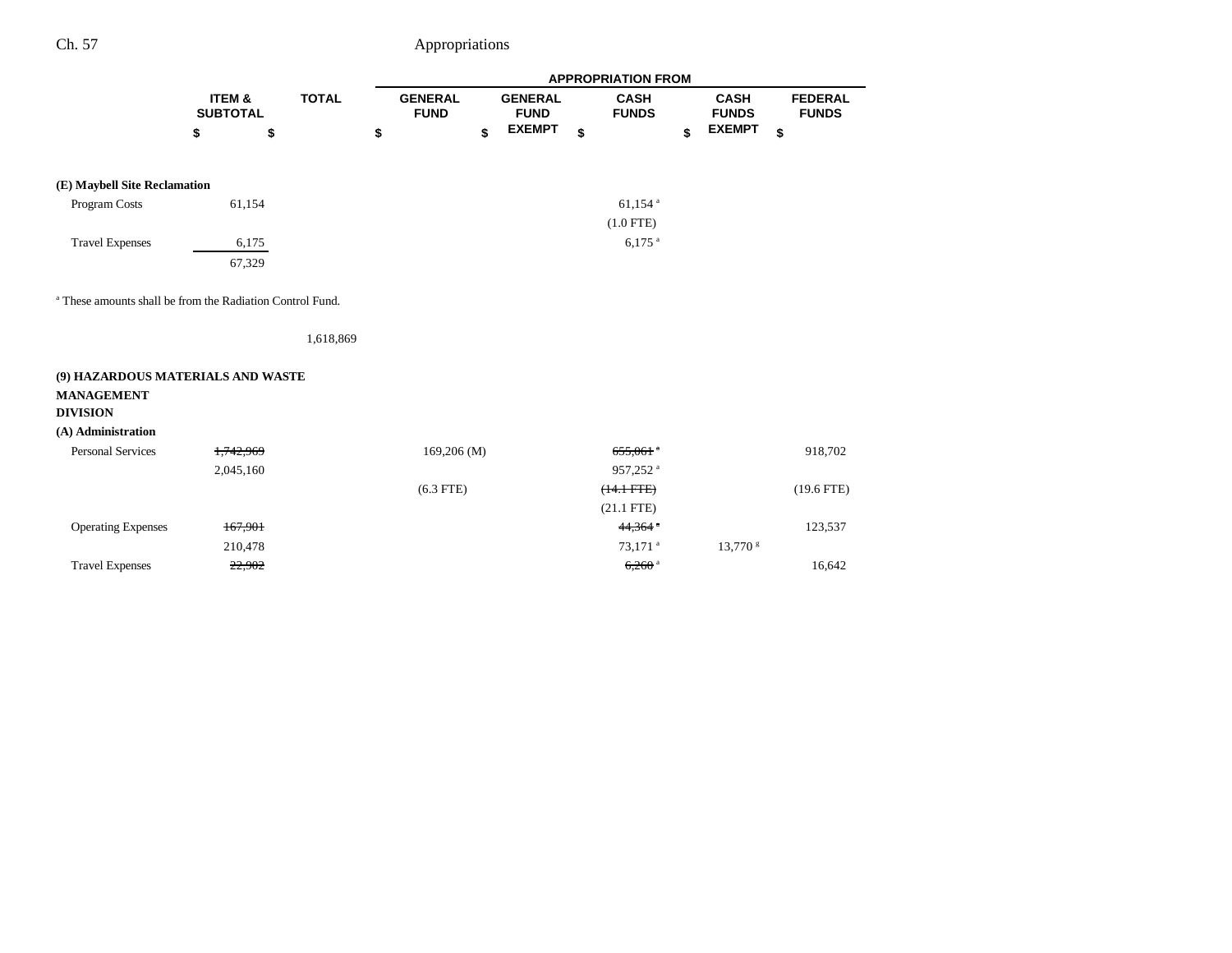|                                 | 28,289    |                | $11,647$ <sup>a</sup> |                       |         |
|---------------------------------|-----------|----------------|-----------------------|-----------------------|---------|
| <b>Indirect Cost Assessment</b> | 799,657   |                | 392,568               |                       | 407,089 |
|                                 | 884,278   |                | 436,875 b             | $40,314$ h            |         |
| Waste Management                | 561,730   | 54,990         | 484,315 $\degree$     | $22,425$ <sup>d</sup> |         |
|                                 |           | $(2.0$ FTE $)$ | $(5.8$ FTE)           |                       |         |
| Waste Management Travel         |           |                |                       |                       |         |
| <b>Expenses</b>                 | 3,895     |                | 3,895°                |                       |         |
| <b>Hazardous Waste</b>          |           |                |                       |                       |         |
| Commission                      | 105,366   |                | 83.739 e              | $21,627$ <sup>f</sup> |         |
|                                 |           |                | $(1.5$ FTE)           |                       |         |
|                                 | 3,404,420 |                |                       |                       |         |
|                                 | 3,839,196 |                |                       |                       |         |

a These amounts shall be from the Hazardous Waste Permit Fees Fund and from Colorado Open Records Act Fees.

<sup>b</sup> This amount shall be from various sources of cash funds.

c These amounts shall be from the Solid Waste Management Fund.

d This amount shall be from reserves in the Solid Waste Management Fund.

e This amount shall be from the Hazardous Waste Commission Fund.

f This amount shall be from reserves in the Hazardous Waste Commission Fund.

g THIS AMOUNT SHALL BE FROM RESERVES IN THE HAZARDOUS WASTE PERMIT FEES FUND.

h THIS AMOUNT SHALL BE FROM VARIOUS SOURCES OF CASH FUNDS.

### **(B) Special Purpose**

Comprehensive Environmental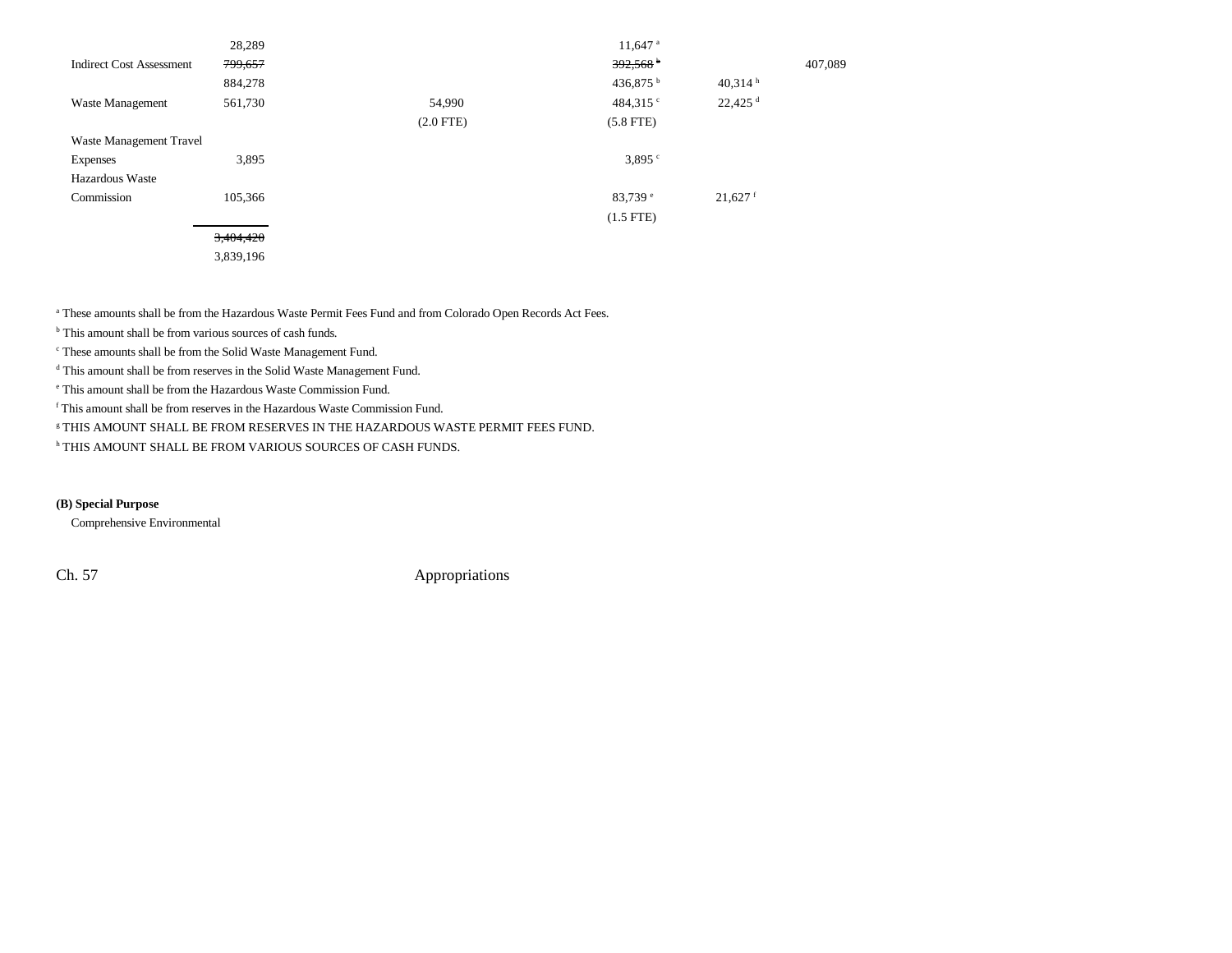|                             |                           |              |                               |                               | <b>APPROPRIATION FROM</b>   |                             |                                |
|-----------------------------|---------------------------|--------------|-------------------------------|-------------------------------|-----------------------------|-----------------------------|--------------------------------|
|                             | ITEM &<br><b>SUBTOTAL</b> | <b>TOTAL</b> | <b>GENERAL</b><br><b>FUND</b> | <b>GENERAL</b><br><b>FUND</b> | <b>CASH</b><br><b>FUNDS</b> | <b>CASH</b><br><b>FUNDS</b> | <b>FEDERAL</b><br><b>FUNDS</b> |
|                             | \$                        | \$           | \$                            | \$<br><b>EXEMPT</b>           | \$<br>\$                    | <b>EXEMPT</b><br>\$         |                                |
| Response, Compensation and  |                           |              |                               |                               |                             |                             |                                |
| <b>Liability Act</b>        | 347,135                   |              |                               |                               | $347,135$ (T) <sup>a</sup>  |                             |                                |
|                             |                           |              |                               |                               |                             | 347,135 $(T)^a$             |                                |
|                             |                           |              |                               |                               | $(8.2$ FTE)                 |                             |                                |
|                             |                           |              |                               |                               |                             | $(6.9$ FTE)                 |                                |
|                             |                           |              |                               |                               |                             |                             |                                |
|                             |                           |              |                               |                               |                             |                             |                                |
| Comprehensive Environmental |                           |              |                               |                               |                             |                             |                                |
| Response, Compensation and  |                           |              |                               |                               |                             |                             |                                |
| Liability Act Travel        |                           |              |                               |                               |                             |                             |                                |
| Expenses                    |                           | 6,745        |                               |                               | $6,745$ (T) <sup>a</sup>    |                             |                                |
|                             |                           |              |                               |                               |                             | $6,745$ (T) <sup>a</sup>    |                                |
| Underground Storage Tank    |                           |              |                               |                               |                             |                             |                                |
| Program                     | 874,643                   |              |                               |                               | $591,808$ (H)<br>h          |                             | 282,835                        |
|                             |                           |              |                               |                               |                             |                             |                                |
|                             | 957,677                   |              |                               |                               | 674,842 (H)<br>b            |                             |                                |
|                             |                           |              |                               |                               | $(11.7$ FTE)                |                             | $(6.5$ FTE)                    |
| Underground Storage Tank    |                           |              |                               |                               |                             |                             |                                |
| Program Travel              | 13,063                    |              |                               |                               | 8,939 (H)                   |                             | 4,124                          |
| Expenses                    |                           |              |                               |                               | 'n                          |                             |                                |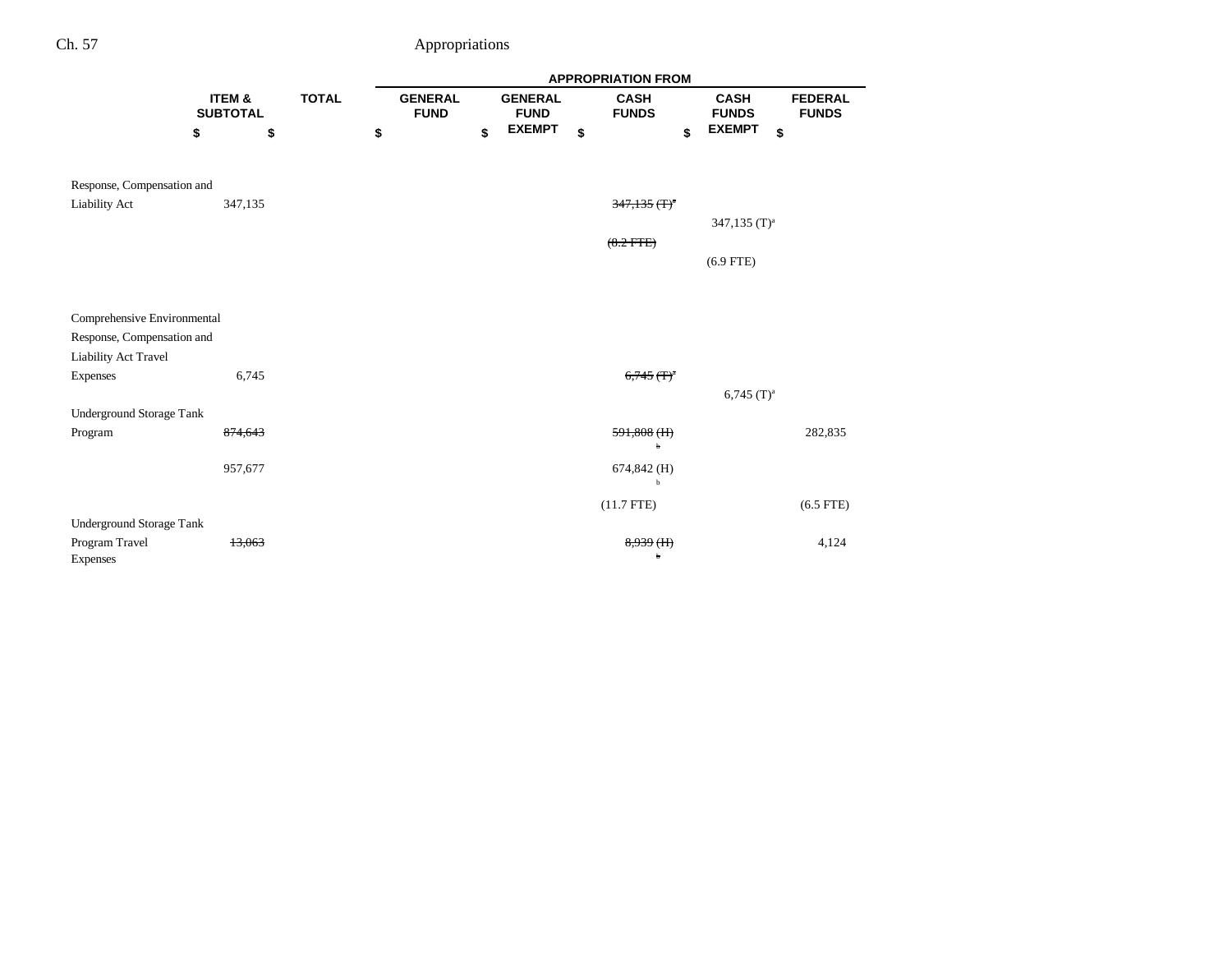|                            | 16,063    | 11,939(H)      |
|----------------------------|-----------|----------------|
| Waste Site Inventory       |           | b              |
| Grant                      | 253,019   | 253,019        |
|                            |           | $(4.5$ FTE $)$ |
|                            |           | $(3.6$ FTE)    |
| Waste Site Inventory Grant |           |                |
| <b>Travel Expenses</b>     | 2,061     | 2,061          |
|                            | 1,496,666 |                |
|                            | 1,582,700 |                |

a These amounts shall be from the Department of Law.

 $^{\rm b}$  These amounts shall be from the Underground Storage Tank Fund.

### **(C) Multi-Site Cooperative**

### **Agreement - Administration**

| Program Costs          | 333,801 | 33,380 $(H)^a$ | 300,421        |
|------------------------|---------|----------------|----------------|
|                        |         | $(0.4$ FTE)    |                |
|                        |         |                | $(2.8$ FTE $)$ |
|                        |         |                | $(3.4$ FTE)    |
| <b>Travel Expenses</b> | 8,047   | $804 \ (H)^a$  | 7,243          |
|                        | 341,848 |                |                |

a These amounts shall be from the Hazardous Substance Response Fund.

### **(D) Multi-Site Cooperative**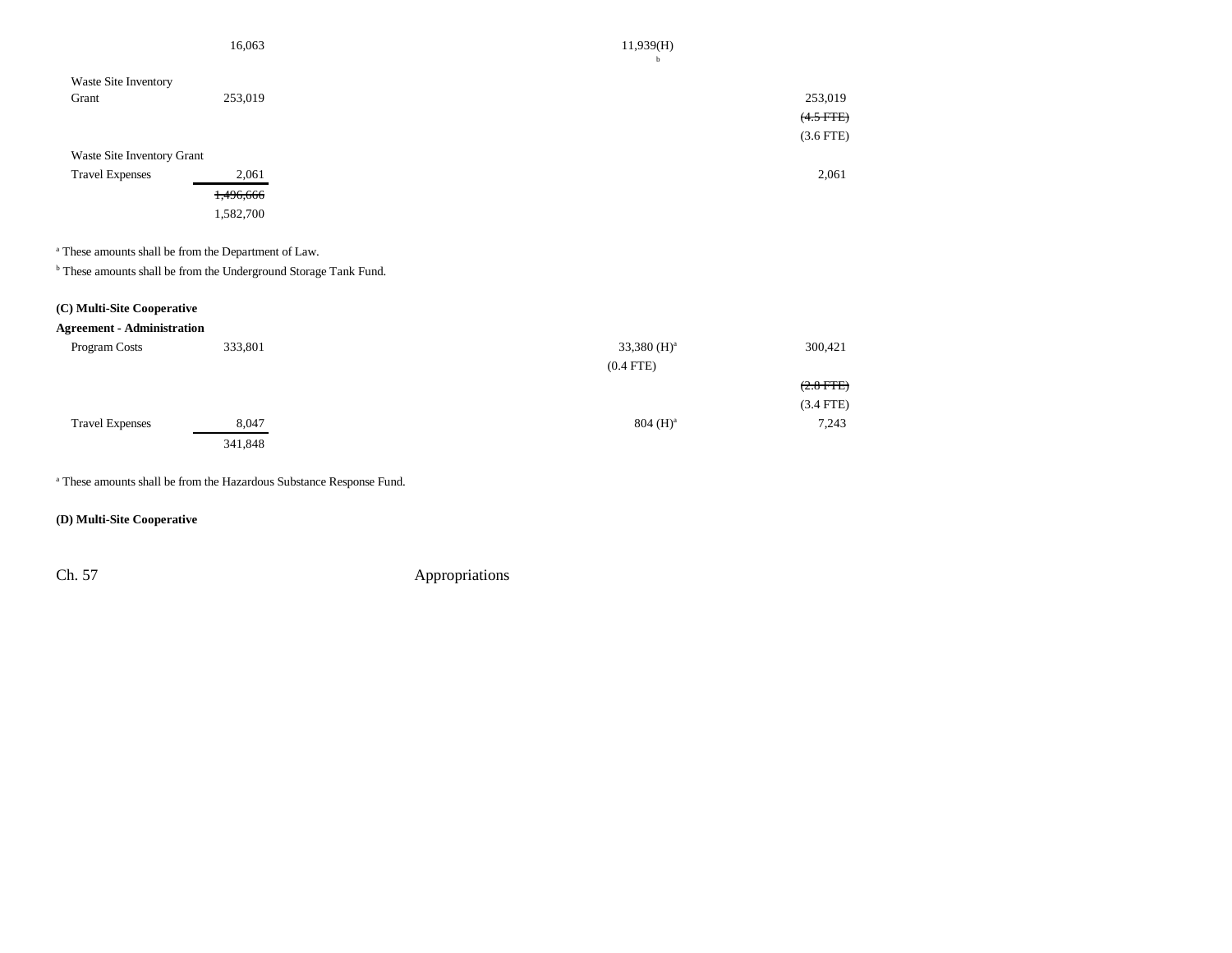|                                |                           |              |                               |                               | <b>APPROPRIATION FROM</b>   |                             |                                |  |
|--------------------------------|---------------------------|--------------|-------------------------------|-------------------------------|-----------------------------|-----------------------------|--------------------------------|--|
|                                | ITEM &<br><b>SUBTOTAL</b> | <b>TOTAL</b> | <b>GENERAL</b><br><b>FUND</b> | <b>GENERAL</b><br><b>FUND</b> | <b>CASH</b><br><b>FUNDS</b> | <b>CASH</b><br><b>FUNDS</b> | <b>FEDERAL</b><br><b>FUNDS</b> |  |
|                                | \$<br>\$                  |              | \$                            | \$<br><b>EXEMPT</b>           | \$                          | \$<br><b>EXEMPT</b>         | \$                             |  |
|                                |                           |              |                               |                               |                             |                             |                                |  |
| <b>Agreement - Oversight</b>   |                           |              |                               |                               |                             |                             |                                |  |
| Program Costs                  | 1,623,078                 |              |                               |                               |                             |                             | 1,623,078                      |  |
|                                |                           |              |                               |                               |                             |                             | $(11.8$ FTE $)$                |  |
|                                |                           |              |                               |                               |                             |                             | $(10.1$ FTE)                   |  |
| <b>Travel Expenses</b>         | 13,754                    |              |                               |                               |                             |                             | 13,754                         |  |
|                                | 1,636,832                 |              |                               |                               |                             |                             |                                |  |
| (E) Uranium Mill Tailings      |                           |              |                               |                               |                             |                             |                                |  |
| <b>Remedial Action Program</b> |                           |              |                               |                               |                             |                             |                                |  |
| Personal Services              | 570,597                   |              |                               |                               | 57,060 <sup>a</sup>         |                             | 513,537                        |  |
|                                |                           |              |                               |                               | $(1.3 FTE)$                 |                             | $(11.7 FTE)$                   |  |
|                                |                           |              |                               |                               | $(1.0$ FTE)                 |                             | $(9.0$ FTE)                    |  |
| <b>Operating Expenses</b>      | 67,829                    |              |                               |                               | $6,782$ <sup>a</sup>        |                             | 61,047                         |  |
| <b>Travel Expenses</b>         | 17,100                    |              |                               |                               | 1,710 <sup>a</sup>          |                             | 15,390                         |  |
|                                | 655,526                   |              |                               |                               |                             |                             |                                |  |

a These amounts shall be from the Uranium Mill Tailings Remedial Action Fund.

### **(F) Hazardous Substance**

### **Response Fund - Oversight**

Personal Services 633,828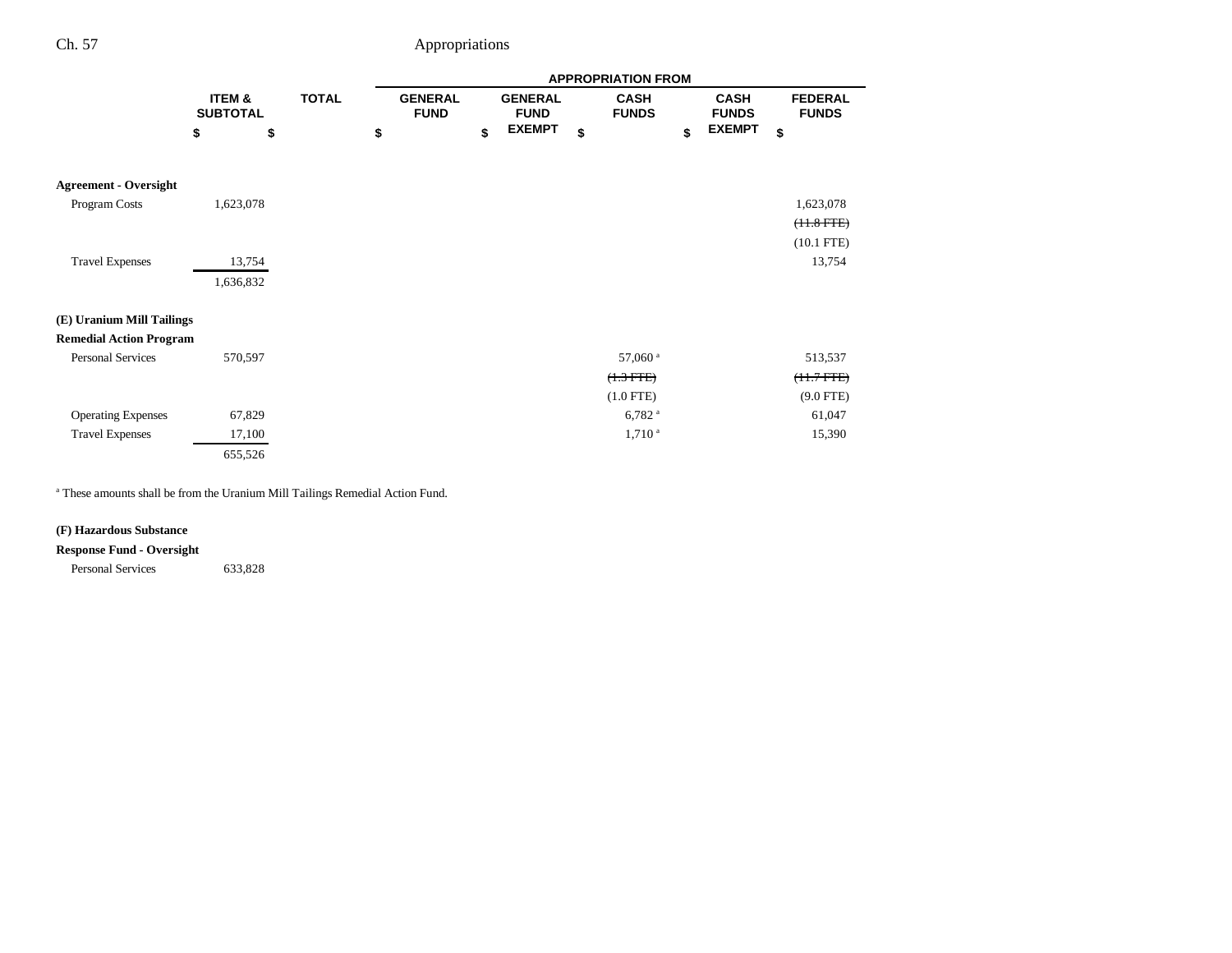|                           | $(11.8$ FTE) |
|---------------------------|--------------|
| <b>Operating Expenses</b> | 243.660      |
| <b>Travel Expenses</b>    | 13,300       |
|                           | 890,788      |

890,788 $a$ 

a This amount shall be from the Hazardous Substance Response Fund.

### **(G) Hazardous Substance**

### **Response Fund - Administration**

| <b>Personal Services</b>  | 197,156     |
|---------------------------|-------------|
|                           | $(6.1 FTE)$ |
|                           | $(5.0$ FTE) |
| <b>Operating Expenses</b> | 16,851      |
| <b>Travel Expenses</b>    | 2,394       |
|                           | 216,401     |

a This amount shall be from the Hazardous Substance Response Fund.

#### **(H) Natural Resource Damage**

#### **Recovery Program**

|                      |                    |       | $\cdot$       |
|----------------------|--------------------|-------|---------------|
|                      | $6,784$ $^{\circ}$ | 6,784 | Program Costs |
| $6,784$ <sup>a</sup> |                    |       |               |
|                      | $(0.1$ FTE $)$     |       |               |
| $(0.1$ FTE $)$       |                    |       |               |

a This amount shall be from the Natural Resources Damage Recovery Fund.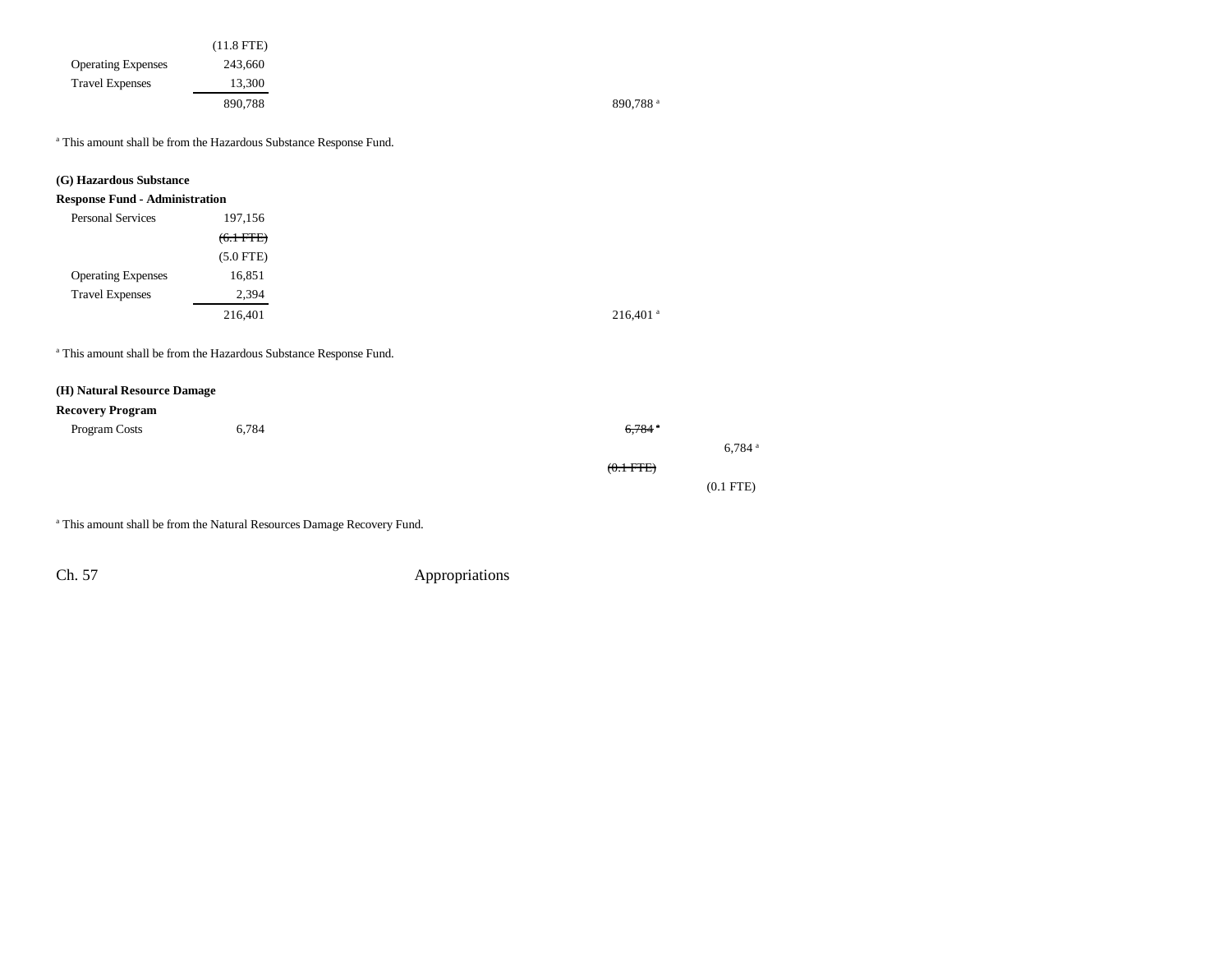|                                 |                                      |              | <b>APPROPRIATION FROM</b> |                               |    |                               |    |                             |    |                             |                                |
|---------------------------------|--------------------------------------|--------------|---------------------------|-------------------------------|----|-------------------------------|----|-----------------------------|----|-----------------------------|--------------------------------|
|                                 | <b>ITEM &amp;</b><br><b>SUBTOTAL</b> | <b>TOTAL</b> |                           | <b>GENERAL</b><br><b>FUND</b> |    | <b>GENERAL</b><br><b>FUND</b> |    | <b>CASH</b><br><b>FUNDS</b> |    | <b>CASH</b><br><b>FUNDS</b> | <b>FEDERAL</b><br><b>FUNDS</b> |
| \$                              | \$                                   |              | \$                        |                               | \$ | <b>EXEMPT</b>                 | \$ |                             | \$ | <b>EXEMPT</b>               | \$                             |
|                                 |                                      |              |                           |                               |    |                               |    |                             |    |                             |                                |
|                                 |                                      | 8.649.265    |                           |                               |    |                               |    |                             |    |                             |                                |
|                                 |                                      | 9,170,075    |                           |                               |    |                               |    |                             |    |                             |                                |
| (10) CONSUMER PROTECTION        |                                      |              |                           |                               |    |                               |    |                             |    |                             |                                |
| <b>Personal Services</b>        | 1,269,994                            |              |                           | 1,015,617                     |    |                               |    | 54,446 <sup>a</sup>         |    | $9,906$ <sup>b</sup>        | 190,025                        |
|                                 |                                      |              |                           |                               |    |                               |    | 7.160 <sup>a</sup>          |    | 57,192 <sup>b</sup>         |                                |
|                                 |                                      |              |                           | $(23.2$ FTE)                  |    |                               |    | $(+.0$ FTE $)$              |    |                             | $(3.4$ FTE)                    |
|                                 |                                      |              |                           |                               |    |                               |    |                             |    | $(1.0$ FTE)                 |                                |
| <b>Operating Expenses</b>       | 53,627                               |              |                           | 26,599                        |    |                               |    | $3,860$ $a$                 |    |                             | 23,168                         |
|                                 |                                      |              |                           |                               |    |                               |    | 860 <sup>a</sup>            |    | 3,000 <sup>b</sup>          |                                |
| <b>Travel Expenses</b>          | 35,947                               |              |                           | 29,040                        |    |                               |    | $4,330$ <sup>a</sup>        |    |                             | 2,577                          |
|                                 |                                      |              |                           |                               |    |                               |    |                             |    | 4,330 $^{\rm b}$            |                                |
| Aspen Plant Oversight           | 321                                  |              |                           |                               |    |                               |    |                             |    |                             | 321                            |
| <b>Indirect Cost Assessment</b> | 36,711                               |              |                           |                               |    |                               |    | 9.928 c                     |    | 1,113 <sup>b</sup>          | 25,670                         |
| <b>Tanning Devices</b>          |                                      |              |                           |                               |    |                               |    |                             |    |                             |                                |
| Regulation                      | 23,565                               |              |                           |                               |    |                               |    | $23,565$ <sup>d</sup>       |    |                             |                                |
| Tanning Devices Regulation      |                                      |              |                           |                               |    |                               |    | $(0.7$ FTE)                 |    |                             |                                |
| <b>Travel Expenses</b>          | 5,225                                |              |                           |                               |    |                               |    | $5,225$ <sup>d</sup>        |    |                             |                                |
|                                 |                                      | 1,425,390    |                           |                               |    |                               |    |                             |    |                             |                                |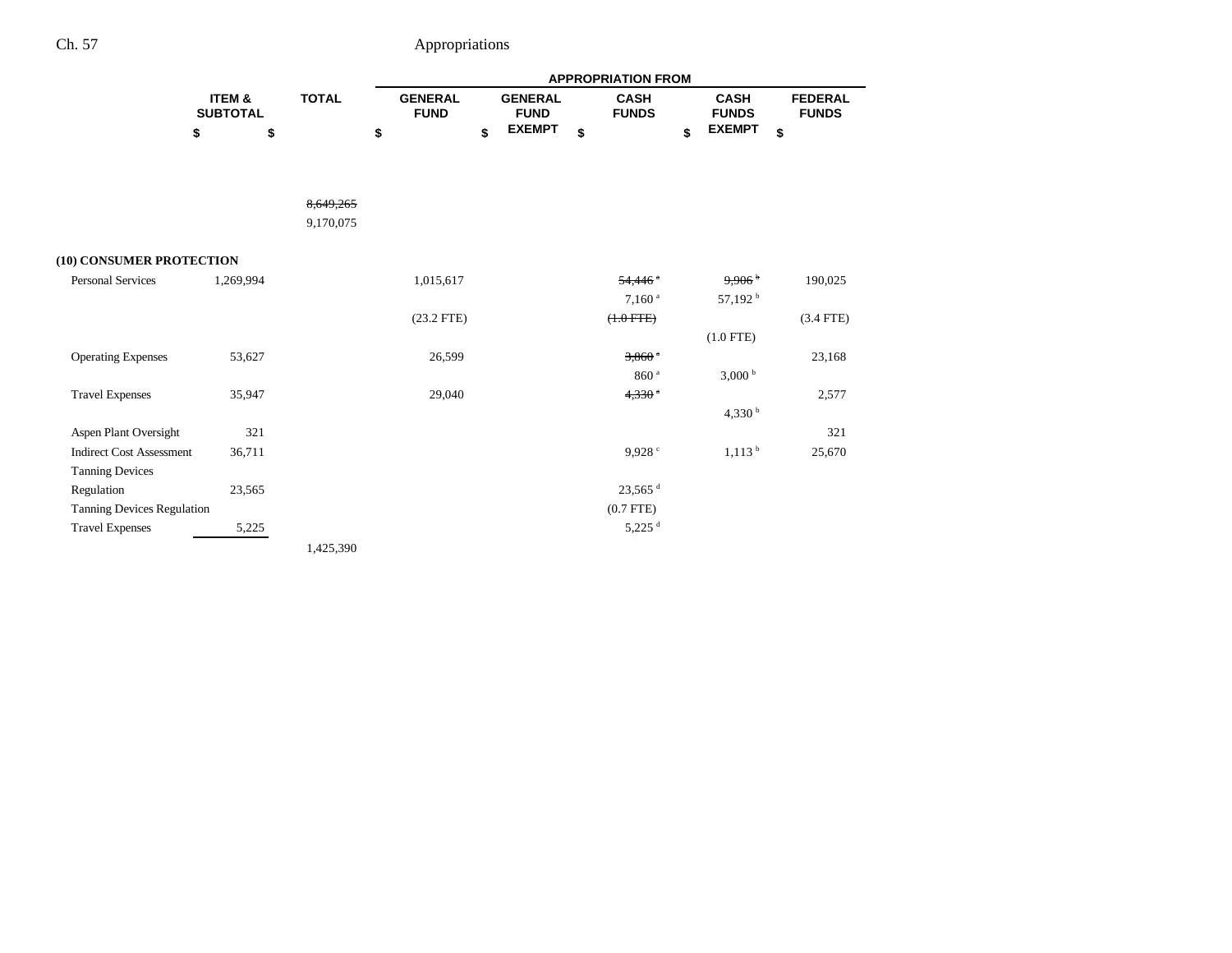<sup>a</sup> Of these amounts, \$54,616(T) shall be from the Departments of Corrections and Institutions, and \$8,020 shall be from the Food Protection Cash Fund. THESE

AMOUNTS SHALL BE FROM THE FOOD PROTECTION CASH FUND.

<sup>b</sup> These amounts shall be from reserves in the Food Protection Fund. OF THESE AMOUNTS, \$54,616(T) SHALL BE FROM THE DEPARTMENTS OF CORRECTIONS AND INSTITUTIONS, AND \$11,019 SHALL BE FROM RESERVES IN THE FOOD PROTECTION CASH FUND.

c This amount shall be from various sources of cash funds.

d These amounts shall be from the Artificial Tanning Devices Fund.

#### **(11) MULTI MEDIA FOCAL GROUP**

| (A) Rocky Flats Program Unit |           |
|------------------------------|-----------|
| <b>Personal Services</b>     | 1.854.396 |

|                           | $(38.5$ FTE) |
|---------------------------|--------------|
| <b>Operating Expenses</b> | 2.851.975    |
| <b>Travel Expenses</b>    | 110.555      |
| Payment to the Office of  |              |
| the Governor              | 60.000       |
| Indirect Cost Assessment  | 770,404      |
|                           | 5.647.330    |

5,647,330 5,647,330

#### **(B) Emergency Response Unit**

| Program Costs | 194,060 | 194,060 |
|---------------|---------|---------|
|               |         |         |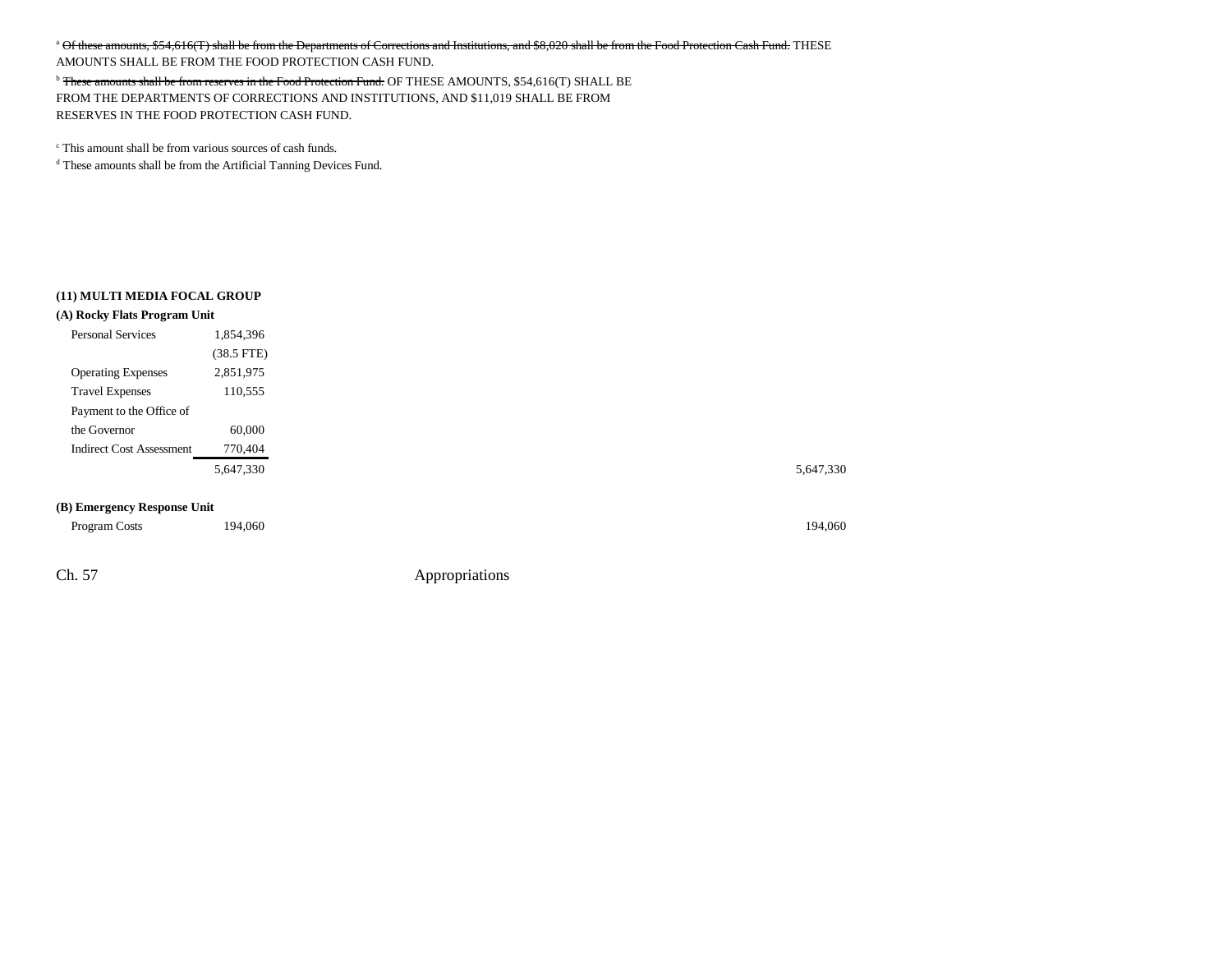|                                         |                   |                           |           |              |  |                     | <b>APPROPRIATION FROM</b> |                               |                               |                             |             |                             |  |                                |
|-----------------------------------------|-------------------|---------------------------|-----------|--------------|--|---------------------|---------------------------|-------------------------------|-------------------------------|-----------------------------|-------------|-----------------------------|--|--------------------------------|
|                                         |                   | ITEM &<br><b>SUBTOTAL</b> |           | <b>TOTAL</b> |  |                     |                           | <b>GENERAL</b><br><b>FUND</b> | <b>GENERAL</b><br><b>FUND</b> | <b>CASH</b><br><b>FUNDS</b> |             | <b>CASH</b><br><b>FUNDS</b> |  | <b>FEDERAL</b><br><b>FUNDS</b> |
|                                         | \$                | \$                        |           | \$           |  | \$<br><b>EXEMPT</b> | \$                        | \$                            | <b>EXEMPT</b>                 | \$                          |             |                             |  |                                |
|                                         |                   |                           |           |              |  |                     |                           |                               |                               |                             | $(4.5$ FTE) |                             |  |                                |
| <b>Travel Expenses</b>                  | 33,000<br>227,060 |                           |           |              |  |                     |                           |                               |                               |                             | 33,000      |                             |  |                                |
| (C) Pollution Prevention - H.B. 92-1327 |                   |                           |           |              |  |                     |                           |                               |                               |                             |             |                             |  |                                |
| Program Costs                           | 348,727           |                           |           |              |  |                     | $161,727$ <sup>a</sup>    |                               |                               |                             | 187,000     |                             |  |                                |
|                                         |                   |                           |           |              |  |                     |                           |                               |                               |                             | $(1.0$ FTE) |                             |  |                                |
| <b>Travel Expenses</b>                  | 15,000            |                           |           |              |  |                     |                           |                               |                               |                             | 15,000      |                             |  |                                |
| <b>Indirect Cost Assessment</b>         | 31,106            |                           |           |              |  |                     | $3,121$ <sup>a</sup>      |                               |                               |                             | 27,985      |                             |  |                                |
|                                         | 394,833           |                           |           |              |  |                     |                           |                               |                               |                             |             |                             |  |                                |
|                                         |                   |                           | 6,269,223 |              |  |                     |                           |                               |                               |                             |             |                             |  |                                |
|                                         |                   |                           |           |              |  |                     |                           |                               |                               |                             |             |                             |  |                                |

a These amounts shall be from the Pollution Prevention Fund.

### **(12) DISEASE CONTROL, EPIDEMIOLOGY AND PREVENTION**

### **(A) Administration**

### General Disease Control,

Surveillance, Prevention,

| and Administration | .949.926 | 861.038        | $99.670$ $^{\circ}$ |                | 1,989,218 |
|--------------------|----------|----------------|---------------------|----------------|-----------|
|                    | 35.357.د | )57.180<br>057 | $3,528^{\circ}$     | 96,142 $(T)^d$ | 2,008,507 |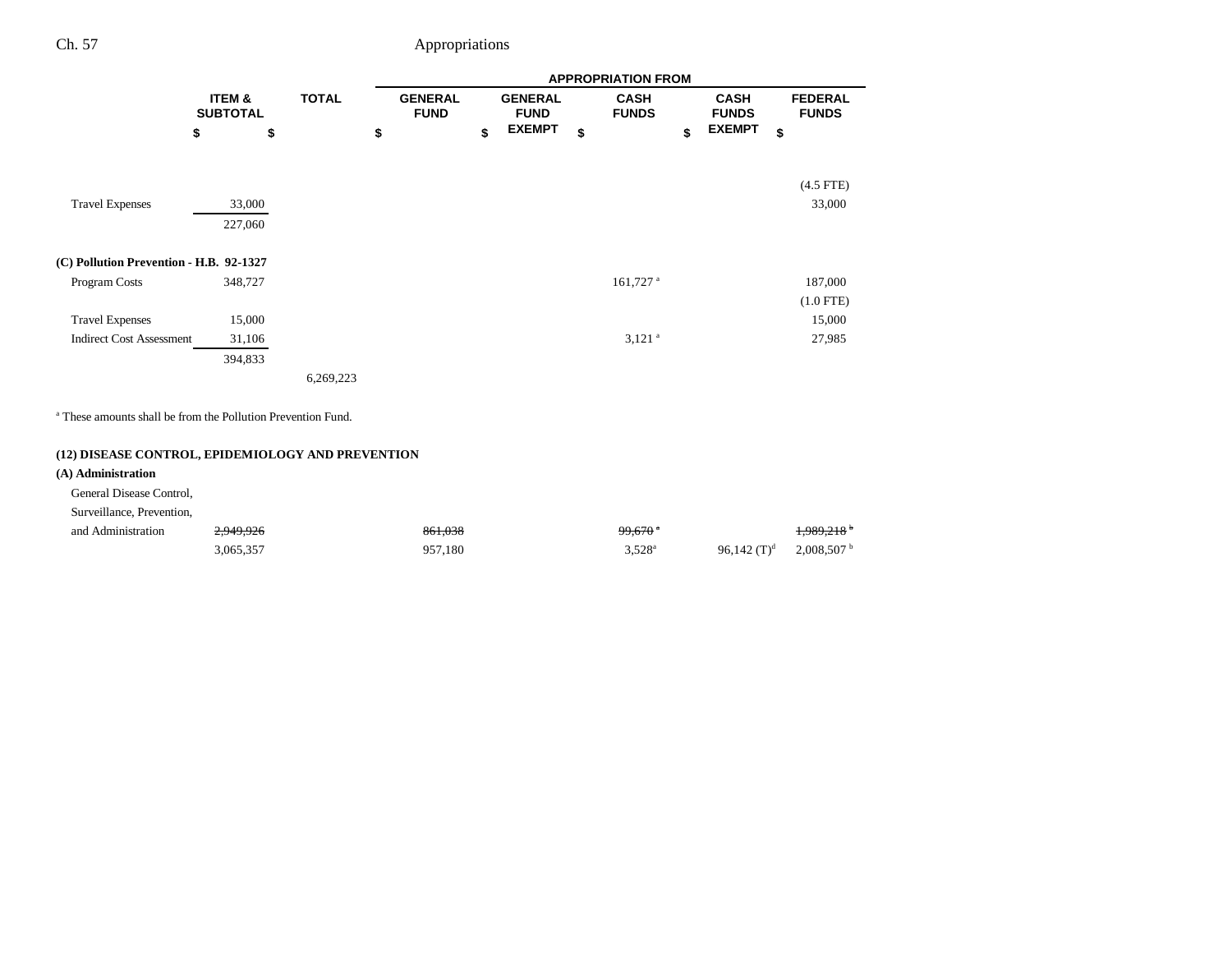|                                 |           | $(8.1$ FTE $)$ | $(2.0$ FTE $)$ | $(32.0$ FTE)      |
|---------------------------------|-----------|----------------|----------------|-------------------|
|                                 |           |                | $(2.0$ FTE)    |                   |
| <b>Travel Expenses</b>          | 53,330    | 5,021          |                | 48,309 $^{\rm b}$ |
| <b>Indirect Cost Assessment</b> | 1,185,843 |                | 8,156°         | 1,177,687         |
|                                 | 4,189,099 |                |                |                   |
|                                 | 4,304,530 |                |                |                   |

<sup>a</sup> Of this amount, \$96,142(T) shall be from General Fund savings elsewhere within the Department, and \$3,528 THIS

AMOUNT

shall be from cash received from the sale of rabies vaccine.

b Of these amounts, \$182,525 shall be from the Preventive Health Services Block Grant.

c This amount shall be from gifts, grants, and awards received by the Infant Immunization Cash Fund.

 $^{\rm d}$  THIS AMOUNT SHALL BE FROM GENERAL FUND SAVINGS ELSEWHERE WITHIN THE DEPARTMENT.

### **(B) Special Purpose**

| Cancer and Birth Defects   |           |             |                            |                          |           |
|----------------------------|-----------|-------------|----------------------------|--------------------------|-----------|
| Registries                 | 222,308   | 222,308     |                            |                          |           |
|                            | 194,608   | 194,608     |                            |                          |           |
|                            |           | $(4.8$ FTE) |                            |                          |           |
| Cancer and Birth Defects   |           |             |                            |                          |           |
| <b>Registries Travel</b>   | 2,238     | 2,238       |                            |                          |           |
| <b>Expenses</b>            |           |             |                            |                          |           |
| <b>Vaccination Support</b> | 1,587,713 |             |                            |                          | 1,587,713 |
| Infant Immunization        |           |             |                            |                          |           |
| Program - H.B. 92-1208     | 1,555,277 |             | $502,480$ (T) <sup>a</sup> | $1,052,797$ <sup>b</sup> |           |
|                            | 1,863,725 | 308,448     |                            | $1,555,277$ <sup>b</sup> |           |
|                            |           |             |                            |                          |           |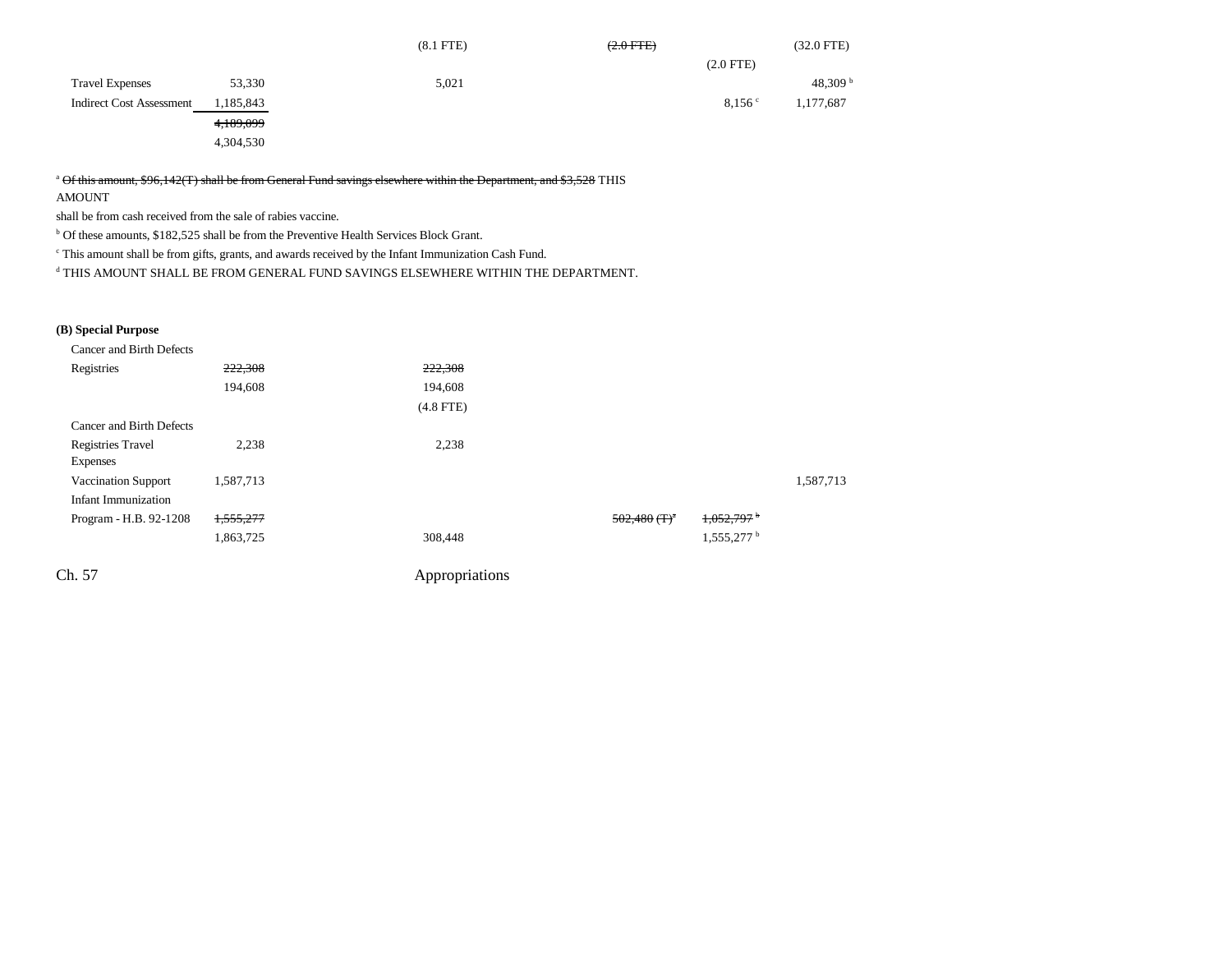|                                        |                           |              |                               |                               | <b>APPROPRIATION FROM</b>   |                             |                                |
|----------------------------------------|---------------------------|--------------|-------------------------------|-------------------------------|-----------------------------|-----------------------------|--------------------------------|
|                                        | ITEM &<br><b>SUBTOTAL</b> | <b>TOTAL</b> | <b>GENERAL</b><br><b>FUND</b> | <b>GENERAL</b><br><b>FUND</b> | <b>CASH</b><br><b>FUNDS</b> | <b>CASH</b><br><b>FUNDS</b> | <b>FEDERAL</b><br><b>FUNDS</b> |
|                                        | \$<br>\$                  |              | \$                            | <b>EXEMPT</b><br>\$           | \$                          | <b>EXEMPT</b><br>\$         | \$                             |
|                                        | $(0.2$ FTE)               |              |                               |                               |                             |                             |                                |
| <b>Tuberculosis Treatment</b>          | 444,550                   |              | 220,993                       |                               | 43,557 $\degree$            |                             | 180,000                        |
| <b>Tuberculosis Treatment</b>          |                           |              |                               |                               |                             |                             |                                |
| <b>Travel Expenses</b>                 | 1,912                     |              |                               |                               |                             |                             | 1,912                          |
| AIDS Surveillance and                  |                           |              |                               |                               |                             |                             |                                |
| Prevention                             | 3,622,257                 |              | 45,330                        |                               |                             |                             | 3,576,927                      |
|                                        |                           |              | $(1.0$ FTE)                   |                               |                             |                             | $(44.4$ FTE)                   |
| AIDS Surveillance and                  |                           |              |                               |                               |                             |                             |                                |
| <b>Prevention Travel</b>               |                           |              |                               |                               |                             |                             |                                |
| <b>Expenses</b>                        | 75,776                    |              |                               |                               |                             |                             | 75,776                         |
| <b>ADMINISTRATION</b>                  |                           |              |                               |                               |                             |                             |                                |
| <b>AND</b>                             |                           |              |                               |                               |                             |                             |                                |
| <b>CLIENT SERVICES</b><br><b>UNDER</b> |                           |              |                               |                               |                             |                             |                                |
| THE RYAN WHITE<br><b>ACT</b>           | 1,407,000                 |              | 220,000                       |                               |                             | $20,000$ s                  | 1,167,000h                     |
|                                        |                           |              | $(0.4$ FTE)                   |                               |                             |                             | $(2.1$ FTE $)$                 |
| <b>Health Program</b>                  |                           |              |                               |                               |                             |                             |                                |
| for Refugees                           | 120,255                   |              |                               |                               |                             | 71,425 $(T)^d$              | 48,830                         |
|                                        |                           |              |                               |                               |                             | $(1.0$ FTE)                 | $(0.7$ FTE)                    |
| Health Program for Refugees            |                           |              |                               |                               |                             |                             |                                |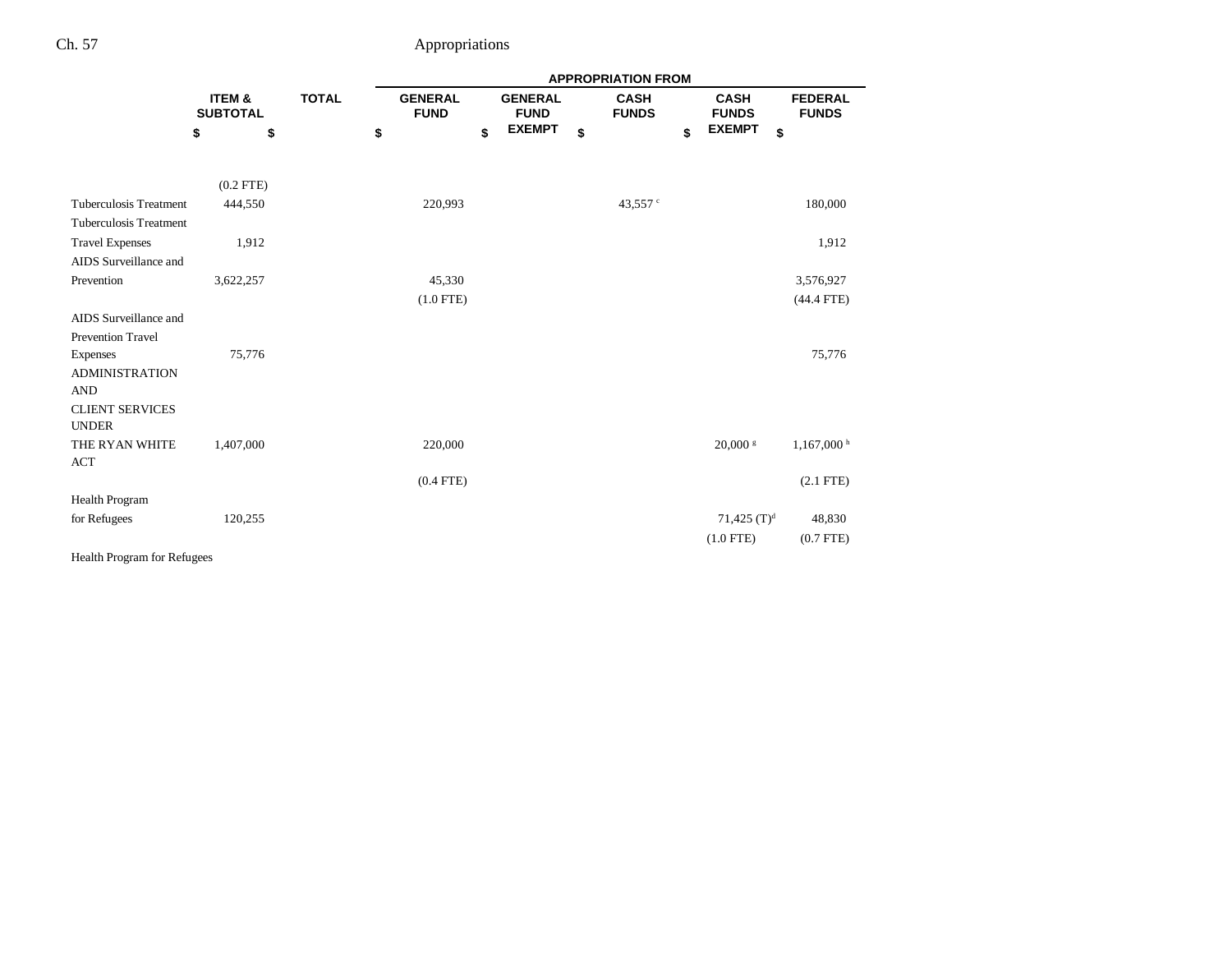| <b>Travel Expenses</b>          | 634        |                      | 634             |
|---------------------------------|------------|----------------------|-----------------|
| <b>Cancer Prevention</b>        |            |                      |                 |
| Grants $^{\rm 20}$              | 3,527,134  | 15,000 °             | 3,512,134       |
|                                 |            |                      | $(27.1$ FTE)    |
| <b>Cancer Prevention Grants</b> |            |                      |                 |
| <b>Travel Expenses</b>          | 97,975     |                      | 97,975          |
| Colorado Action for Healthy     |            |                      |                 |
| People Grant                    | 456,087    | 396,087 <sup>f</sup> | 60,000          |
|                                 |            | $(4.9$ FTE)          |                 |
| Colorado Action for Healthy     |            |                      |                 |
| People Grant Travel             |            |                      |                 |
| Expenses                        | 6,270      | $6,270$ <sup>f</sup> |                 |
| <b>Chronic Disease</b>          | 359,406    | 48,000 $f$           | 311,406         |
| Tracking                        |            |                      |                 |
|                                 |            |                      | $(5.4$ FTE)     |
| <b>Chronic Disease Tracking</b> |            |                      |                 |
| <b>Travel Expenses</b>          | 8,644      |                      | 8,644           |
| Federal Grants <sup>21</sup>    | 2,121,552  |                      | 2,121,552       |
|                                 |            |                      | $(24.8$ FTE $)$ |
| <b>Federal Grants Travel</b>    |            |                      |                 |
| <b>Expenses</b>                 | 64,781     |                      | 64,781          |
|                                 | 14,274,769 |                      |                 |
|                                 | 15,962,517 |                      |                 |

## <sup>\*</sup> This amount shall be from General Fund Medicaid appropriations in the Department of Social Services.

**b Of this amount, OF THIS AMOUNT, \$502,480(T) SHALL BE FROM GENERAL FUND MEDICAID APPROPRIATIONS IN THE DEPARTMENT OF** SOCIAL SERVICES,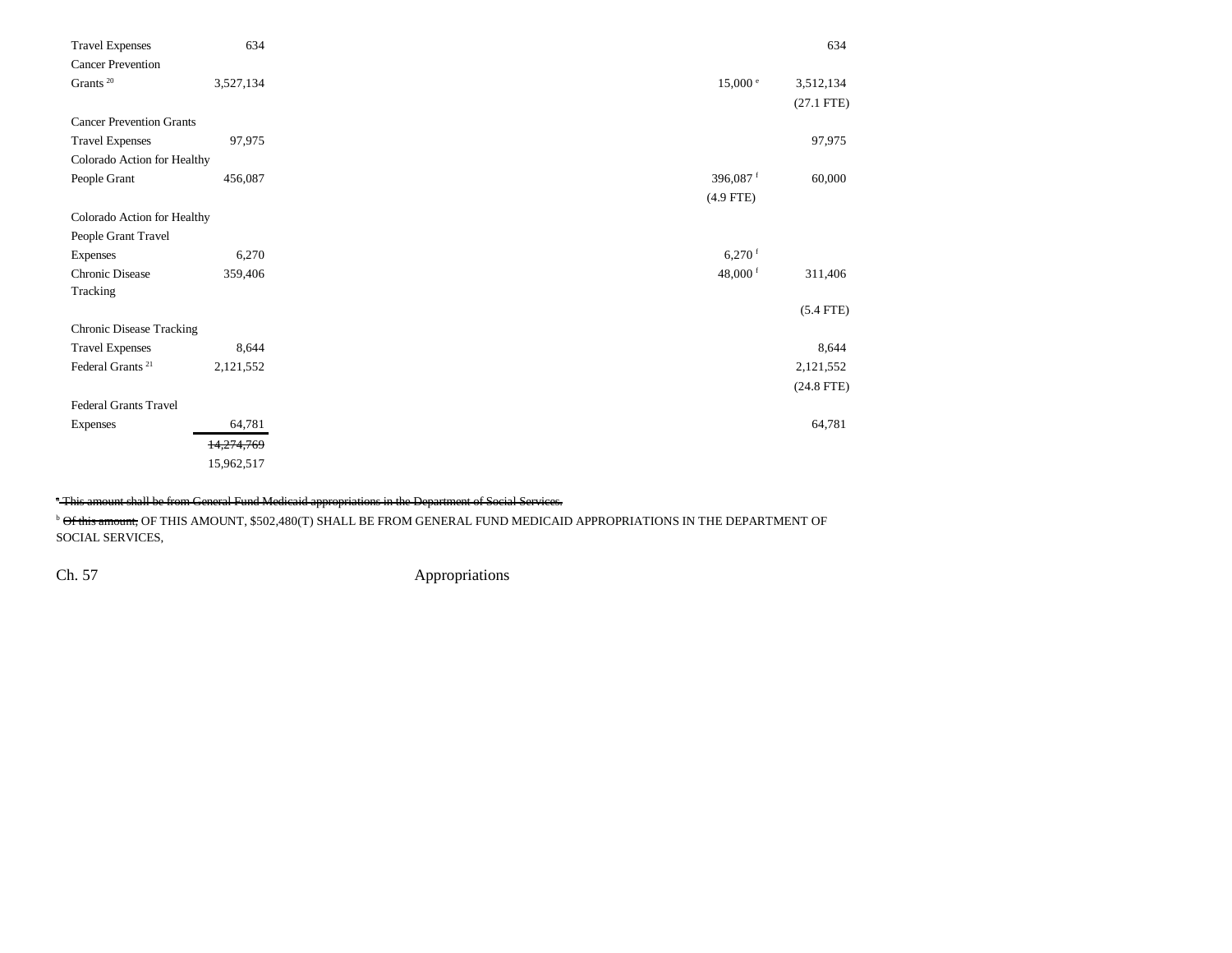|                 |              |                |                | <b>APPROPRIATION FROM</b> |               |                |  |
|-----------------|--------------|----------------|----------------|---------------------------|---------------|----------------|--|
| ITEM &          | <b>TOTAL</b> | <b>GENERAL</b> | <b>GENERAL</b> | <b>CASH</b>               | <b>CASH</b>   | <b>FEDERAL</b> |  |
| <b>SUBTOTAL</b> |              | <b>FUND</b>    | <b>FUND</b>    | <b>FUNDS</b>              | <b>FUNDS</b>  | <b>FUNDS</b>   |  |
|                 |              |                | <b>EXEMPT</b>  |                           | <b>EXEMPT</b> | ¢              |  |

\$597,520(T) shall be from federal Medicaid funds appropriated in the Department of Social Services, and \$455,277 shall be from gifts, grants,

and awards received by the Infant Immunization Cash Fund pursuant to Section 25-4-1708, C.R.S.

c This amount shall be from county tuberculosis treatment matching funds pursuant to Section 25-4-513, C.R.S.

d This amount shall be from federal funds appropriated in the Department of Social Services.

e This amount shall be from donations and grants made to the Breast Cancer Screening Fund pursuant to Section 25-4-1503, C.R.S.

f These amounts shall be from donations.

g THIS AMOUNT SHALL BE FROM DONATIONS.

h THIS AMOUNT SHALL BE FROM A GRANT FROM THE FEDERAL DEPARTMENT OF HEALTH AND HUMAN SERVICES.

## **(13) ALCOHOL AND DRUG ABUSE DIVISION 7a,22,23**

#### **(A) Administration**

| (1) Program Administration |                      |
|----------------------------|----------------------|
| <b>Personal Services</b>   | <del>1.308.862</del> |
|                            | 1,351,617            |
|                            | $(29.6$ FTE)         |
| <b>Operating Expenses</b>  | 73,091               |
| <b>Travel Expenses</b>     | 43.351               |
| Data Collection            | 73,966               |
|                            | $(1.5$ FTE)          |
| Indirect Cost Assessment   | 668,779              |
|                            | 677,557              |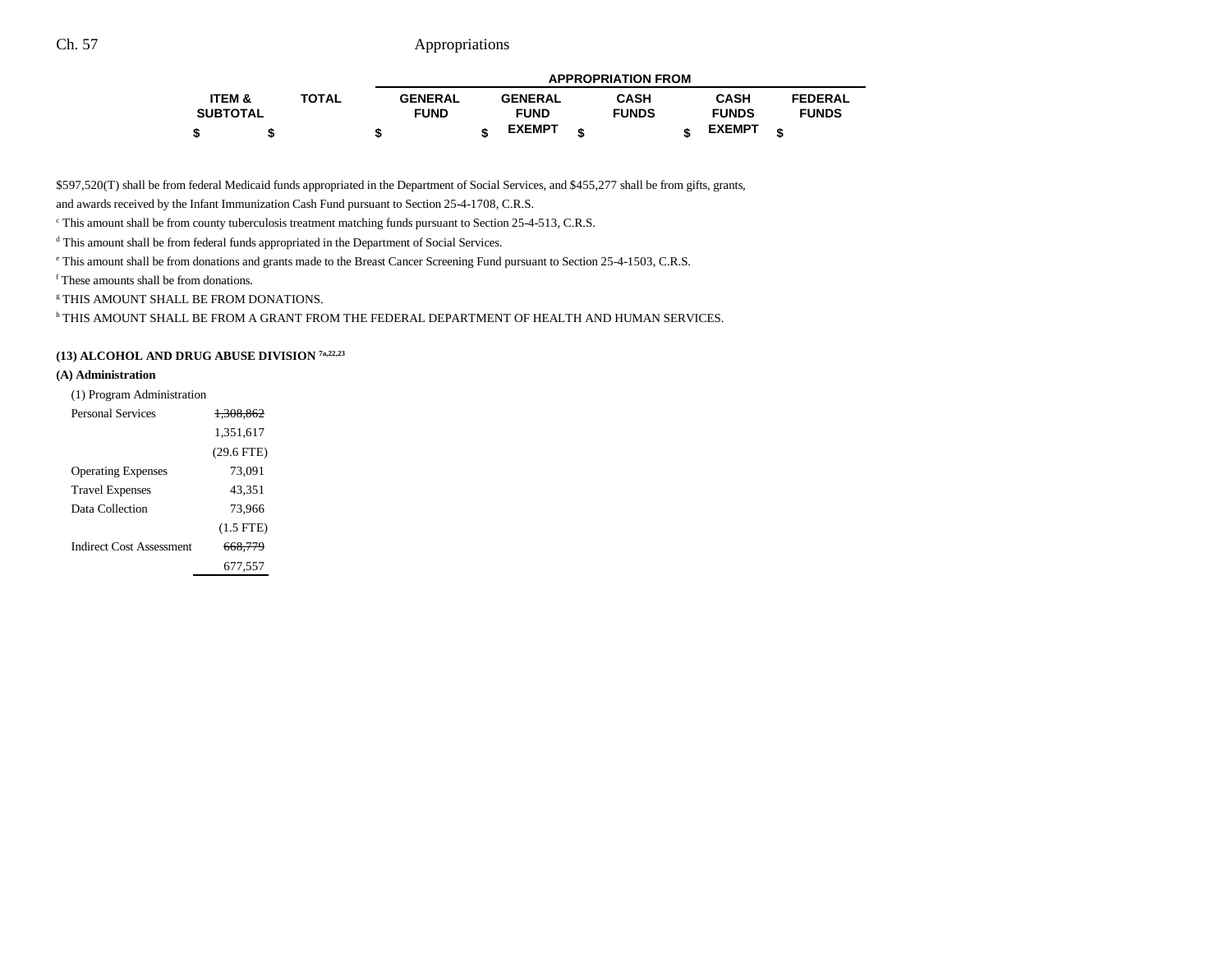| 2,168,049 | 42,885 | 734.712 a            | $1,390,452$ <sup>b</sup> |
|-----------|--------|----------------------|--------------------------|
| 2,219,582 |        | 786.245 <sup>a</sup> |                          |

a Of this amount, \$637,907 \$689,440 shall be from the Alcohol Driver Safety Fund, \$69,725 shall be from the Alcohol Counselor Certification Fund pursuant to Section 25-1-211,

C.R.S., \$17,500 shall be from the Drug Precursor Fund pursuant to Section 12-22-304(2.5)(a), C.R.S., and \$9,580 shall be from the Law Enforcement Assistance Fund.

b Of this amount, \$1,304,562 shall be from the Substance Abuse Prevention and Treatment Block Grant.

| (2) Balance of Substance Abuse Block Grant $24$ |           |  |
|-------------------------------------------------|-----------|--|
| <b>Block Grant Programs</b>                     | 3,710,171 |  |
| <b>Block Grant Travel</b>                       |           |  |
| Expenses                                        | 6,186     |  |
|                                                 | 3,716,357 |  |

a This amount shall be from the Substance Abuse Prevention and Treatment Block Grant.

#### **(B) Community Programs**

| $(1)$ Treatment Contracts <sup>25</sup> |            |           |                          |
|-----------------------------------------|------------|-----------|--------------------------|
| Detox/Shelter                           | 5,635,710  |           |                          |
| Case Management for Chronic             |            |           |                          |
| Detox Clients <sup>26</sup>             | 300,000    |           |                          |
| Residential                             | 3,924,064  |           |                          |
| Outpatient                              | 4,593,570  |           |                          |
|                                         | 14,453,344 | 5,807,691 | $8,645,653$ <sup>a</sup> |
|                                         |            |           |                          |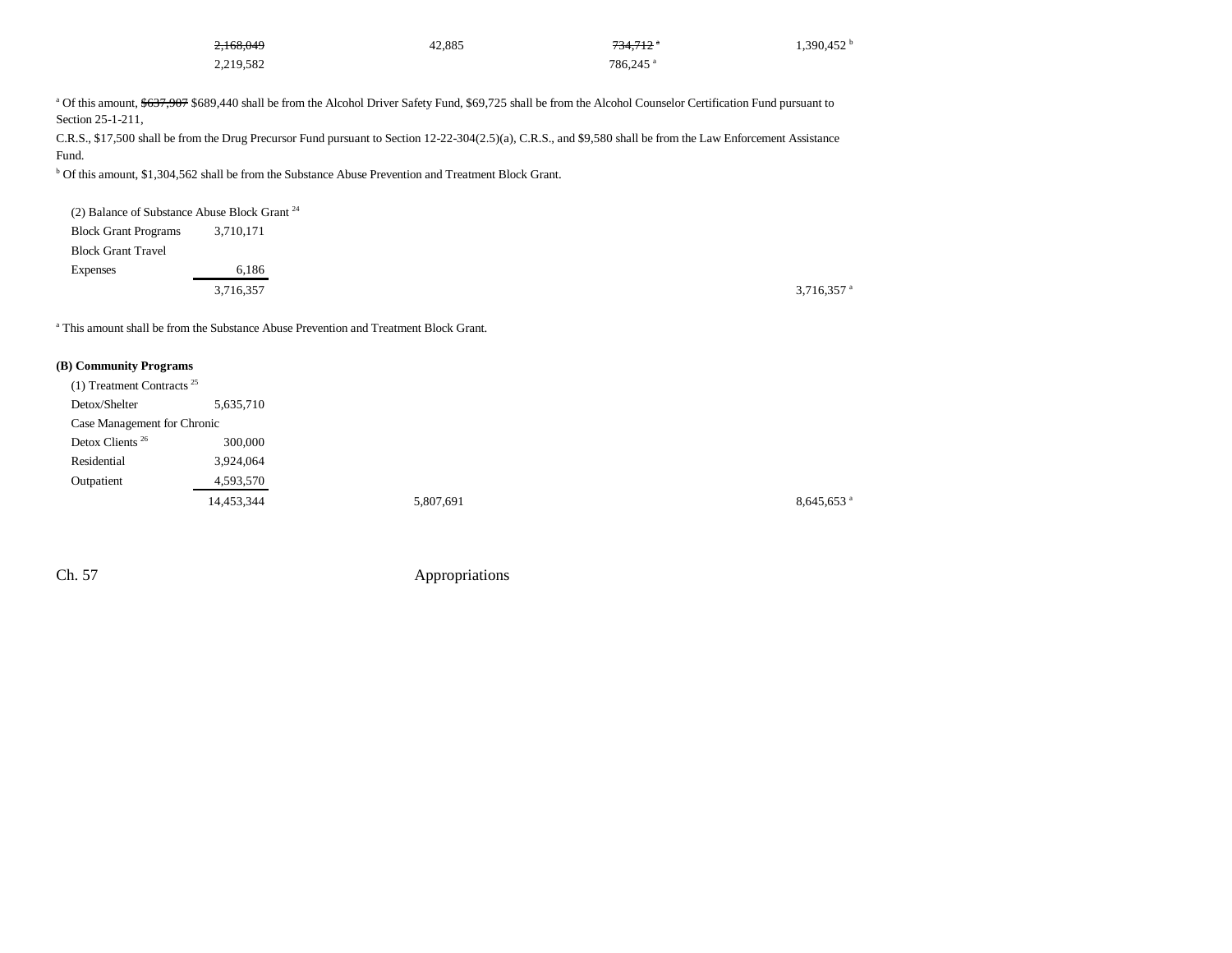|                 |              |                |                | <b>APPROPRIATION FROM</b> |               |                |  |
|-----------------|--------------|----------------|----------------|---------------------------|---------------|----------------|--|
| ITEM &          | <b>TOTAL</b> | <b>GENERAL</b> | <b>GENERAL</b> | <b>CASH</b>               | <b>CASH</b>   | <b>FEDERAL</b> |  |
| <b>SUBTOTAL</b> |              | <b>FUND</b>    | <b>FUND</b>    | <b>FUNDS</b>              | <b>FUNDS</b>  | <b>FUNDS</b>   |  |
|                 |              |                | <b>EXEMPT</b>  |                           | <b>EXEMPT</b> |                |  |

a This amount shall be from the Substance Abuse Prevention and Treatment Block Grant.

| (2) Other Community Programs   |           |        |                           |                            |                      |
|--------------------------------|-----------|--------|---------------------------|----------------------------|----------------------|
| High Risk Pregnant Women       |           |        |                           |                            |                      |
| Program                        | 100,000   |        | $45,680$ (T) <sup>e</sup> | $54,320$ (T) <sup>f</sup>  |                      |
|                                | 190,000   |        |                           | $190,000$ (T) <sup>e</sup> |                      |
| <b>Prevention Contracts</b>    | 962,001   | 93,894 |                           |                            | 868,107 <sup>a</sup> |
| Law Enforcement Assistance     |           |        |                           |                            |                      |
| <b>Fund Contracts</b>          | 271,220   |        | $271,220$ <sup>b</sup>    |                            |                      |
| Alcohol/Drug Driving           |           |        |                           |                            |                      |
| Safety Contracts <sup>27</sup> | 3,110,223 |        | $3,091,331$ <sup>c</sup>  | 18,892 <sup>d</sup>        |                      |
|                                | 3,137,134 |        | $3,118,242^{\circ}$       |                            |                      |
| Federal Grants <sup>21</sup>   | 173,990   |        |                           |                            | 173,990              |
|                                |           |        |                           |                            | $(0.3$ FTE)          |
|                                | 4,617,434 |        |                           |                            |                      |
|                                | 4,734,345 |        |                           |                            |                      |

a This amount shall be from the Substance Abuse Prevention and Treatment Block Grant.

<sup>b</sup> This amount shall be from the Law Enforcement Assistance Fund pursuant to Section 43-4-402, C.R.S.

<sup>c</sup> This amount shall be from the Alcohol Driver Safety Fund which receives client evaluation fees of \$149 per evaluation pursuant to Section 42-4-1202(5), C.R.S.

d This amount shall be from reserves in the Alcohol Driver Safety Fund.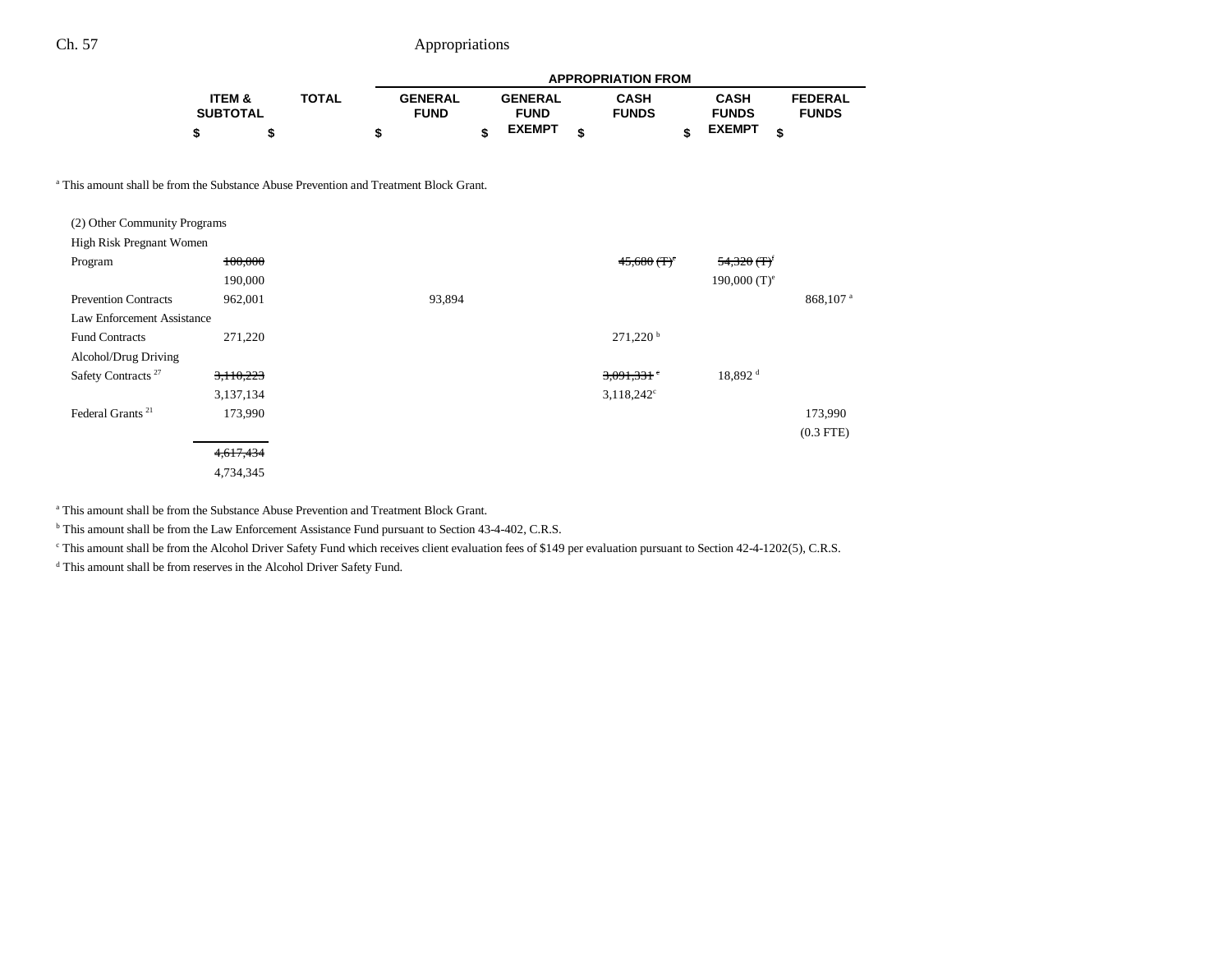### <sup>e</sup> This amount OF THIS AMOUNT, \$87,710 shall be from General Fund Medicaid appropriations in the Department of Social Services. SERVICES AND

\$102,290 SHALL BE FROM FEDERAL MEDICAID FUNDS APPROPRIATED IN THE DEPARTMENT OF SOCIAL SERVICES.

f This amount shall be from federal Medicaid funds appropriated in the Department of Social Services.

24,955,184 25,123,628

#### **(14) FAMILY AND COMMUNITY HEALTH SERVICES DIVISION**

**(A) Administration**

| Program and                     |           |                 |          |                                  |                          |
|---------------------------------|-----------|-----------------|----------|----------------------------------|--------------------------|
| Administration                  | 4,484,767 | $148,496 \,(M)$ |          | 720 <sup>a</sup>                 | 4,335,551 $^{\rm b}$     |
|                                 |           | $(0.7$ FTE)     |          |                                  | $(17.2$ FTE)             |
| <b>Travel Expenses</b>          | 41,690    |                 |          |                                  | 41,690 $^{\rm b}$        |
| <b>Indirect Cost Assessment</b> | 1,264,854 |                 | 71,885   | $72,232$ $(\text{T})^{\text{d}}$ | $1,120,737$ <sup>e</sup> |
|                                 |           |                 | 10,650 ° | $133,467$ (T) <sup>d</sup>       |                          |
|                                 | 5,791,311 |                 |          |                                  |                          |

a This amount shall be from donations.

b Of these amounts, \$73,859 shall be from the Preventive Health Services Block Grant, and \$4,303,382 shall be from the Maternal and Child Health Block Grant.

<sup>c</sup> Of this amount, \$61,235(T) shall be from General Fund Medicaid appropriations in the Department of Social Services, and \$10,650 THIS AMOUNT shall be from the Newborn

Screening and Genetic Counseling Cash Fund.

<sup>d</sup> This amount shall be from federal Medicaid funds appropriated in the Department of Social Services.

 $^{\rm d}$  OF THIS AMOUNT, \$61,235 SHALL BE FROM GENERAL FUND MEDICAID APPROPRIATIONS IN THE DEPARTMENT OF SOCIAL SERVICES,

AND \$72,232 SHALL BE FROM FEDERAL MEDICAID FUNDS APPROPRIATED IN THE DEPARTMENT OF SOCIAL SERVICES.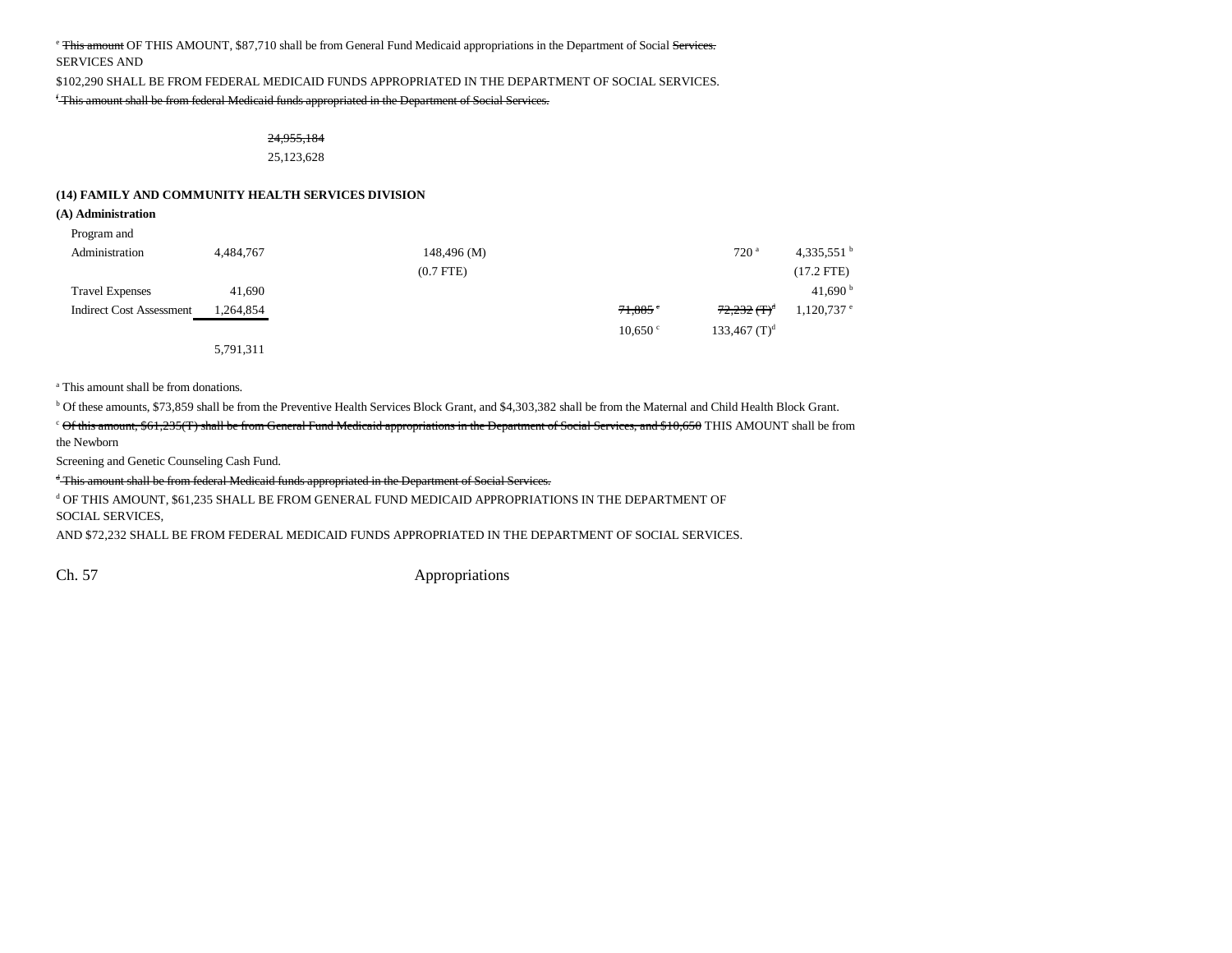|                 |              |                | <b>APPROPRIATION FROM</b> |                |  |              |  |               |                |  |
|-----------------|--------------|----------------|---------------------------|----------------|--|--------------|--|---------------|----------------|--|
| ITEM &          | <b>TOTAL</b> | <b>GENERAL</b> |                           | <b>GENERAL</b> |  | <b>CASH</b>  |  | <b>CASH</b>   | <b>FEDERAL</b> |  |
| <b>SUBTOTAL</b> |              | <b>FUND</b>    |                           | <b>FUND</b>    |  | <b>FUNDS</b> |  | <b>FUNDS</b>  | <b>FUNDS</b>   |  |
|                 |              |                |                           | <b>EXEMPT</b>  |  |              |  | <b>EXEMPT</b> |                |  |

e Of this amount, \$541,276 shall be from the Maternal and Child Health Block Grant.

| (B) Community Nursing and Handicapped |           |                    |                        |                            |                          |
|---------------------------------------|-----------|--------------------|------------------------|----------------------------|--------------------------|
| <b>Children's Program</b>             |           |                    |                        |                            |                          |
| Program and                           |           |                    |                        |                            |                          |
| Administration                        | 1,379,595 | 802,531 (M)        |                        |                            | 577,064 <sup>a</sup>     |
|                                       |           | $(20.8$ FTE)       |                        |                            | $(10.3$ FTE)             |
| <b>Travel Expenses</b>                | 58,111    | 58,111             |                        |                            |                          |
| Community-based Case                  |           |                    |                        |                            |                          |
| <b>Management Services</b>            | 202,639   |                    |                        |                            | 202,639 <sup>a</sup>     |
| <b>Purchase of Services</b>           | 3,664,400 | $1,780,997 \; (M)$ | $236,306$ <sup>b</sup> | $242,928$ (T) <sup>c</sup> | $1,404,169$ <sup>a</sup> |
|                                       |           |                    | $30,764^{\mathrm{b}}$  | 448,470 $(T)^c$            |                          |
|                                       | 5.304.745 |                    |                        |                            |                          |

a These amounts shall be from the Maternal and Child Health Block Grant.

<sup>b</sup> Of this amount, \$205,542(T) shall be from General Fund Medicaid appropriations in the Department of Social Services, and \$30,764 THIS AMOUNT shall be from client fees.

c This amount shall be from federal Medicaid funds appropriated in the Department of Social Services.

c OF THIS AMOUNT, \$205,542 SHALL BE FROM GENERAL FUND MEDICAID APPROPRIATIONS IN THE DEPARTMENT OF SOCIAL SERVICES AND \$242,928 SHALL BE

FROM FEDERAL MEDICAID FUNDS APPROPRIATED IN THE DEPARTMENT OF SOCIAL SERVICES.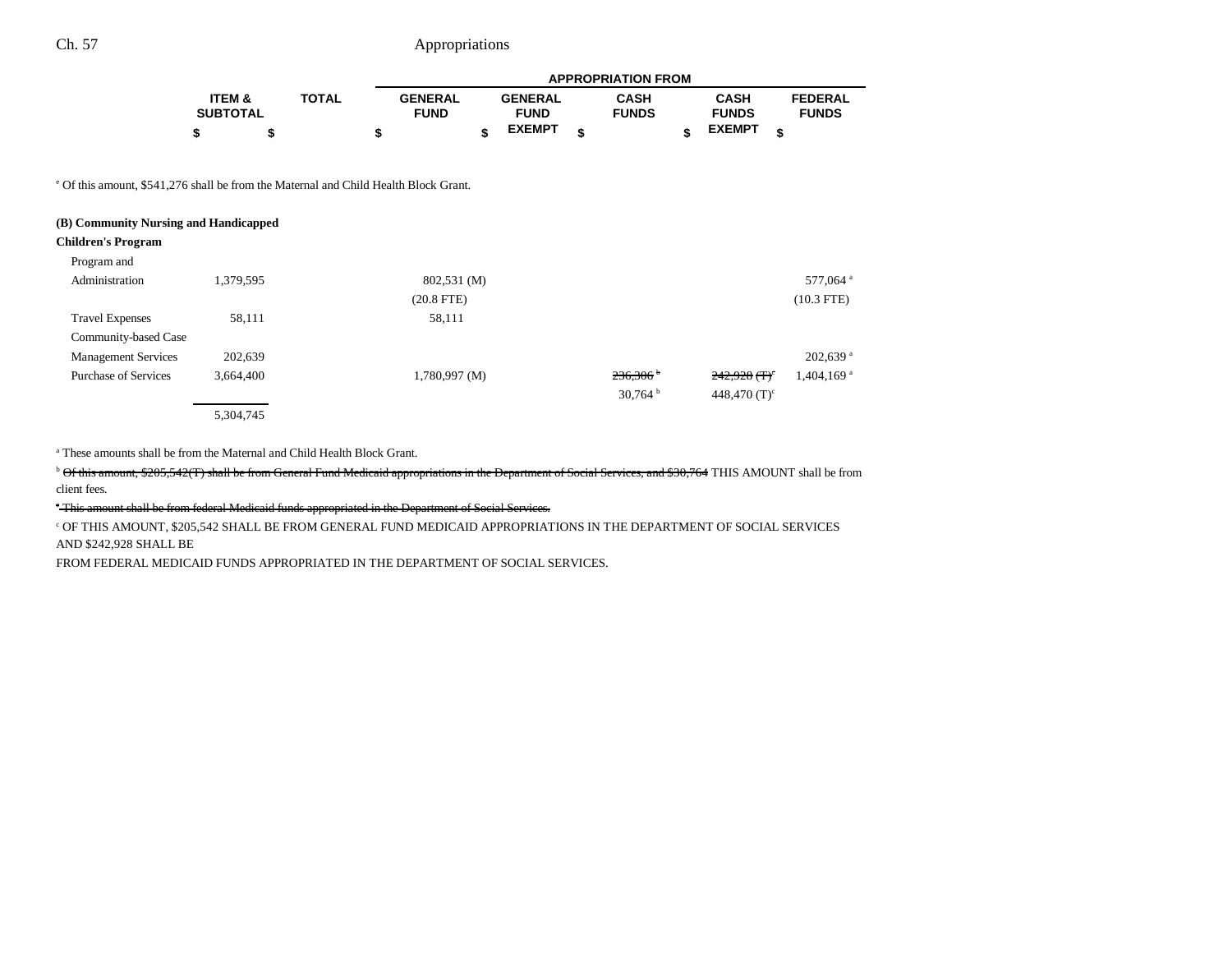## **(C) Family Planning**

| <b>Personal Services</b>    | 267,741   | 267,741     |                            |           |
|-----------------------------|-----------|-------------|----------------------------|-----------|
|                             |           | $(6.4$ FTE) |                            |           |
| <b>Operating Expenses</b>   | 70,516    | 70,516      |                            |           |
| <b>Travel Expenses</b>      | 14,380    | 14,380      |                            |           |
| <b>Purchase of Services</b> | 2,272,797 | 607,331     | $179,060$ (T) <sup>a</sup> | 1,486,406 |
|                             | 2,625,434 |             |                            |           |

a This amount shall be from federal funds appropriated in Disease Control, Epidemiology and Prevention.

### **(D) Special Purpose**

| Denture Program for the       |           |             |                              |                              |
|-------------------------------|-----------|-------------|------------------------------|------------------------------|
| Elderly                       | 439,647   | 439,647     |                              |                              |
|                               |           | $(0.8$ FTE) |                              |                              |
| <b>Homebound Dentistry</b>    |           |             |                              |                              |
| Services                      | 40,000    | 40,000      |                              |                              |
| Genetics Counseling           |           |             |                              |                              |
| Program                       | 560,425   |             | 560,425 <sup>a</sup>         |                              |
| Early and Periodic Screening, |           |             |                              |                              |
| Diagnosis and Treatment       |           |             |                              |                              |
| Program                       | 2,006,492 |             | $1,003,246$ (T) <sup>b</sup> | $1,003,246$ (T) <sup>c</sup> |
|                               |           |             |                              | $2,006,492$ (T) <sup>b</sup> |
|                               |           |             | $(3.8$ FTE)                  |                              |
|                               |           |             |                              | $(3.8$ FTE)                  |

Early and Periodic Screening,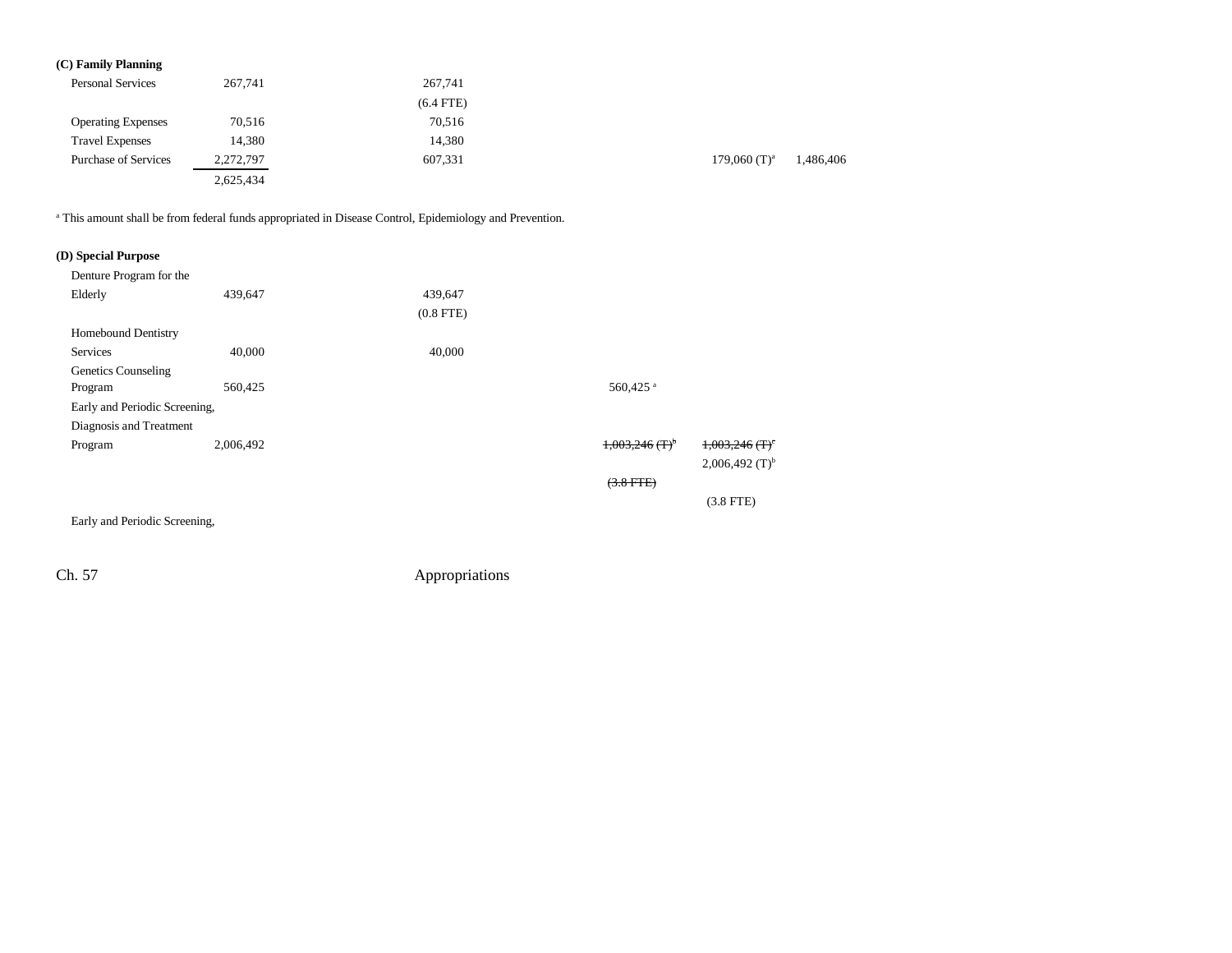|                             |                           |              | <b>APPROPRIATION FROM</b> |                               |    |                               |    |                             |                             |                                |  |
|-----------------------------|---------------------------|--------------|---------------------------|-------------------------------|----|-------------------------------|----|-----------------------------|-----------------------------|--------------------------------|--|
|                             | ITEM &<br><b>SUBTOTAL</b> | <b>TOTAL</b> |                           | <b>GENERAL</b><br><b>FUND</b> |    | <b>GENERAL</b><br><b>FUND</b> |    | <b>CASH</b><br><b>FUNDS</b> | <b>CASH</b><br><b>FUNDS</b> | <b>FEDERAL</b><br><b>FUNDS</b> |  |
|                             | \$<br>\$                  |              | \$                        |                               | \$ | <b>EXEMPT</b>                 | \$ | \$                          | <b>EXEMPT</b><br>\$         |                                |  |
| Diagnosis and Treatment     |                           |              |                           |                               |    |                               |    |                             |                             |                                |  |
| Program Travel<br>Expenses  | 2,578                     |              |                           |                               |    |                               |    | $1,289$ $($ T $)^{0}$       | $+289$ $(+)$ <sup>c</sup>   |                                |  |
|                             |                           |              |                           |                               |    |                               |    |                             | $2,578$ (T) <sup>b</sup>    |                                |  |
| Refugee Assistance<br>Grant | 149,316                   |              |                           |                               |    |                               |    |                             | 149,316 $(T)^d$             |                                |  |
|                             |                           |              |                           |                               |    |                               |    |                             | $(4.5$ FTE)                 |                                |  |
| Refugee Assistance Grant    |                           |              |                           |                               |    |                               |    |                             |                             |                                |  |
| <b>Travel Expenses</b>      | 8,248                     |              |                           |                               |    |                               |    |                             | 8,248 $(T)^d$               |                                |  |
| <b>Migrant Program</b>      | 1,138,766                 |              |                           |                               |    |                               |    | $31,320$ e                  | 125,435 $(T)^f$             | 982,011                        |  |
|                             |                           |              |                           |                               |    |                               |    |                             | $(2.2$ FTE)                 | $(9.6$ FTE)                    |  |
| Migrant Program Travel      |                           |              |                           |                               |    |                               |    |                             |                             |                                |  |
| Expenses                    | 46,600                    |              |                           |                               |    |                               |    |                             | 3,984 $(T)^f$               | 42,616                         |  |
| Department of Education     |                           |              |                           |                               |    |                               |    |                             |                             |                                |  |
| Nursing Grant               | 112,648                   |              |                           |                               |    |                               |    |                             | 112,648 $(T)^f$             |                                |  |
|                             |                           |              |                           |                               |    |                               |    |                             | $(1.3$ FTE)                 |                                |  |
| <b>Nursing Grant Travel</b> |                           |              |                           |                               |    |                               |    |                             |                             |                                |  |
| Expenses                    | 3,000                     |              |                           |                               |    |                               |    |                             | 3,000 $(T)^f$               |                                |  |
| Baby Your Baby              |                           |              |                           |                               |    |                               |    |                             |                             |                                |  |
| Hotline Program             | 83,107                    |              |                           |                               |    |                               |    |                             | 83,107 <sup>s</sup>         |                                |  |
|                             |                           |              |                           |                               |    |                               |    |                             | $(1.5$ FTE)                 |                                |  |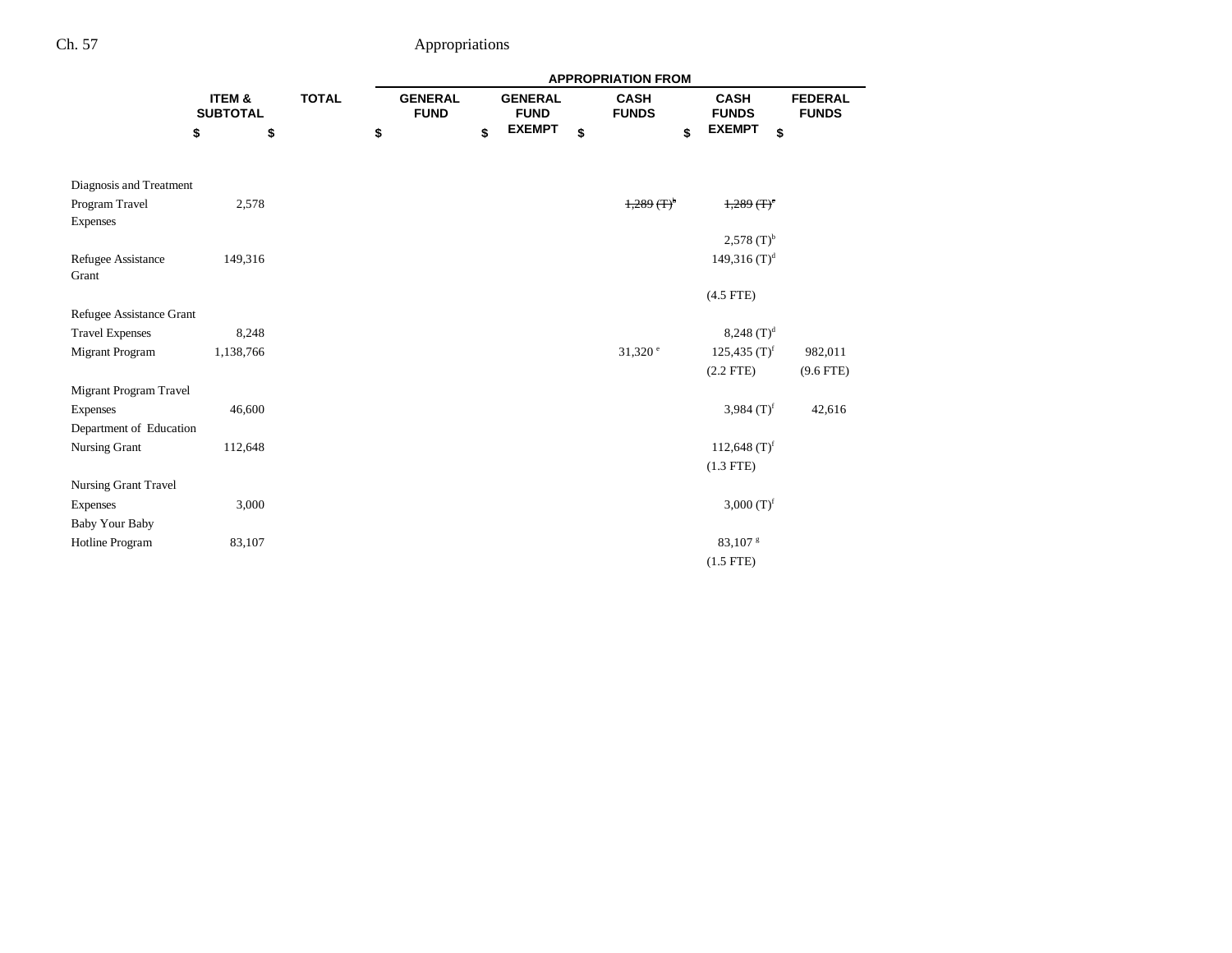| Baby Your Baby               |            |                  |
|------------------------------|------------|------------------|
| Hotline Program              |            |                  |
| <b>Travel Expenses</b>       | 515        | 515 <sup>g</sup> |
| Federal Grants <sup>21</sup> | 55,631,513 |                  |
|                              |            |                  |
| <b>Federal Grants Travel</b> |            |                  |
| Expenses                     | 124,083    |                  |
|                              | 60,346,938 |                  |

a This amount shall be from the Newborn Screening and Genetic Counseling Cash Fund pursuant to Section 25-4-1006, C.R.S.

b These amounts shall be from General Fund AND FEDERAL FUND Medicaid appropriations in the Department of Social Services.

### <sup>e</sup> These amounts shall be from federal Medicaid funds appropriated in the Department of Social Services.

d These amounts shall be from federal funds appropriated in the Department of Social Services.

e This amount shall be from day care center contracts.

f These amounts shall be from federal funds appropriated in the Department of Education.

g These amounts shall be from donations.

74,068,428

#### **(15) HEALTH FACILITIES DIVISION**

| (A) Administration        |                    |
|---------------------------|--------------------|
| Personal Services         | <del>591,767</del> |
|                           | 613,767            |
|                           | $(13.4$ FTE)       |
| <b>Operating Expenses</b> | 28,966             |
| <b>Travel Expenses</b>    | 9.595              |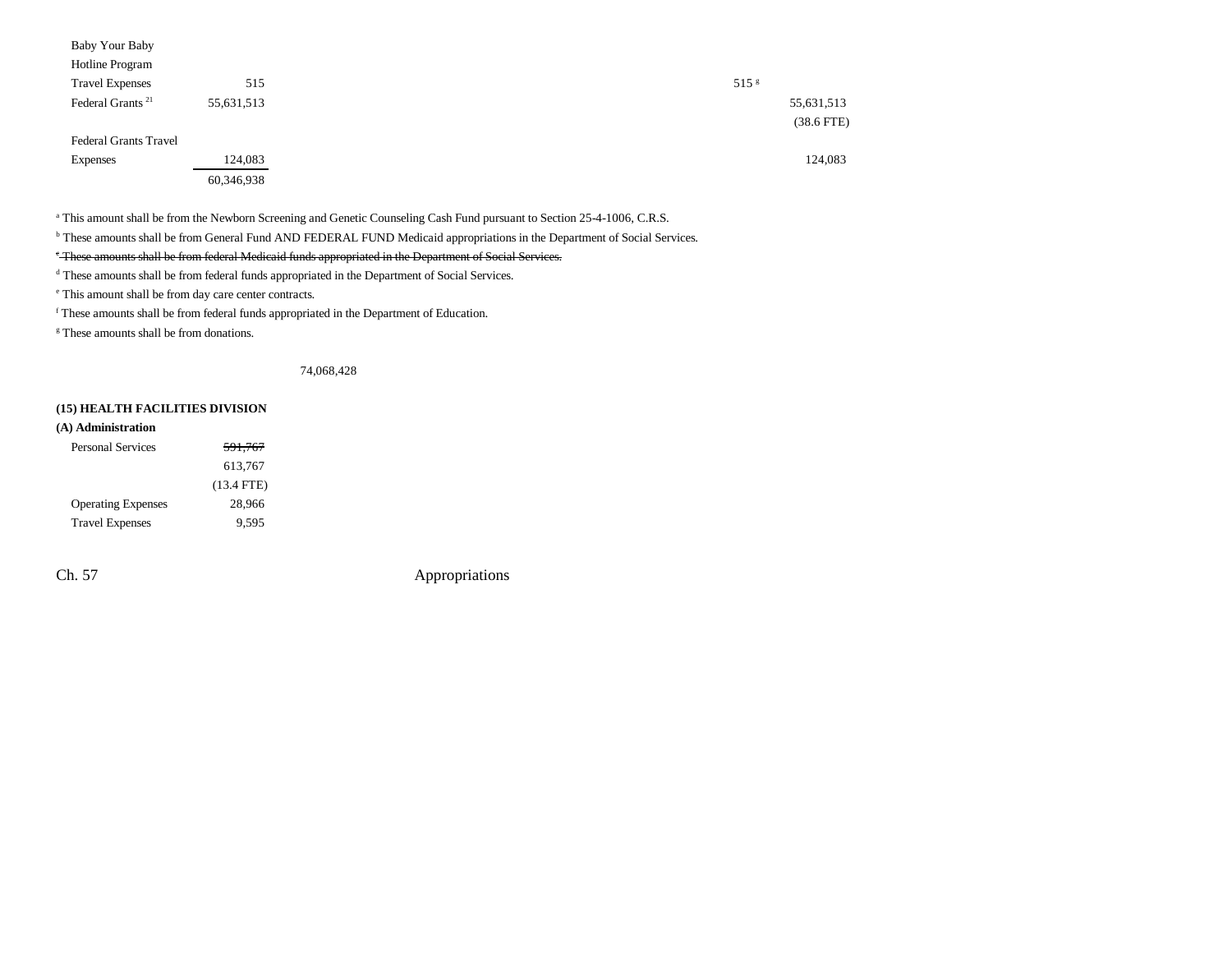|                                 | <b>APPROPRIATION FROM</b>            |              |    |                               |    |                               |    |                                  |   |                                               |                                |
|---------------------------------|--------------------------------------|--------------|----|-------------------------------|----|-------------------------------|----|----------------------------------|---|-----------------------------------------------|--------------------------------|
|                                 | <b>ITEM &amp;</b><br><b>SUBTOTAL</b> | <b>TOTAL</b> |    | <b>GENERAL</b><br><b>FUND</b> |    | <b>GENERAL</b><br><b>FUND</b> |    | <b>CASH</b><br><b>FUNDS</b>      |   | <b>CASH</b><br><b>FUNDS</b>                   | <b>FEDERAL</b><br><b>FUNDS</b> |
|                                 | \$                                   | \$           | \$ |                               | \$ | <b>EXEMPT</b>                 | \$ |                                  |   | <b>EXEMPT</b>                                 | \$                             |
| <b>Indirect Cost Assessment</b> | 763,293<br>1,393,621<br>1,415,621    |              |    | 111,034                       |    |                               |    | $212,518$ <sup>a</sup><br>92,714 | a | $507,282$ (T) <sup>b</sup><br>649,086 $(T)^b$ | 562,787                        |

<sup>a</sup> Of this amount, \$141,804(T) shall be from General Fund Medicaid appropriations in the Department of Social Services, \$77,000 shall be from the Medication Administration Cash Fund pursuant to Section 25-1-107(1)(ee)(V)(A), C.R.S., \$11,114 shall be from the Personal Care Boarding Homes Cash Fund, and \$4,600 shall be from

fees collected pursuant to Section 13-64-301, C.R.S.

<sup>b</sup> This amount shall be from federal Medicaid funds appropriated in the Department of Social Services.

b OF THIS AMOUNT, \$141,804 SHALL BE FROM GENERAL FUND MEDICAID APPROPRIATIONS IN THE DEPARTMENT OF SOCIAL SERVICES, AND \$507,282 SHALL BE FROM FEDERAL MEDICAID APPROPRIATIONS IN THE DEPARTMENT OF SOCIAL SERVICES.

#### **(B) Inspection of Personal Care**

#### **Boarding Facilities**

| Program Costs          | 115,832     |        |                       |                    |
|------------------------|-------------|--------|-----------------------|--------------------|
|                        | $(2.3$ FTE) |        |                       |                    |
| <b>Travel Expenses</b> | 2,954       |        |                       |                    |
|                        | 118,786     | 45,910 | $70,618$ <sup>a</sup> | 2,258 <sup>b</sup> |
|                        |             |        |                       |                    |

<sup>a</sup> This amount shall be from fees deposited in the Personal Care Boarding Homes Cash Fund pursuant to Section 25-27-107, C.R.S.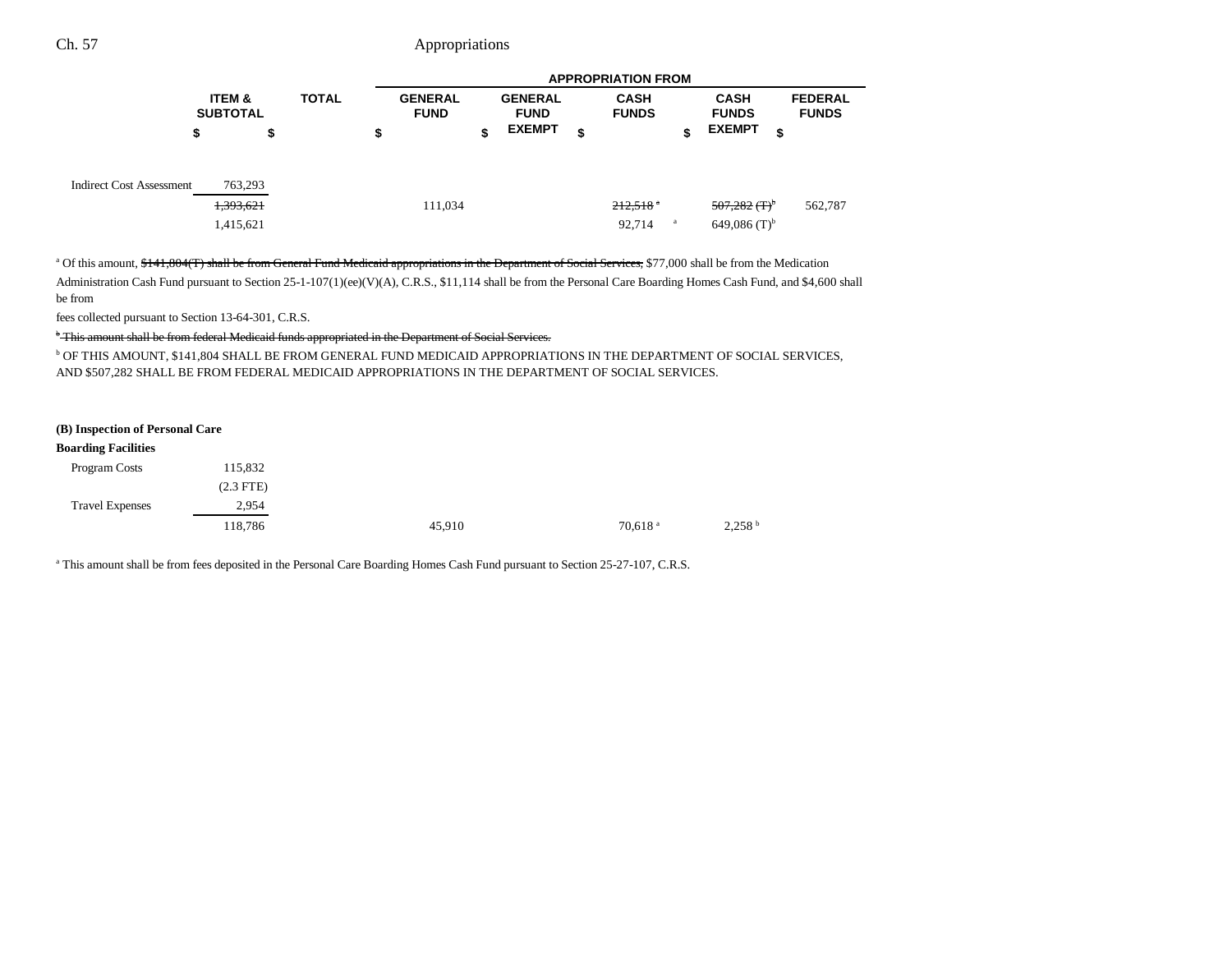<sup>b</sup> This amount shall be from reserves in the Personal Care Boarding Homes Cash Fund.

## **(C) Medicaid/Medicare**

| 3,341,796    |
|--------------|
| $(79.2$ FTE) |
| 273,101      |
| 169,233      |
| 3,784,130    |
|              |
|              |

<sup>a</sup> This amount shall be from General Fund Medicaid appropriations in the Department of Social Services.

a OF THIS AMOUNT, \$466,587 SHALL BE FROM GENERAL FUND MEDICAID APPROPRIATIONS IN THE DEPARTMENT OF SOCIAL SERVICES, AND \$1,669,136 SHALL BE FROM FEDERAL MEDICAID FUNDS APPROPRIATED IN THE DEPARTMENT OF SOCIAL SERVICES.

<sup>b</sup> This amount shall be from federal Medicaid funds appropriated in the Department of Social Services.

# 5,296,537 5,318,537

### **(16) EMERGENCY MEDICAL SERVICES DIVISION**

| Program and<br>Administration | 434,755 | $434,755$ <sup>a</sup> |
|-------------------------------|---------|------------------------|
|                               |         | 434,755 <sup>a</sup>   |
|                               |         | $(9.0$ FTE)            |
|                               |         | $(9.0$ FTE)            |
| <b>Travel Expenses</b>        | 18,262  | $18,262$ <sup>a</sup>  |
| Ch. 57                        |         | Appropriations         |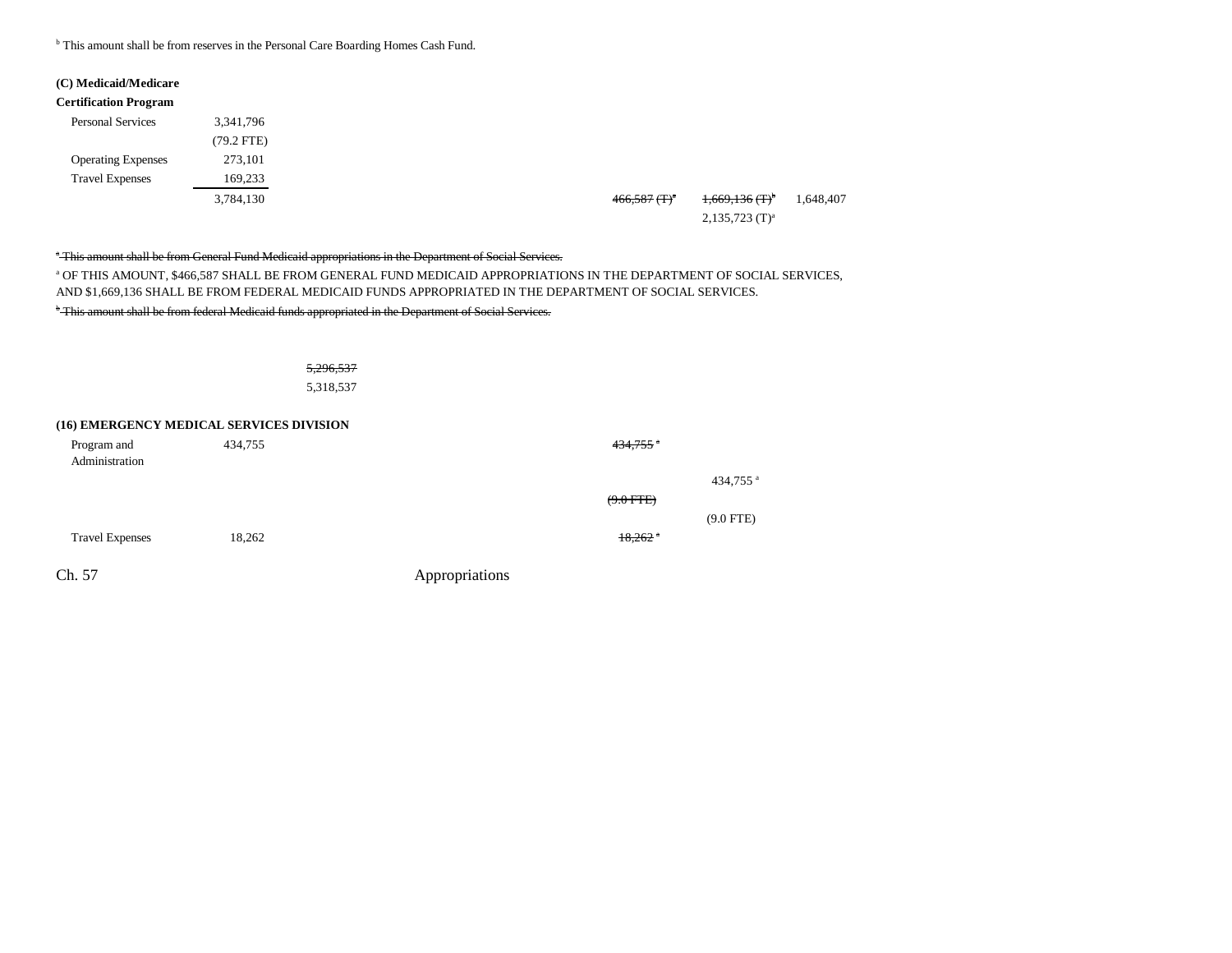|                                   |                           |                      |    | <b>APPROPRIATION FROM</b>     |    |                               |    |                             |    |                             |                                |  |
|-----------------------------------|---------------------------|----------------------|----|-------------------------------|----|-------------------------------|----|-----------------------------|----|-----------------------------|--------------------------------|--|
|                                   | ITEM &<br><b>SUBTOTAL</b> | <b>TOTAL</b>         |    | <b>GENERAL</b><br><b>FUND</b> |    | <b>GENERAL</b><br><b>FUND</b> |    | <b>CASH</b><br><b>FUNDS</b> |    | <b>CASH</b><br><b>FUNDS</b> | <b>FEDERAL</b><br><b>FUNDS</b> |  |
|                                   | \$                        | \$                   | \$ |                               | \$ | <b>EXEMPT</b>                 | \$ |                             | \$ | <b>EXEMPT</b>               | \$                             |  |
|                                   |                           |                      |    |                               |    |                               |    |                             |    | $18,262$ <sup>a</sup>       |                                |  |
| Rocky Mountain Poison             |                           |                      |    |                               |    |                               |    |                             |    |                             |                                |  |
| Center $28, 29$                   | 185,850                   |                      |    | 75,000                        |    |                               |    | $110,850$ <sup>a</sup>      |    |                             |                                |  |
|                                   | 655,850                   |                      |    | 545,000                       |    |                               |    |                             |    | $110,850$ <sup>a</sup>      |                                |  |
| <b>Improvements to County</b>     |                           |                      |    |                               |    |                               |    |                             |    |                             |                                |  |
| <b>Emergency Medical</b>          |                           |                      |    |                               |    |                               |    |                             |    |                             |                                |  |
| Services                          | 821,800                   |                      |    |                               |    |                               |    | $821,800^4$                 |    |                             |                                |  |
|                                   |                           |                      |    |                               |    |                               |    |                             |    | 821,800 <sup>a</sup>        |                                |  |
| <b>Emergency Medical Services</b> |                           |                      |    |                               |    |                               |    |                             |    |                             |                                |  |
| <b>Grant Program</b>              | 2,671,069                 |                      |    |                               |    |                               |    | $1,841,633$ <sup>a</sup>    |    | $829,436$ <sup>b</sup>      |                                |  |
|                                   |                           |                      |    |                               |    |                               |    |                             |    | 2,671,069 <sup>a</sup>      |                                |  |
| <b>Indirect Cost Assessment</b>   | 142,540                   |                      |    |                               |    |                               |    | $142,540$ <sup>a</sup>      |    |                             |                                |  |
|                                   |                           |                      |    |                               |    |                               |    |                             |    | 142,540 <sup>a</sup>        |                                |  |
|                                   |                           | <del>4,274,276</del> |    |                               |    |                               |    |                             |    |                             |                                |  |
|                                   |                           | 4,744,276            |    |                               |    |                               |    |                             |    |                             |                                |  |
|                                   |                           |                      |    |                               |    |                               |    |                             |    |                             |                                |  |

a These amounts shall be from the Emergency Medical Services Fund pursuant to Section 25-3.5-603, C.R.S.

<sup>b</sup> This amount shall be from reserves in the Emergency Medical Services Fund.

**(17) DIVISION OF HEALTH STATISTICS AND VITAL RECORDS**